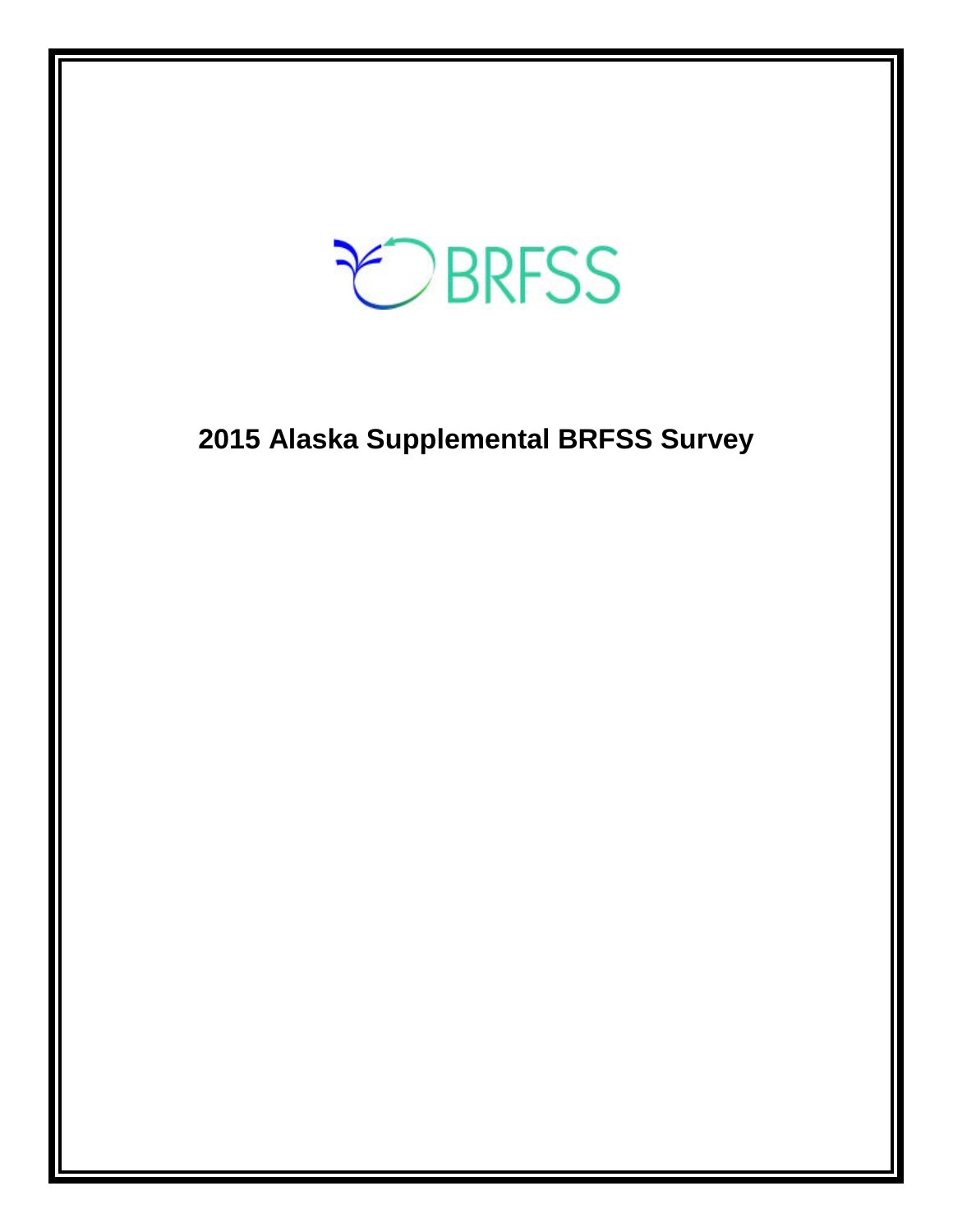

# <span id="page-1-0"></span>**Contents**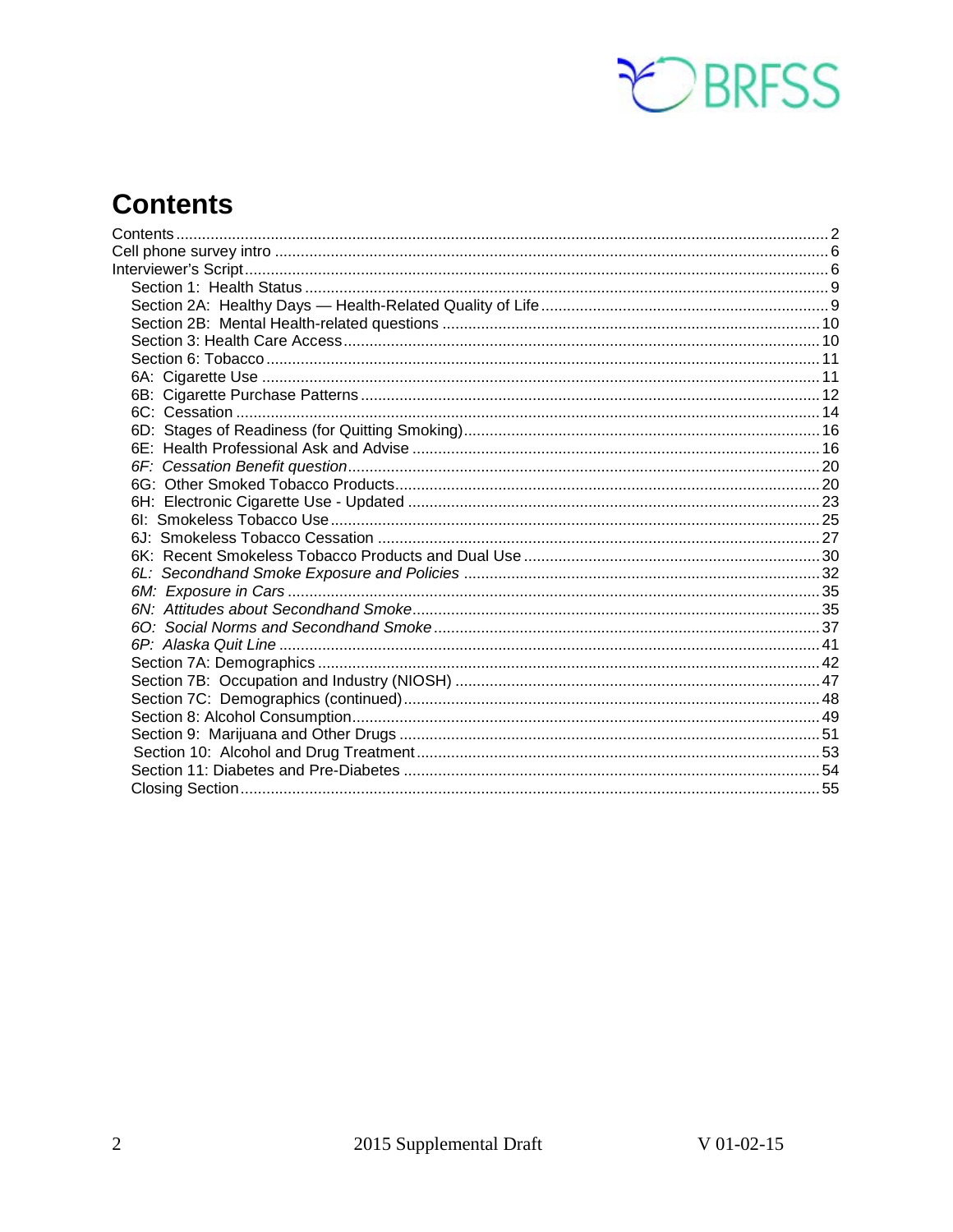

## **2015 Interviewer's Script**

HELLO, I am calling for the **(health department)**. My name is **(name)** . This project is being conducted by the health department to gather information about the health of **(state)** residents. Your telephone number has been chosen randomly, and I would like to ask some questions about health and health practices.

#### Is this **(phone number)** ?

#### **If "No"**

Thank you very much, but I seem to have dialed the wrong number. It's possible that your number may be called at a later time. **STOP**

#### **Is this a private residence?**

**READ ONLY IF NECESSARY: "By private residence, we mean someplace like a house or apartment."**

| Yes | [Go to state of residence] |
|-----|----------------------------|
| No  | [Go to college housing]    |

**No, business phone only**

**If "No, business phone only".**

**Thank you very much but we are only interviewing persons on residential phones lines at this time.**

#### **STOP**

**College Housing**

**Do you live in college housing?** 

**READ ONLY IF NECESSARY: "By college housing we mean dormitory, graduate student or visiting faculty housing, or other housing arrangement provided by a college or university."**

> **Yes [Go to state of residence] No**

#### **If "No",**

**Thank you very much, but we are only interviewing persons who live in a private residence or college housing at this time. STOP.**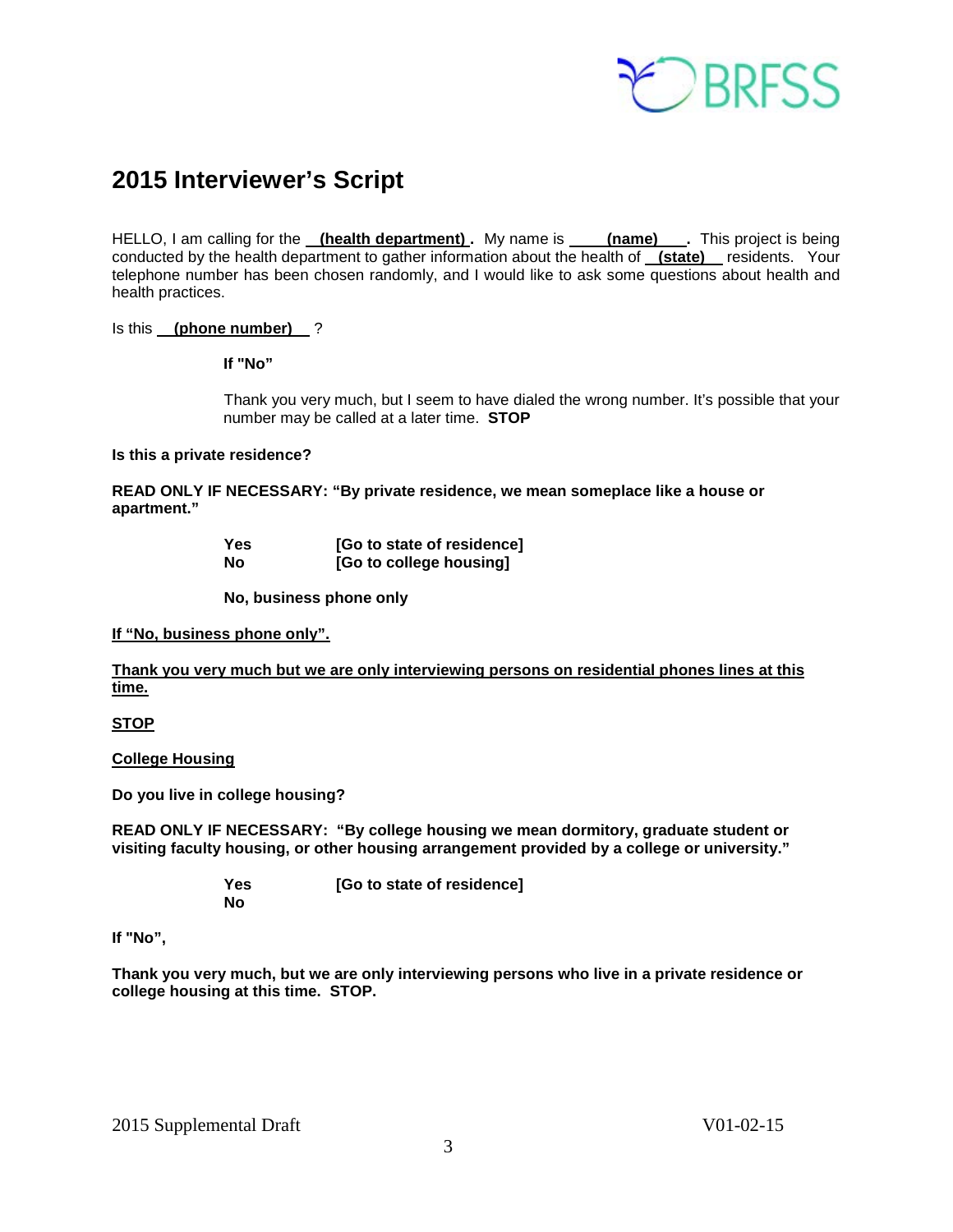

**State of Residence**

**Do you reside in \_\_\_\_(state)\_\_\_\_?** 

**No**

**Yes [Go to Cellular Phone]**

#### **If "No"**

Thank you very much, but we are only interviewing persons who live in the state of at this **time**. **STOP**

#### **Cellular Phone**

Is this a cellular telephone?

**INTERVIEWER NOTE: Telephone service over the internet counts as landline service (includes Vonage, Magic Jack and other home-based phone services).**

**Read only if necessary: "By cellular (or cell) telephone we mean a telephone that is mobile and usable outside of your neighborhood."** 

#### **If "Yes"**

Thank you very much, but we are only interviewing by land line telephones and for private residences or college housing. **STOP**

**No**

#### **CATI NOTE: IF (College Housing = Yes) continue; otherwise go to Adult Random Selection**

#### **Adult**

Are you 18 years of age or older?

|   | Yes, respondent is male   | [Go to Page 6] |
|---|---------------------------|----------------|
|   | Yes, respondent is female | [Go to Page 6] |
| 3 | No.                       |                |

**If "No",**

**Thank you very much, but we are only interviewing persons aged 18 or older at this time. STOP** 

#### **Adult Random Selection**

I need to randomly select one adult who lives in your household to be interviewed. How many members of your household, including yourself, are 18 years of age or older?

\_\_ Number of adults

**If "1,"**  Are you the adult?

**If "yes,"** 

4 2015 Supplemental Draft V 01-02-15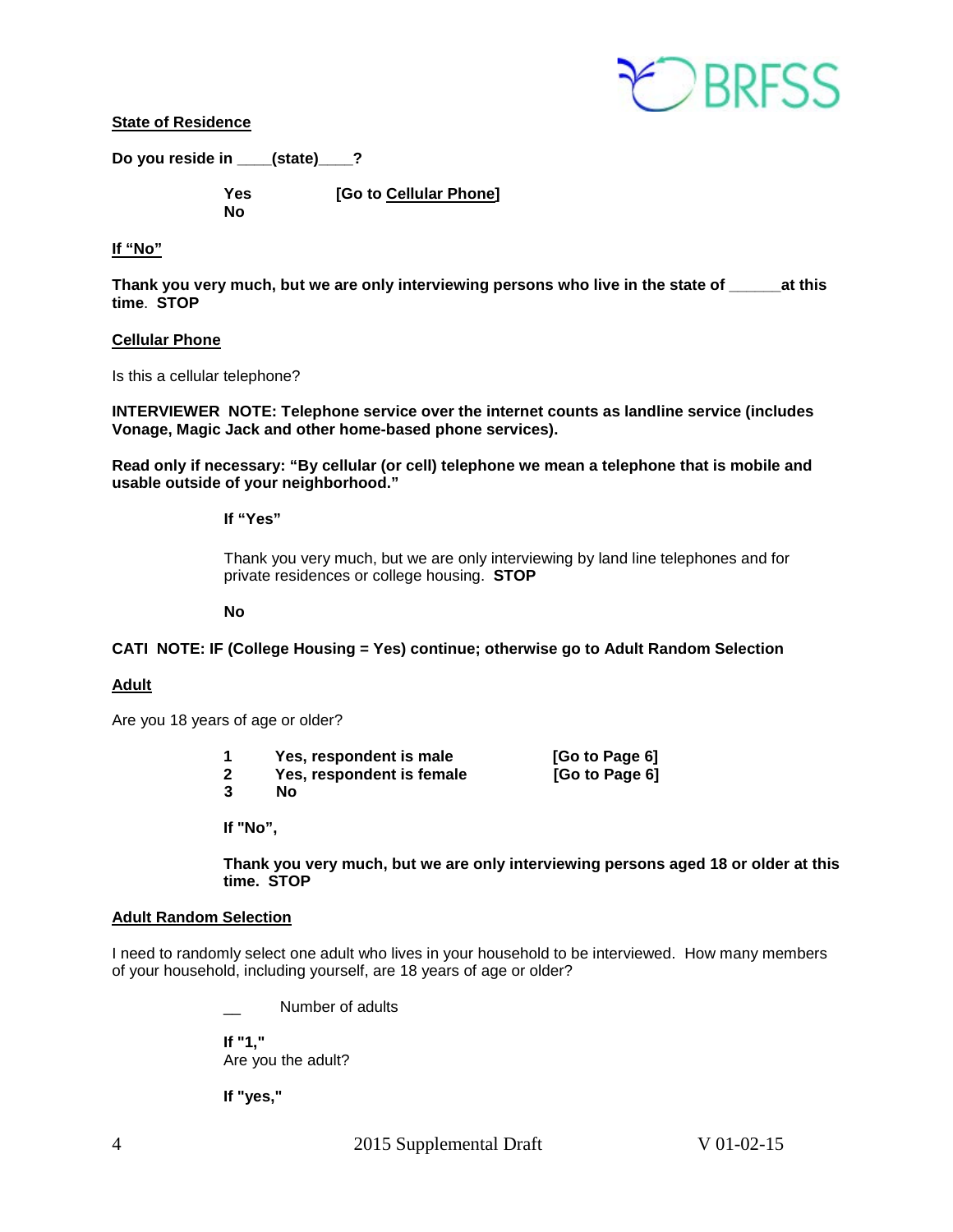

Then you are the person I need to speak with. Enter 1 man or 1 woman below (Ask gender if necessary). **Go to page 6.**

**If "no,"**  Is the adult a man or a woman? Enter 1 man or 1 woman below. May I speak with **[fill in (him/her) from previous question]**? **Go to "correct respondent" on the next page.**

How many of these adults are men and how many are women?

- Number of men
- Number of women

The person in your household that I need to speak with is \_\_\_\_\_\_\_\_\_\_\_\_\_\_.

**If "you," go to page 6.**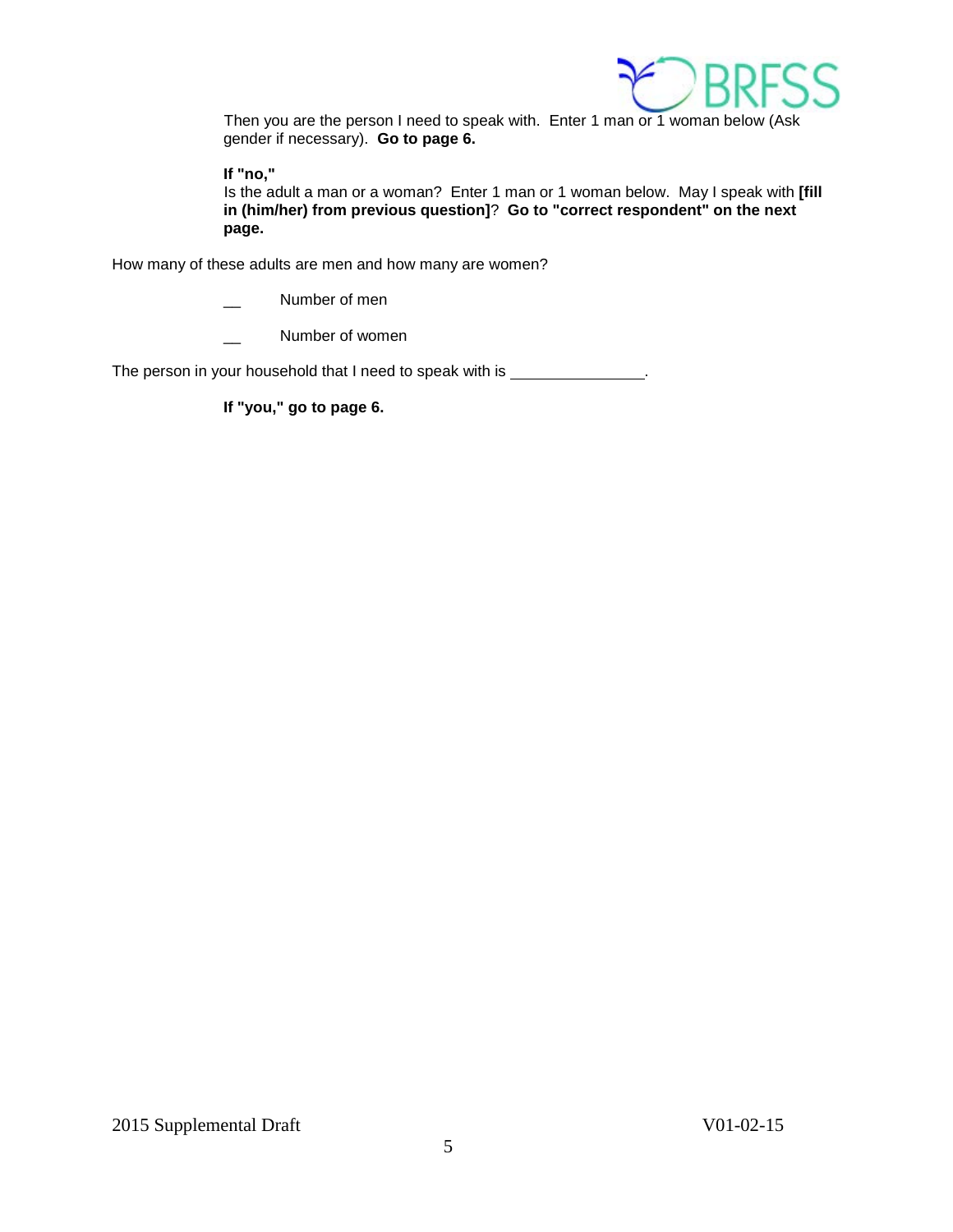

## <span id="page-5-0"></span>**Cell phone survey intro**

## <span id="page-5-1"></span>**Interviewer's Script**

HELLO, I am calling for the **(health department)**. My name is **(name)** . This project is being conducted by the health department to gather information about the health of **(state)** residents. Your telephone number has been chosen randomly, and I would like to ask some questions about health and health practices.

#### **Is this a safe time to talk with you?**

| Yes | [Go to phone] |
|-----|---------------|
| No  |               |

**If "No",** 

Thank you very much. We will call you back at a more convenient time. ([Set appointment if possible]) **STOP** 

#### **Phone**

Is this **(phone number)** ?

| <b>Yes</b> | [Go to cellular phone] |
|------------|------------------------|
| <b>No</b>  | [Confirm phone number] |

**If "No",**

Thank you very much, but I seem to have dialed the wrong number. It's possible that your number may be called at a later time. **STOP** 

#### **Cellular Phone**

Is this a cellular telephone?

**READ ONLY IF NECESSARY:** "By cellular telephone, we mean a telephone that is mobile and usable outside of your neighborhood."

**Yes [Go to adult] No**

**If "No",**

Thank you very much, but we are only interviewing cell telephones at this time. **STOP** 

#### **Adult**

Are you 18 years of age or older?

|              | Yes, respondent is male   | [Go to Private Residence] |
|--------------|---------------------------|---------------------------|
| $\mathbf{2}$ | Yes, respondent is female | [Go to Private Residence] |

3 **No**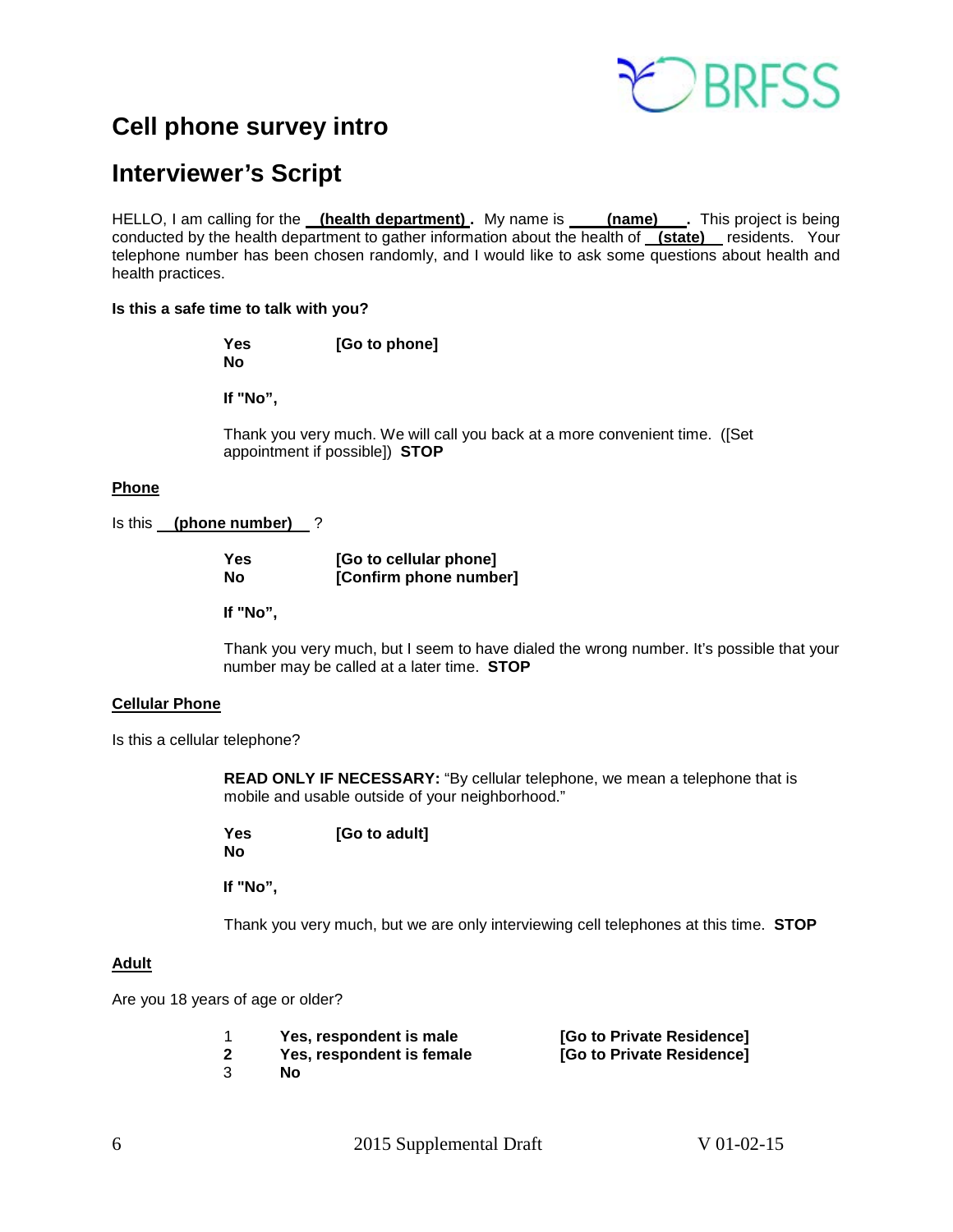**If "No",**



Thank you very much, but we are only interviewing persons aged 18 or older at this time. **STOP** 

#### **Private Residence**

Do you live in a private residence?

**READ ONLY IF NECESSARY:** "By private residence, we mean someplace like a house or apartment."

| Yes | [Go to state of residence] |
|-----|----------------------------|
| No  | [Go to college housing]    |

#### **College Housing**

Do you live in college housing?

**READ ONLY IF NECESSARY:** "By college housing we mean dormitory, graduate student or visiting faculty housing, or other housing arrangement provided by a college or university."

**Yes**

**No**

**If "Yes", do not ask NADULT Questions**

**If "No",**

Thank you very much, but we are only interviewing persons who live in a private residence or college housing at this time. **STOP** 

#### **State of Residence**

Are you a resident of **\_\_\_\_\_(state)** \_\_\_?

**Yes [Go to landline] No [Go to state]**

**State**

In what state do you live?

ENTER FIPS STATE

Landline

Do you also have a landline telephone in your home that is used to make and receive calls?

READ ONLY IF NECESSARY: "By landline telephone, we mean a "regular" telephone in your home that is used for making or receiving calls." Please include landline phones used for both business and personal use."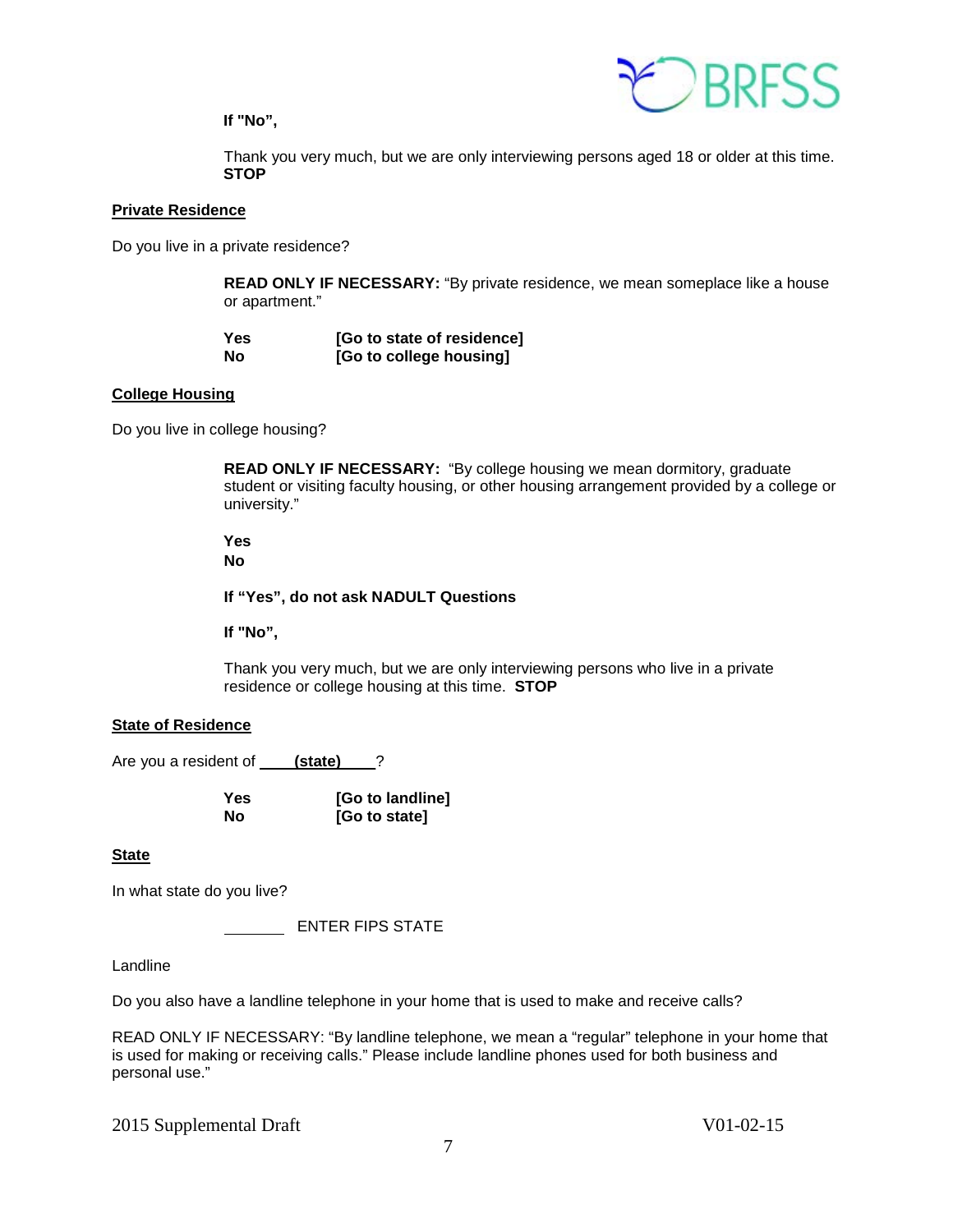

Interviewer Note: Telephone service over the internet counts as landline service (includes Vonage, Magic Jack and other home-based phone services.).

Yes [Go to cellular phone usage] No [Go to Core] Don't know/ Not Sure [Go to Core] Refused [Go to Core]

How many members of your household, including yourself, are 18 years of age or older?

Number of adults

Survey Sections

#### To correct respondent:

I will not ask for your last name, address, or other personal information that can identify you. You do not have to answer any question you do not want to, and you can end the interview at any time. Any information you give me will be confidential. If you have any questions about the survey, please call **1- 877-655-2793**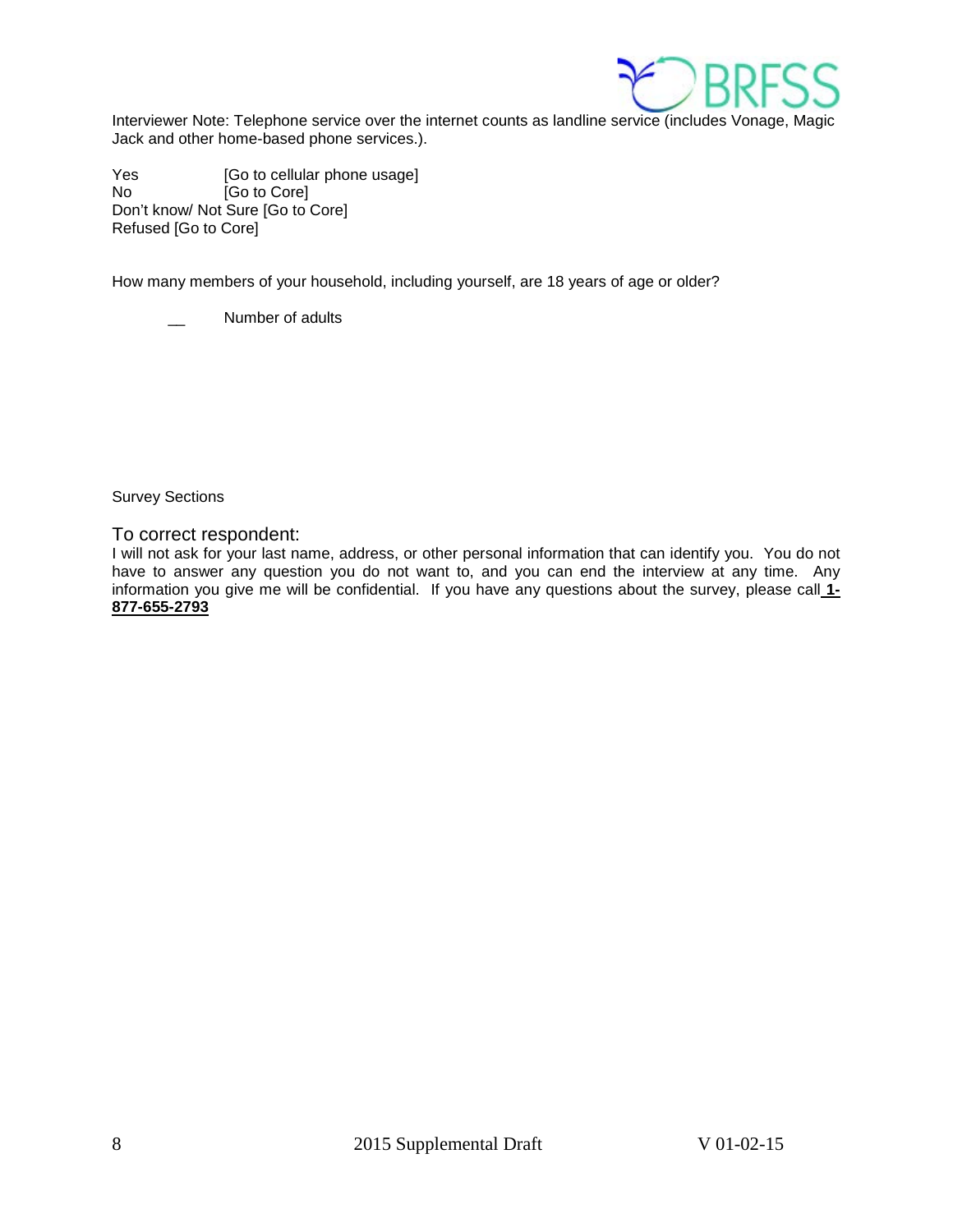

## <span id="page-8-0"></span>**Section 1: Health Status**

**1.1** Would you say that in general your health is—

#### **Please read:**

- 1 Excellent<br>2 Verv good
- Very good
- 3 Good
- 4 Fair
- **Or:**
- 5 Poor

### **Do not read:**

- 7 Don't know / Not sure
- 9 Refused

## <span id="page-8-1"></span>**Section 2A: Healthy Days — Health-Related Quality of Life**

- **2.1** Now thinking about your physical health, which includes physical illness and injury, for how many days during the past 30 days was your physical health not good?
	- $\frac{1}{8}$   $\frac{1}{8}$  Number of days
	- 8 8 None<br>7 7 Don't
	- Don't know / Not sure
	- 9 9 Refused
- **2.2** Now thinking about your mental health, which includes stress, depression, and problems with emotions, for how many days during the past 30 days was your mental health not good?
	- $\frac{1}{8}$   $\frac{1}{8}$  Number of days
		- 8 8 None **[If Q2.1 and Q2.2 = 88 (None), go to next section]**
	- 7 7 Don't know / Not sure<br>9 9 Refused
	- **Refused**

**2.3 [REVISED; ask if Q2.1<=30]** During the past 30 days, for about how many days did poor physical or mental health keep you from doing your usual activities, such as self-care, work, or recreation?

- $\frac{1}{8}$   $\frac{1}{8}$  Number of days
- 8 8 None<br>7 7 Don't
- Don't know / Not sure
- 9 9 Refused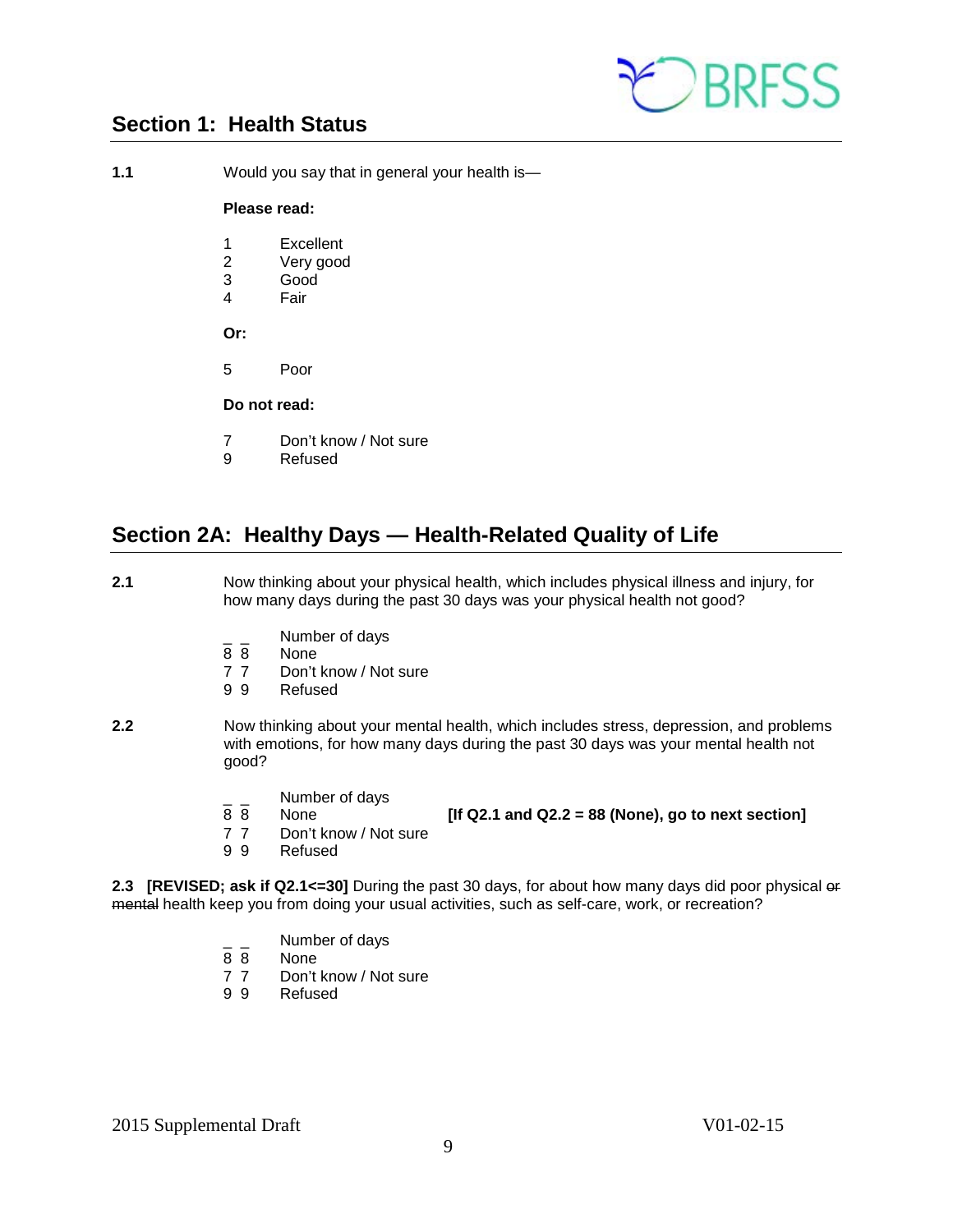

- **2.4 [NEW; ask if Q2.2<=30]** During the past 30 days, for about how many days did **poor mental health or emotional problems** keep you from doing your usual activities, such as self-care, work, or recreation?
	- Number of days
	- 88 None<br>77 Don't
	- Don't know / Not sure
	- 9 9 Refused

## <span id="page-9-0"></span>**Section 2B: Mental Health-related questions**

**2.5** During the past 12 months, have you received treatment, medication, or counseling from a doctor or other health professional for any type of mental health condition or emotional problem?

- 1 Yes<br>2 No
- $N<sub>0</sub>$
- 7 Don't know / Not sure<br>9 Refused
- **Refused**

## <span id="page-9-1"></span>**Section 3: Health Care Access**

- **3.1** Do you have any kind of health care coverage, including health insurance, prepaid plans such as HMOs, government plans such as Medicare, Native Health Service or Indian Health Service?
	- 1 Yes<br>2 No
	- 2 No
	- 7 Don't know / Not sure<br>9 Refused
	- **Refused**
- **3.2** Do you have one person you think of as your personal doctor or health care provider?

#### **If "No," ask: "Is there more than one, or is there no person who you think of as your personal doctor or health care provider?"**

- 1 Yes, only one
- 2 More than one<br>3 No
- N<sub>o</sub>
- 7 Don't know / Not sure<br>9 Refused
- **Refused**
- **3.3** Was there a time in the past 12 months when you needed to see a doctor but could not because of cost?
	- 1 Yes<br>2 No
	- N<sub>o</sub>
	- 7 Don't know / Not sure
	- 9 Refused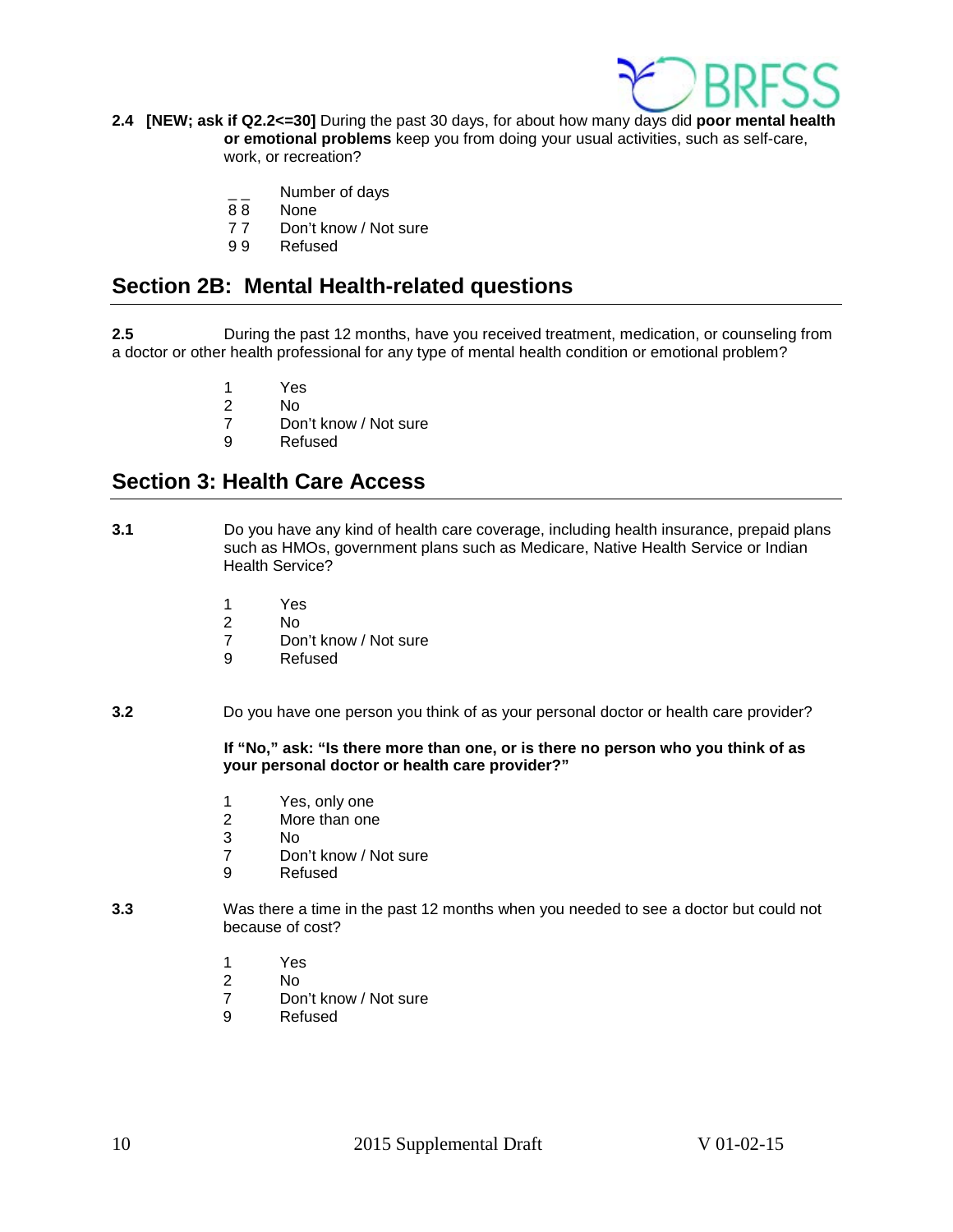

- **3.4** About how long has it been since you last visited a doctor for a routine checkup? A routine checkup is a general physical exam, not an exam for a specific injury, illness, or condition.
	- 1 Within the past year (anytime less than 12 months ago)<br>2 Within the past 2 years (1 year but less than 2 years ago
	- 2 Within the past 2 years (1 year but less than 2 years ago)
	- 3 Within the past 5 years (2 years but less than 5 years ago)<br>4 5 or more years ago
	- 5 or more years ago
	- 7 Don't know / Not sure<br>8 Never
	- **Never**
	- 9 Refused

## <span id="page-10-0"></span>**Section 6: Tobacco**

### <span id="page-10-1"></span>**6A: Cigarette Use**

**6.1** Have you smoked at least 100 cigarettes in your entire life?

#### **NOTE: 5 packs = 100 cigarettes**

| -1<br>2     | Yes<br>N٥             | [Skip to 6.22] |
|-------------|-----------------------|----------------|
| Do not read |                       |                |
| 7           | Don't know / Not sure | [Skip to 6.22] |
| 9           | Refused               | [Skip to 6.22] |

**INTERVIEWER NOTE: "For cigarettes, do not include: electronic cigarettes (e-cigarettes, NJOY, Bluetip), herbal cigarettes, cigars, cigarillos, little cigars, pipes, bidis, kreteks, water pipes (hookahs), or marijuana."**

**6.2** Do you now smoke cigarettes every day, some days, or not at all?

|                                                                            | 1<br>2<br>3           | Every day<br>Some days<br>Not at all | [Skip to 6.11]                                                                         |
|----------------------------------------------------------------------------|-----------------------|--------------------------------------|----------------------------------------------------------------------------------------|
|                                                                            | Do not read<br>7<br>9 | Don't know / Not sure<br>Refused     | [Skip to 6.22]<br>[Skip to 6.22]                                                       |
| 6.3<br>During the past 30 days, on how many days did you smoke cigarettes? |                       |                                      |                                                                                        |
|                                                                            | Do not read           |                                      |                                                                                        |
|                                                                            |                       | 0-30 Number of Days                  | [If $6.3 = 0$ , probe for a number; if answer is<br>still "0", then Skip to 6.6]       |
|                                                                            | 88                    | <b>None</b>                          | [Skip to 6.05]                                                                         |
|                                                                            | 77                    | Don't Know / Not Sure                | <b>Skip to 6.051</b>                                                                   |
|                                                                            | 99                    | Refused                              | [Skip to 6.05]                                                                         |
|                                                                            |                       |                                      | [Note different wording depending on whether respondent is daily or some days smoker.] |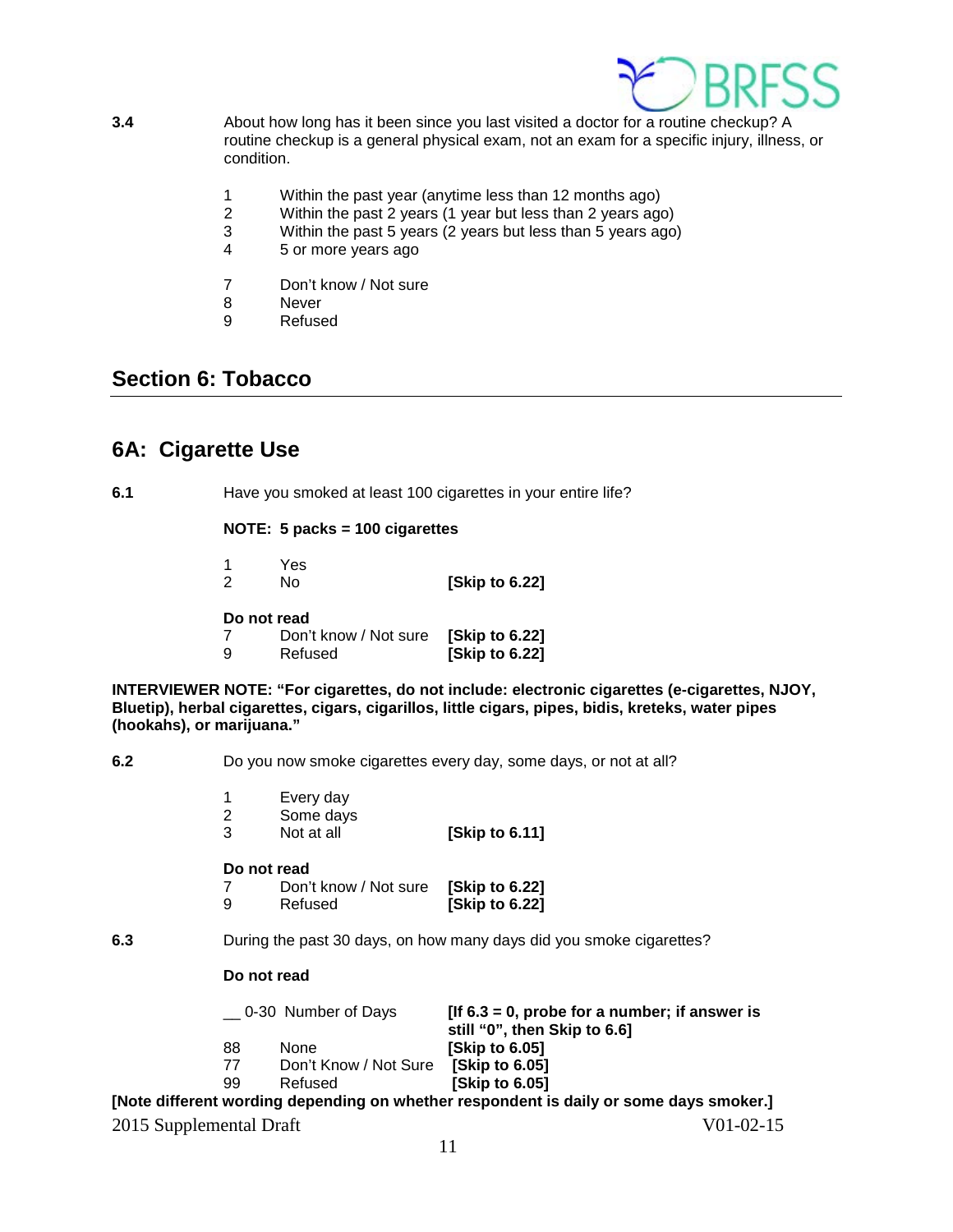

**6.4** [if 6.2=2 add: "On the days when you smoked during the past 30 days" ] On the average, about how many cigarettes did you smoke a day?

#### **Do not read**

- 0-180 Number of Cigarettes
- 666 Less than one cigarette a day
- 777 Don't Know / Not Sure
- 999 Refused

#### **[Note different wording depending on whether respondent is daily or some days smoker.]**

**6.5 if 6.2=2 add:"On the days that you smoke",** How soon after you wake up do you usually smoke your first cigarette? Would you say

- 1 Within 30 minutes
- 2 31 to 60 minutes
- 3 More than 60 minutes

#### **Do not read**

- 7 Don't know/ Not sure<br>9 Refused
- **Refused**

## <span id="page-11-0"></span>**6B: Cigarette Purchase Patterns**

| 6.6 | Where do you usually buy cigarettes? |
|-----|--------------------------------------|
|     |                                      |

- 1 In your community<br>2 In another commun
- In another community in Alaska
- 3 In a community outside Alaska **[Skip to 6.8]**
- 
- 4 Using the Internet **[Skip to 6.10]** Using a mail-order source or an 800 number
- **Do not read**

|  | Don't Know / Not Sure | [Skip to 6.9] |
|--|-----------------------|---------------|
|--|-----------------------|---------------|

9 Refused **[Skip to 6.9]**

#### **Ask of those who usually buy in Alaska (6.6 = 1 or 2)**

- **6.7** In what type of store do you usually buy cigarettes?
	- 1 Convenience stores/gas stations **[Skip to 6.9]** 2 Supermarkets **[Skip to 6.9]** 3 Liquor or drug stores (pharmacies) **[Skip to 6.9]** 4 Tobacco discount stores<br>5 Other discount stores, su 5 Other discount stores, such as Wal-Mart **[Skip to 6.9]**
	- 6 Military commissaries **[Skip to 6.9]**
	- 7 Other type of store **(specify)**
- **\_\_\_\_\_\_\_\_\_\_\_\_\_\_\_\_\_\_\_\_\_\_\_\_\_\_\_\_\_\_\_\_\_\_\_\_\_\_\_\_\_[Skip to 6.9]**
- [STORCIGT20]
- 77 Don't know **[Skip to 6.9]**
- 99 Refused **[Skip to 6.9]**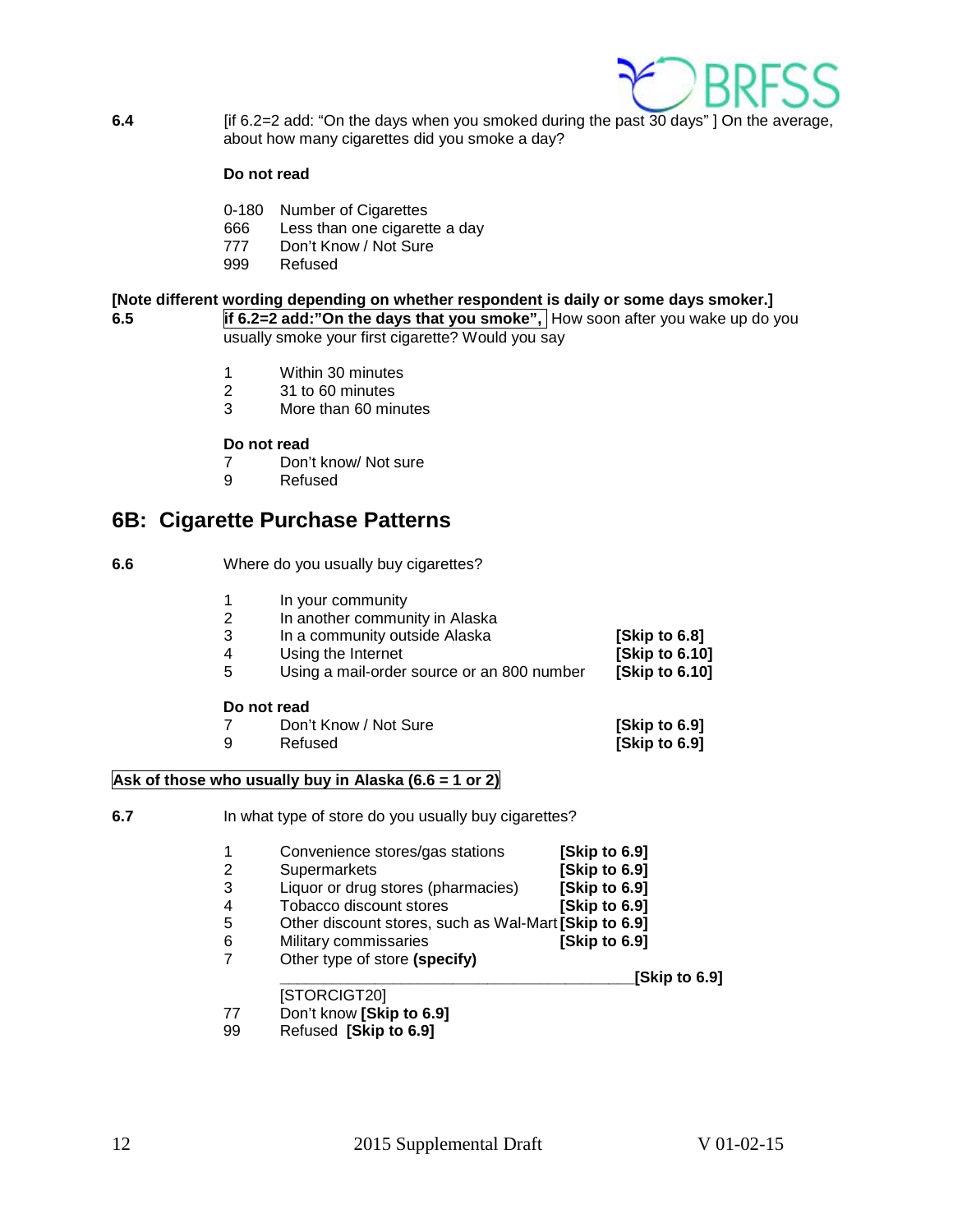

#### **Ask of those who usually buy outside Alaska (6.6=3)**

**6.8** From which state do you usually buy them? **(open-ended answer)**

Ask of those who usually buy in Alaska or outside Alaska (Ask if  $6.6 = 1, 2, 3, 7$  or 9 [exclude] those who reported that they usually purchase by mail-order or Internet])

\_\_\_\_\_\_\_\_\_\_\_\_\_\_\_\_\_\_\_\_\_\_\_\_\_\_\_\_\_\_\_\_\_\_\_\_\_\_\_\_\_\_\_\_\_\_\_\_\_\_\_\_\_\_\_\_\_\_\_\_\_\_\_\_\_\_\_\_\_\_\_

- **6.9** In the last year, have you bought cigarettes over the Internet, or using a mail-order source?
	- 1 Yes<br>2 No **[Skip to 6.11]**

**Do not read**

7 Don't Know / Not Sure **[Skip to 6.11]**  9 Refused **[Skip to 6.11]** 

#### Ask of those who usually buy over the Internet/mail order  $[6.6 = 4$  or 5] or have done so in the last **year [6.9 = 1]**

**6.10** In the last three months, about how many cartons or packs of cigarettes have you bought through the Internet or using a mail-order source?

> number of  $(1 = packs, 2 = cartons)$ **Do not read** 7777 Don't Know / Not Sure 8888 None 9999 Refused

#### **Initiation and Duration of Smoker Status**

#### **Ask of Current and Former Smokers (6.2=1,2,3)**

**6.11** How old were you when you first started smoking cigarettes regularly?

**\_\_ \_\_\_ Code age in years (1-100)**

- 888 Never smoked regularly *(don't read)*
- 777 Don't Know / Not Sure
- 999 Refused
- **6.12** Around this time 12 months ago, were you smoking cigarettes every day, some days, or not at all?
	- 1 Every Day<br>2 Some Davs
	- Some Days
	- 3 Not at all

Do not read

- 7 Don't Know/Not Sure
- 9 Refused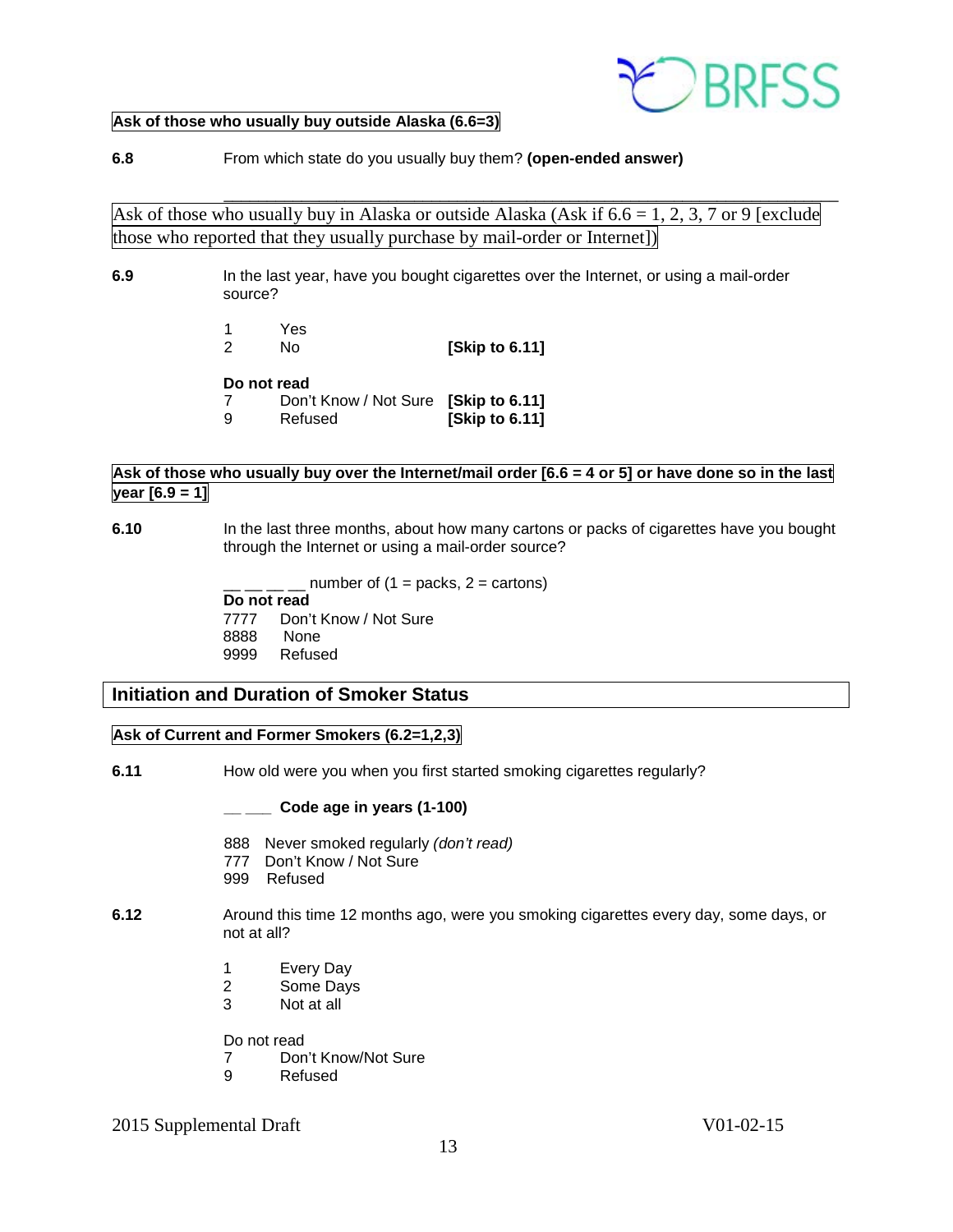

#### **If 06.02 = 3 and 06.11 = 888 then go to 6.22**

#### **Ask of Former Smokers (6.1 = 1 and 6.2 = 3) else skip to 6.14: REVISED ANSWER CATEGORIES**

#### **6.13** *(NOTE for CATI Programming): this is different from Core 8.4, but should be same as state-added item in Standard survey)*

About how long has it been since you last smoked cigarettes regularly? Was that...

**INTERVIEWER NOTE: Pause between each response category to allow respondent to answer "Yes" or "No" to each category.**

**INTERVIEWER NOTE: If respondent refuses at any level, code 99 (Refused). If respondent answers "Don't know" or "Not sure" at any level, ask about the next level. If respondent answers "Don't know" or "Not sure" to two levels in a row, code 77 (Don't know/Not sure).**

#### **Please read:**

| 10<br>09 | 10 years or more<br>At least 5 years but less than 10 years ago     | (If "No," ask 09; if "Yes," code 10)                                         |
|----------|---------------------------------------------------------------------|------------------------------------------------------------------------------|
| 08       | More than a year ago (but less than 5 years ago)                    | (If "No," ask 08; if "Yes," code 09)<br>(If "No," ask 07; if "Yes," code 08) |
| 07       | About 1 year ago                                                    |                                                                              |
|          | [Interviewer note: Can add, "That is, roughly 12 months" if needed] |                                                                              |
| 06       | At least 6 months but less than one year ago                        | (If "No," ask 06; if "Yes," code 07)                                         |
| 05       | At least 3 months but less than 6 months ago                        | (If "No," ask 05; if "Yes," code 06)                                         |
| 04       | At least 30 days ago but less than 3 months ago                     | (If "No," ask 04; if "Yes," code 05)                                         |
| 03       | At least 7 days ago but less than 30 days ago                       | (If "No," ask 03; if "Yes," code 04)                                         |
|          |                                                                     | (If "No," ask 02; if "Yes," code 03)                                         |
| 02       | At least 24 hours ago but less than 7 days ago                      | (If "No," ask 01; if "Yes," code 02)                                         |
| 01       | Within the past 24 hours                                            |                                                                              |

#### **Do not read:**

- 7 7 Don't know / Not sure **[Skip to 6.22]**
- 9 9 Refused **[Skip to 6.22]**

### <span id="page-13-0"></span>**6C: Cessation - Ask of Current Smokers (6.2 = 1 or 2)**

**6.14** During the past 12 months have you stopped smoking for one day or longer because you were trying to quit smoking?

| -1            | Yes                   |                |
|---------------|-----------------------|----------------|
| $\mathcal{P}$ | N٥                    | [Skip to 6.19] |
| Do not read   |                       |                |
| 7             | Don't know / Not sure | [Skip to 6.19] |
| 9             | Refused               | [Skip to 6.19] |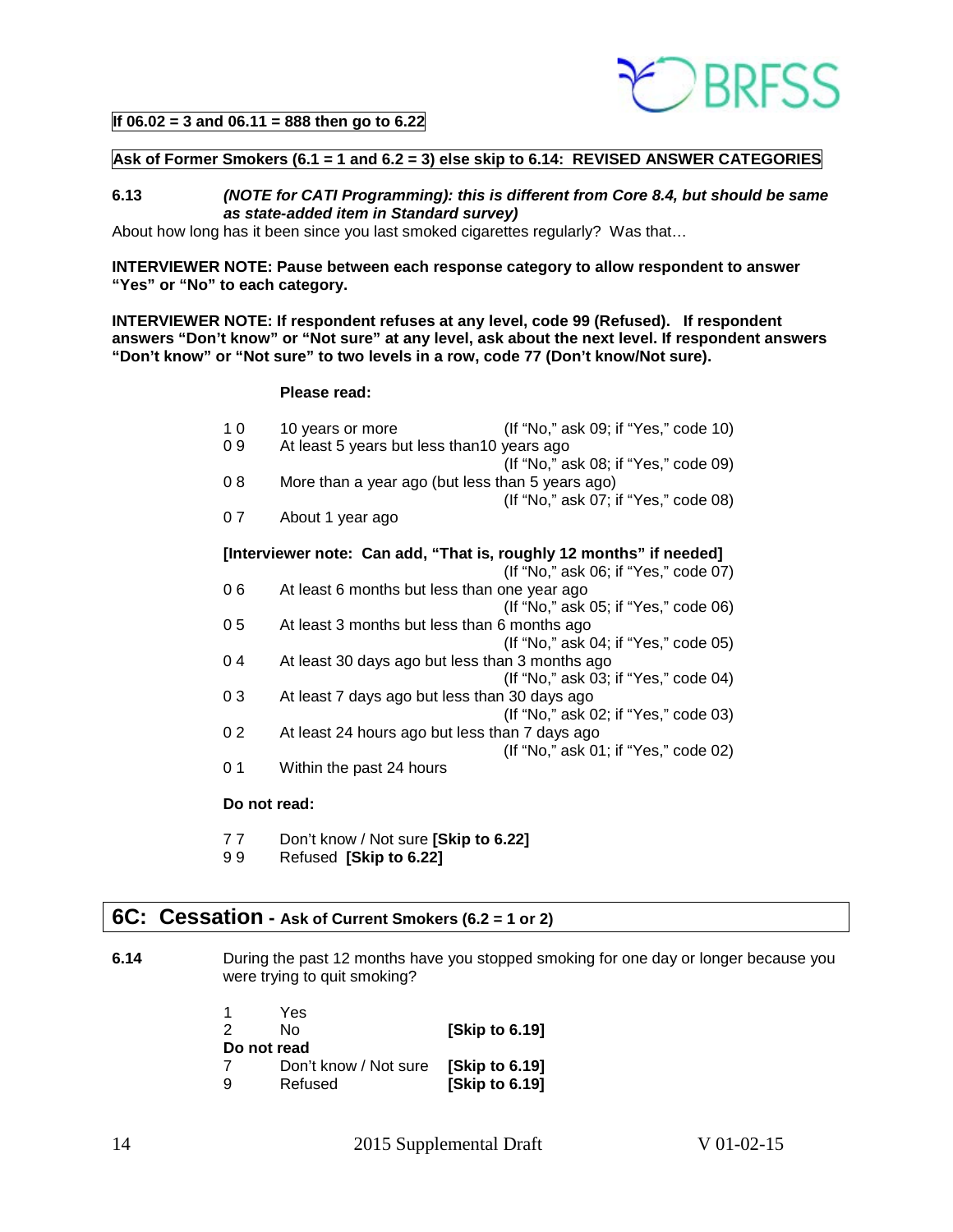

**6.15** How many times during the past 12 months have you stopped smoking because you were trying to quit smoking?

#### **Interviewer note: If R says "none" go back and ask previous question C06Q14.**

- $\frac{1}{777}$  1 -400 times
- Don't know/Not sure
- 999 Refused
- **6.16** During the past 12 months, what is the longest length of time you stopped smoking because you were trying to quit smoking?

#### **Do not read**

- $1_{-}$  days
- 2\_ \_ weeks
- 3\_ \_ months
- 777 Don't know/Not sure
- 999 Refused

#### **Methods of Quitting - Ask of Current Smokers who have tried to quit during past 12 months (6.14 = 1) or Former Smokers who quit within past 5 years (6.13 = 01-08)**

#### **6.17 Former Smokers:**

When you quit smoking for good...

#### **Current Smokers:**

The last time you tried to quit smoking…

Did you use the nicotine patch, nicotine gum, or any other medication to help you quit?

- 1 Yes
- No
- **Do not read**
- 7 Don't know / Not sure
- 9 Refused

#### **6.18 Former Smokers:**

When you quit smoking for good…

#### **Current Smokers:**

The last time you tried to quit smoking…

Did you use any other assistance, such as classes or counseling?

- 1 Yes
- 2 No

#### **Do not read**

- 7 Don't know / Not sure
- 9 Refused

#### **[Former Smokers (6.1 = 1 and 6.2 = 3) skip to 6.22]**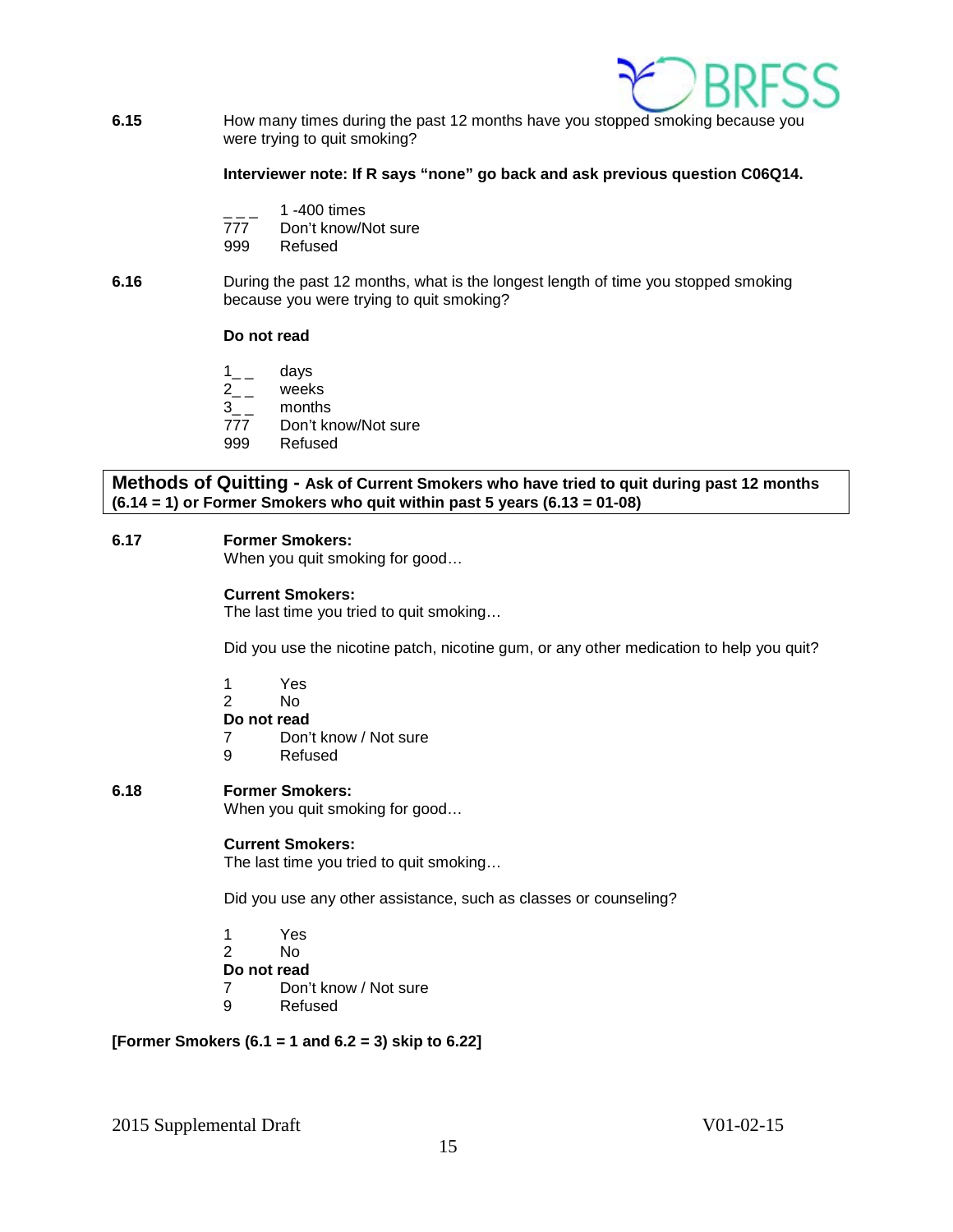

## <span id="page-15-0"></span>**6D: Stages of Readiness (for Quitting Smoking)**

**Ask of Current Smokers (6.2 = 1 or 2)**

| 6.19 | [If 6.14>1] Would you like to quit smoking?<br>[If 6.14=1] Would you [still] like to quit smoking? |                                  |                                                                          |
|------|----------------------------------------------------------------------------------------------------|----------------------------------|--------------------------------------------------------------------------|
|      | 1<br>$\overline{2}$                                                                                | Yes<br>No.                       | [Skip to 6.22]                                                           |
|      | Do not read<br>7<br>9                                                                              | Don't know / Not sure<br>Refused | [Skip to 6.22]<br>[Skip to 6.22]                                         |
| 6.20 |                                                                                                    |                                  | Are you seriously considering stopping smoking within the next 6 months? |
|      | 1<br>$\overline{2}$                                                                                | Yes<br>No.                       | [Skip to 6.22]                                                           |
|      | Do not read<br>$\overline{7}$<br>9                                                                 | Don't know / Not sure<br>Refused | [Skip to 6.22]<br>[Skip to 6.22]                                         |
| 6.21 |                                                                                                    |                                  | Are you planning to stop smoking within the next 30 days?                |
|      | 1<br>$\overline{2}$                                                                                | Yes<br>No.                       |                                                                          |
|      | Do not read                                                                                        | $D = 1111$ N $-1$                |                                                                          |

- 7 Don't know / Not sure<br>9 Refused
- **Refused**

### <span id="page-15-1"></span>**6E: Health Professional Ask and Advise Ask 6.22 of All Respondents**

- **6.22** In the past 12 months, have you seen a doctor, nurse, or other health professional to get any kind of care for yourself?
	- 1 Yes<br>2 No
	- 2 No **[skip to 6.25]**

# **Do not read**<br>7 Don'

- 7 Don't know / Not sure **[skip to 6.25]**
	- 9 Refused **[skip to 6.25]**

#### **Ask of Current Smokers (6.2 = 1 or 2)**

- **6.23** In the past 12 months, has a doctor, nurse, or other health professional advised you to quit smoking?
	- 1 Yes **[Skip to 6.29]** No.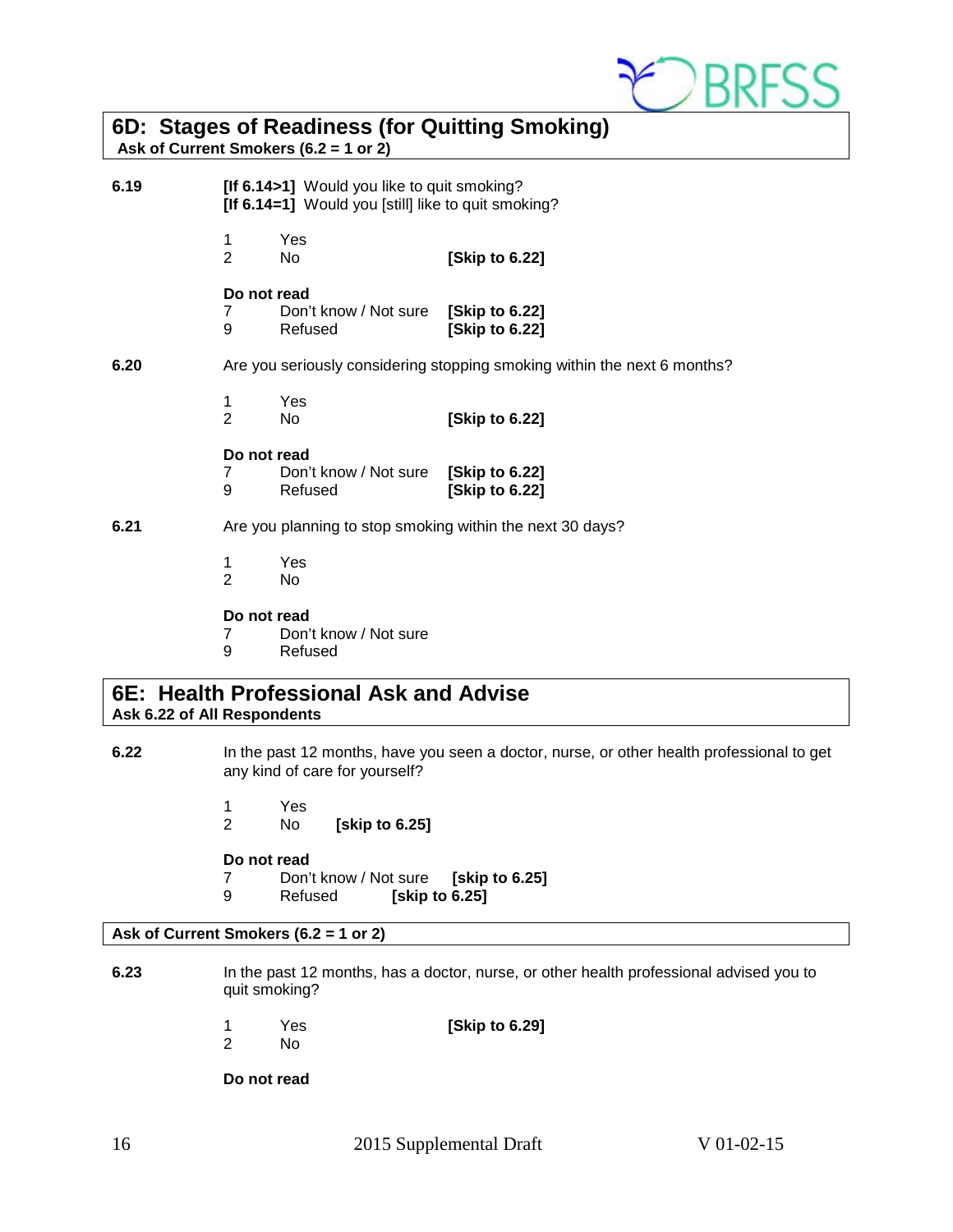

- 7 Don't know / Not sure<br>9 Refused
- **Refused**

**Ask of Never Smokers (6.1 = 2, 7, or 9), Former Smokers (6.1 = 1 and 6.2 = 3), and Current Smokers who were not advised to quit (6.23 = 2, 7, or 9)**

**6.24** During the past 12 months, did any doctor or other health professional ask if you smoke?

- 1 Yes<br>2 No
- No.

#### **Do not read**

- 7 Don't know / Not sure
- 9 Refused

#### **If 6.11 = 888 then go to 6.30**

#### **Ask of Former Past Year Smokers (6.1 = 1 and 6.2 = 3 and 6.13 < 08)**

**6.25 Now we would like to ask you some questions about the 12 months prior to when you quit smoking.** In the 12 months prior to your quitting, did any doctor, dentist, or other health professional talk to you about your smoking?

| 1             | Yes                  | [go to $6.27$ ] |
|---------------|----------------------|-----------------|
| $\mathcal{P}$ | N٥                   |                 |
| Do not read   |                      |                 |
|               | Don't Know/Not Sure  |                 |
| 9             | Refused [go to 6.30] |                 |
|               |                      |                 |

#### **6.26 [Ask if If 6.25=2 or 6.25=7]**

Did you have a health visit to get any kind of care for yourself, in the 12 months prior to when you quit smoking?

- 1 Yes<br>2 No
- $No$

#### **Do not read**

- 7 Don't Know/Not Sure<br>9 Refused
- **Refused**

| Ask of Former Past Year Smokers who talked to provider about smoking $(6.25 = 1)$ |  |
|-----------------------------------------------------------------------------------|--|
|-----------------------------------------------------------------------------------|--|

**6.27** In the 12 months prior to your quitting, did any doctor, dentist, or other health professional advise you to quit smoking?

| 1           | Yes                 |                      |
|-------------|---------------------|----------------------|
| 2           | No.                 | [skip to 6.30]       |
| Do not read |                     |                      |
| 7           | Don't Know/Not Sure | <b>Solution</b> 6.30 |
| 9           | Refused             | [skip to 6.30]       |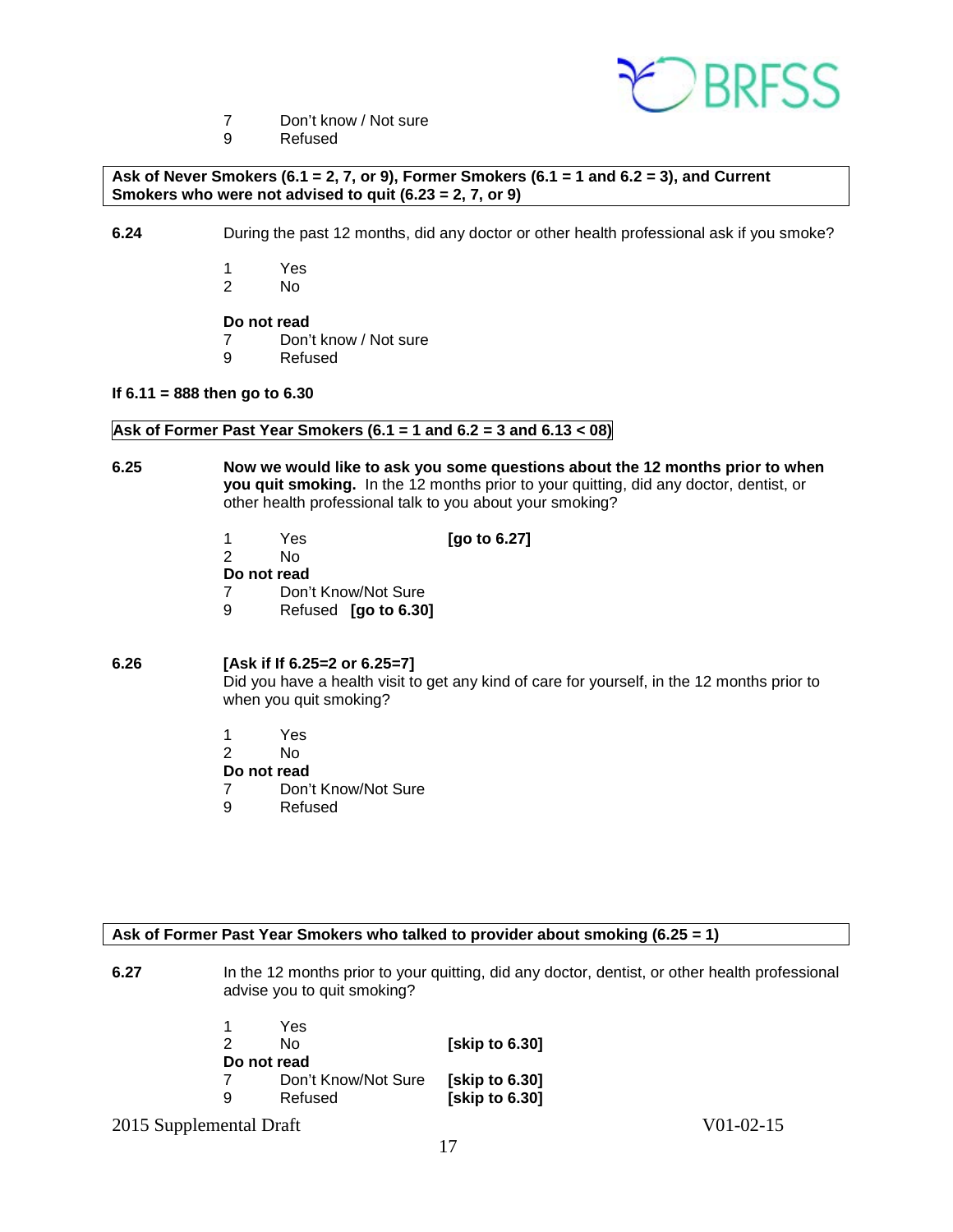

- **6.28** In the 12 months prior to your quitting, when a doctor or other health professional advised you to quit smoking, did they also do any of the following?
	- (a) Prescribe or recommend a patch, nicotine gum, nasal spray, an inhaler, or pills such as Zyban?
	- 1 Yes
	- N<sub>o</sub>

# **Do not read**<br> **Poon**

- Don't know / Not sure
- 9 Refused
- (b) Suggest that you set a specific date to stop smoking?
- 1 Yes<br>2 No
- N<sub>o</sub>

#### **Do not read**

- 7 Don't know / Not sure<br>9 Refused
- **Refused**
- (c) Suggest that you use a smoking cessation class, program, quit line, or counseling?
- 1 Yes<br>2 No
- N<sub>o</sub>

# **Do not read**<br>7 Don'

- 7 Don't know / Not sure<br>9 Refused
- **Refused**
- (d) Provide you with booklets, videos, or other materials to help you quit smoking on your own?
- 1 Yes<br>2 No
- No.

- 7 Don't know / Not sure<br>9 Refused
- **Refused**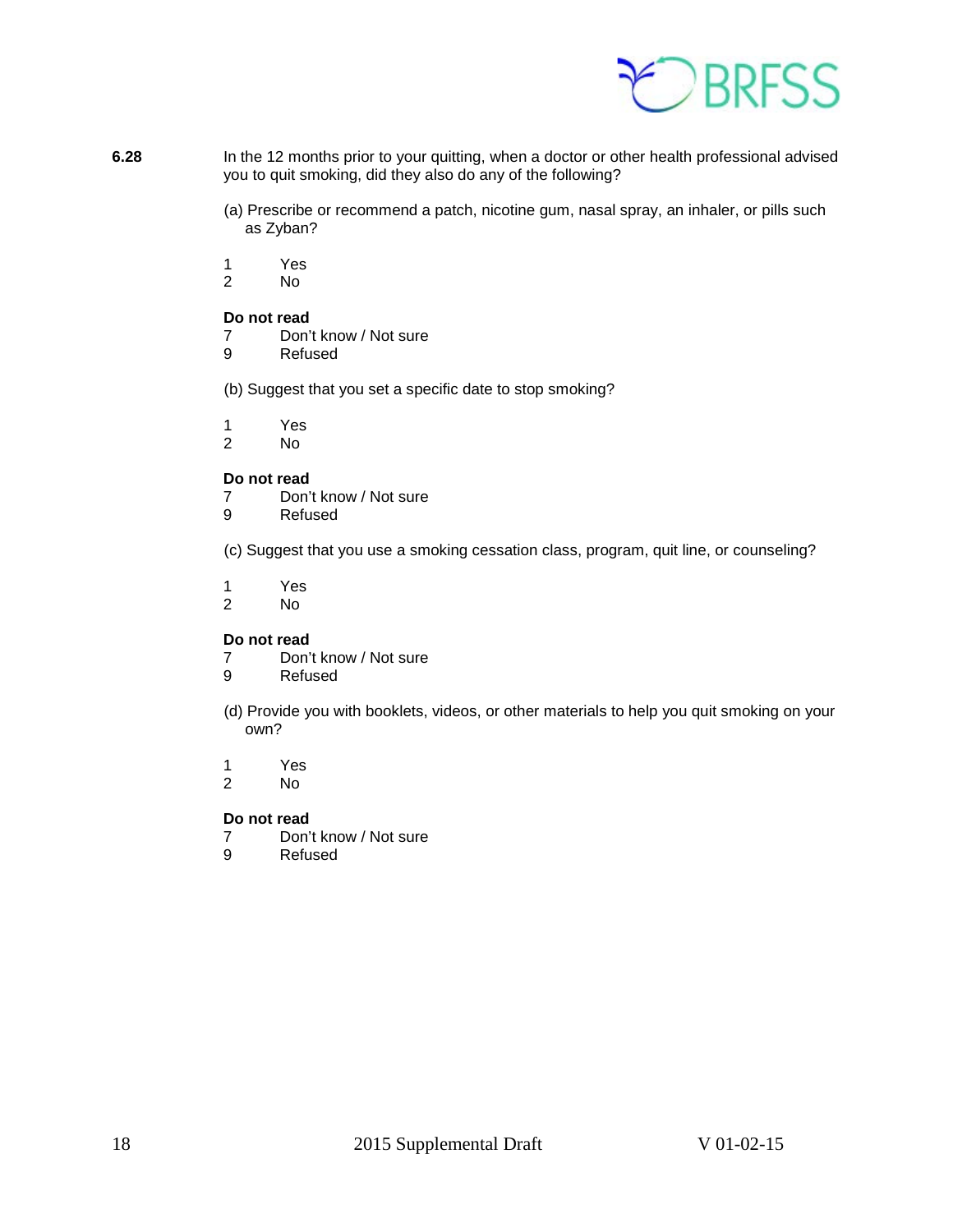

(e) Follow up with you to discuss your quit attempt or your smoking?

- 1 Yes
- $No$

#### **Do not read**

- 7 Don't know / Not sure<br>9 Refused
- **Refused**

Additional Interviewer Notes for 6.28e: probe if needed: "By 'follow up' I mean did the provider schedule another appointment or phone call to talk about how you were doing with your quit attempt or to talk about getting ready to quit?"

#### **Ask of Current Smokers advised to quit (6.23 = 1)**

- **6.29** In the past 12 months, when a doctor or other health professional advised you to quit smoking, did they also do any of the following?
	- (a) Prescribe or recommend a patch, nicotine gum, nasal spray, an inhaler, or pills such as Zyban?
	- 1 Yes<br>2 No
	- N<sub>o</sub>

#### **Do not read**

- 7 Don't know / Not sure
- 9 Refused

(b) Suggest that you set a specific date to stop smoking?

- 1 Yes<br>2 No
- No.

#### **Do not read**

- 7 Don't know / Not sure
- 9 Refused

(c) Suggest that you use a smoking cessation class, program, quit line, or counseling?

- 1 Yes<br>2 No
- No.

# **Do not read**<br>7 Don'

- 7 Don't know / Not sure<br>9 Refused
- **Refused**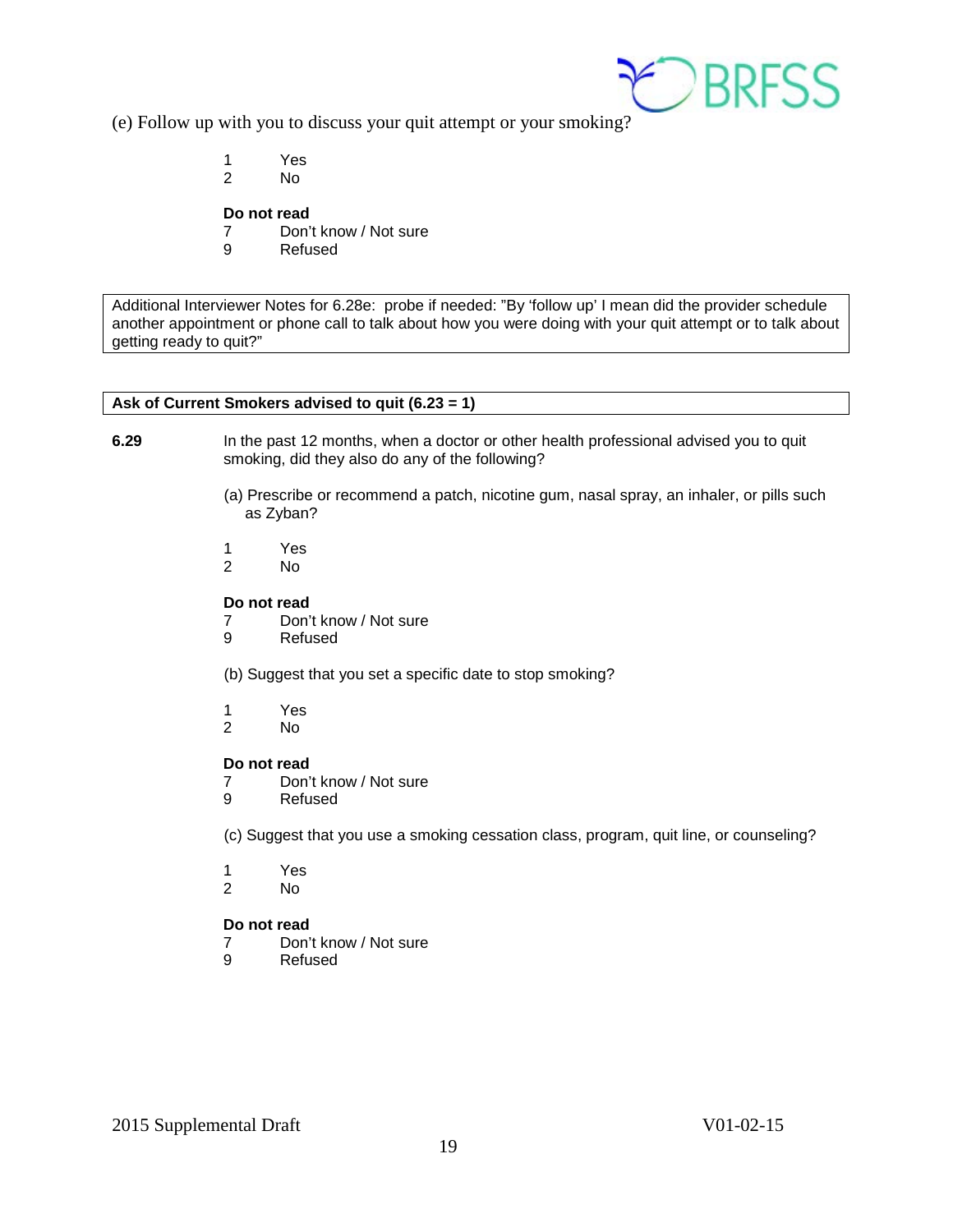

- (d) Provide you with booklets, videos, or other materials to help you quit smoking on your own?
- 1 Yes
- 2 No

- 7 Don't know / Not sure<br>9 Refused
- **Refused**

(e) Follow up with you to discuss your smoking or quit attempt?

- 1 Yes
- 2 No

#### **Do not read**

- 7 Don't know / Not sure<br>9 Refused
- **Refused**

Additional Interviewer Notes for 6.29e: probe if needed:"By 'follow up' I mean did the provider schedule another appointment or phone call to talk about how you were doing with your quit attempt or to talk about getting ready to quit?"

### <span id="page-19-0"></span>*6F: Cessation Benefit question* **–**

**Ask of respondents who have some health insurance coverage (3.1=1) skip if 3.1 = 2,7,9**

**6.30** Does your health insurance coverage pay for the cost of any help to quit using tobacco, such as a stop-smoking or stop-chewing program, or nicotine patches, pills, or other medications?

#### **[QUITINS]**

- 1 Yes<br>2 No
- N<sub>o</sub>

#### **Do not read**

- 7 Don't know/Not sure
- 9 Refused

### <span id="page-19-1"></span>6G: Other Smoked Tobacco Products

#### [first asked in 2014]

## **Ask of All Respondents**

**6.31** This next question is about other types of smoked tobacco that you light and smoke. **Have you ever** tried smoking **even one or two puffs of** any of these types of tobacco: cigars, cigarillos, bidis, or tobacco in a pipe or tobacco in a hookah or water pipe?

> **Interviewer note: (If respondent is unsure what these words mean) Examples of full-sized cigars would be Dutch Master, White Owl, King Edward, Muriel. Examples of smaller-sized cigars or cigarillos would be Swisher Sweets, Cheyenne or Winchester. BEE-DEES are flavored cigarettes with brown wrappers from India. A water pipe is also called a hookah. Do not include electronic cigarettes.**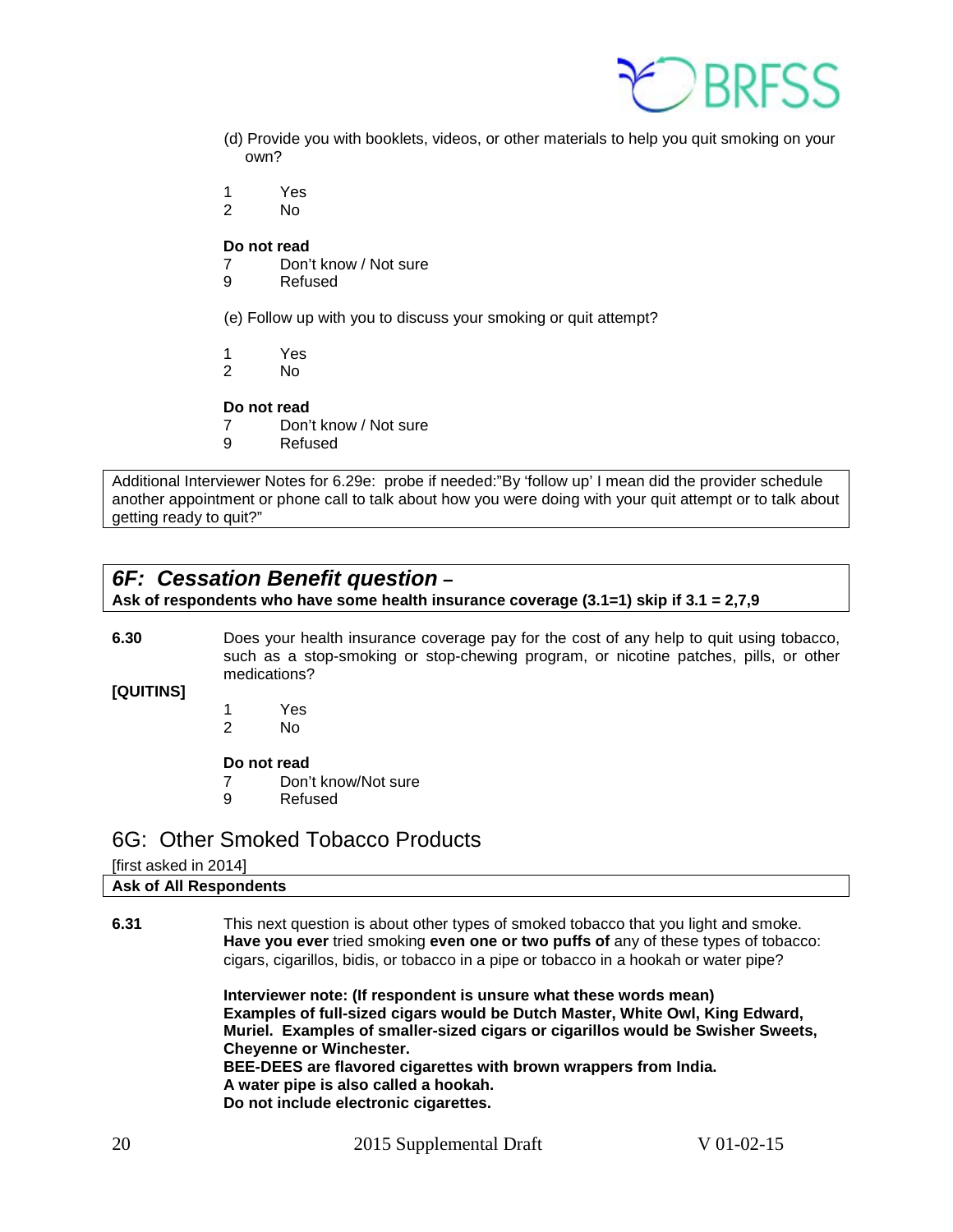

|   | Yes. |                |
|---|------|----------------|
| 2 | Nο   | [Skip to 6.38] |

| 7 | Don't know/Not sure | [Skip to 6.38] |
|---|---------------------|----------------|
| 9 | Refused             | [Skip to 6.38] |

#### **6.32** Which of these types of tobacco have you ever smoked?

**Interviewer note: Repeat list if needed.** 

**If respondent indicates he/she is unsure what these words mean: Examples of fullsized cigars would be Dutch Master, White Owl, King Edward, Muriel. Examples of smaller-sized cigars or cigarillos would be Swisher Sweets, Cheyenne or Winchester.**

**BEE-DEES, flavored cigarettes with brown wrappers from India. A water pipe is also called a hookah.**

#### **CHECK ALL THAT APPLY**

- 1 Yes, full-sized cigars
- 2 Yes, cigarillos or small cigars
- 3 Yes, bidis
- Yes, tobacco in a pipe
- 5 Yes, tobacco in a hookah or water pipe<br>6 Yes, other: [OTHSMK
- 6 Yes, other: \_\_\_\_\_\_\_\_\_\_\_\_\_\_\_\_ [OTHSMKO]<br>88 No (none) (verify)
- No (none) (verify)

**Interviewer note: If R says "none" go back and ask previous question C06Q31**

#### **Do not read**

- 77 Don't know/Not sure **[Skip to 6.38]**
- 99 Refused **[Skip to 6.38]**

#### **Interviewer note: Do not include electronic cigarettes or e-cigarettes in "Other"; if this is the only product mentioned, code as 88 and go back to 6.31 to change to 6.31=2.**

#### **Ask of Respondents who said yes to "Ever" questions (if 6.32=1 thru 66, any)**

**6.33 During the past 30 days**, have you smoked [this type/any of these types] of tobacco?

#### **CATI Note: Limit text and choices to tobacco types listed in 6.32**

#### **CHECK ALL THAT APPLY**

- 1 Yes, full-sized cigars<br>2 Yes, cigarillos or sma
- Yes, cigarillos or small cigars
- 3 Yes, bidis<br>4 Yes, tobac
- 4 Yes, tobacco in a pipe<br>5 Yes, tobacco in a hook
- Yes, tobacco in a hookah or water pipe
- 6 Yes, other:
- 88 No (none) **[skip to 6.38]**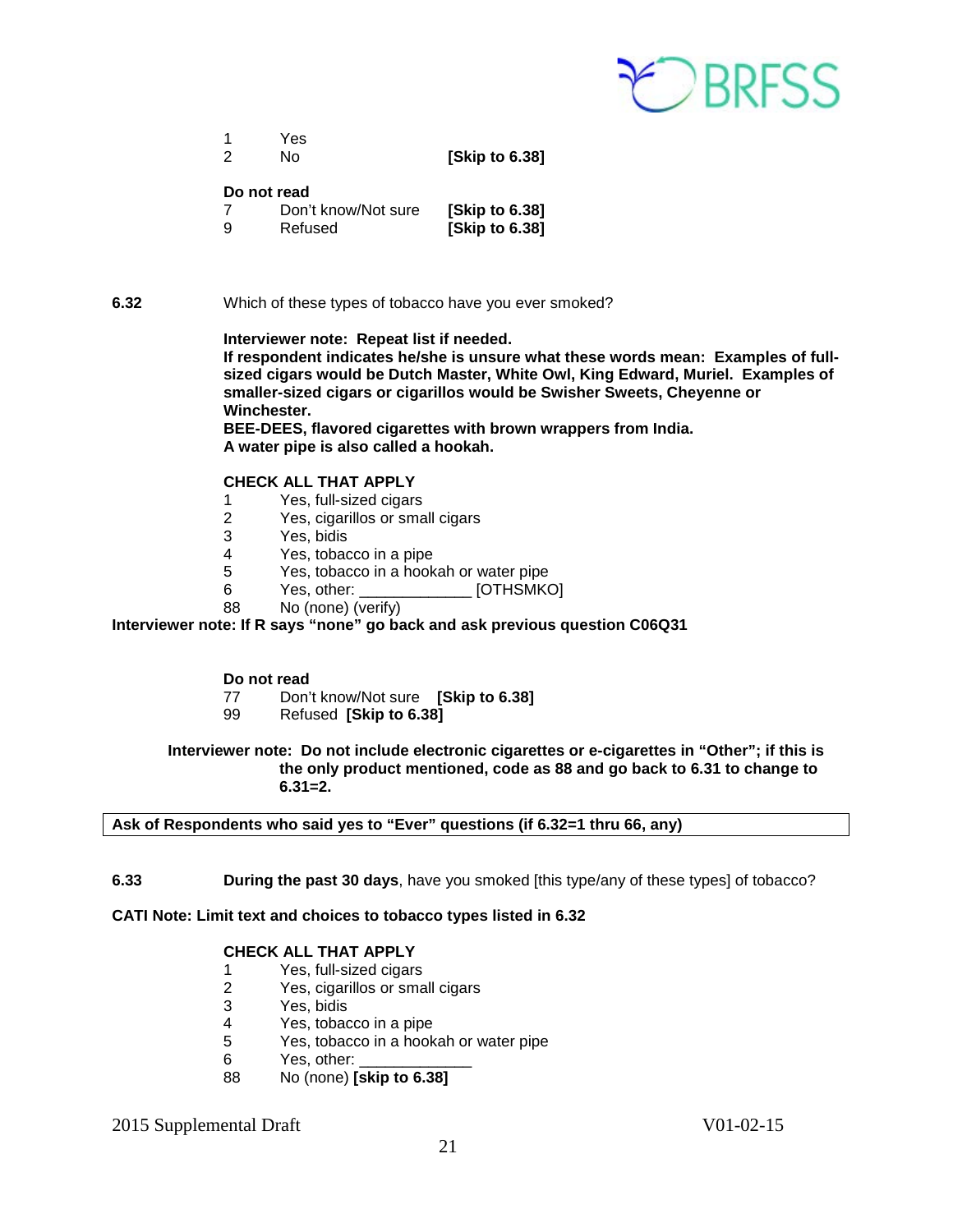

- 77 Don't know/Not sure **[skip to 6.38]**
- 99 Refused **[skip to 6.38]**

#### **Ask only if respondent said they smoked tobacco in a hookah in past 30 days (6.33 = 5)**

**6.34** During the past 30 days, on how many days did you smoke tobacco in a hookah or water pipe?

#### **Do not read**

\_\_ 1-30 Number of Days

## **Interviewer note: If R says "none" go back and ask previous question C06Q33**

- 77 Don't Know / Not Sure
- 99 Refused

#### **Ask only if respondent said they smoked tobacco in a hookah in past 30 days (6.33 = 5)**

**6.35** During the past 30 days, where did you smoke tobacco in a hookah or water pipe?

#### **CHECK ALL THAT APPLY**

- 1 At a smoking establishment
- 2 At a bar, lounge or restaurant<br>3 At home
- 3 At home<br>4 At anoth
- At another private location (other person's residence or property)
- 5 Other place:

#### **Do not read**

- 7 Don't know / Not sure
- 9 Refused

#### **Ask only if respondent said they EVER smoked tobacco in a hookah (6.32 = 5)**

**6.36** How old were you when you first started smoking tobacco in a hookah or water pipe?

#### **\_\_ \_\_ Code age in years (1-99)**

- 888 Never smoked regularly *(don't read)*
- 777 Don't Know / Not Sure
- 999 Refused

#### **Ask only if respondent said they EVER smoked CIGARILLOS or SMALL CIGARS (6.32 = 2)**

**6.37** How old were you when you first started smoking cigarillos or small cigars ?

#### **\_\_ \_\_ Code age in years (1-99)**

- 888 Never smoked regularly *(don't read)*
- 777 Don't Know / Not Sure
- 22 2015 Supplemental Draft V 01-02-15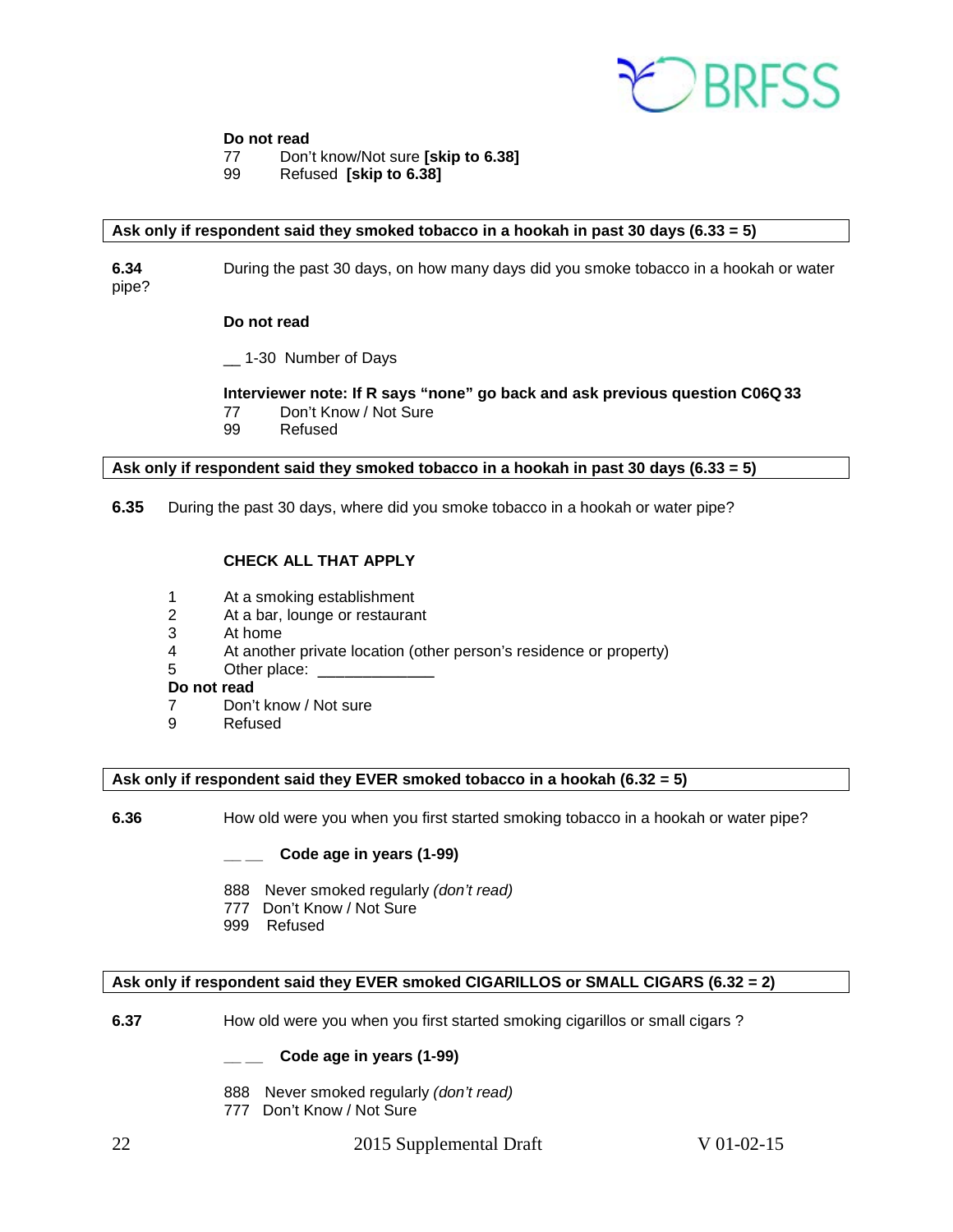

999 Refused

## <span id="page-22-0"></span>6H: Electronic Cigarette Use - Updated

#### **Ask of All Respondents**

**6.38** Now I'm going to ask about electronic vapor products, which include e-cigarettes, ecigars, e-pipes, vape pipes, vaping pens, e-hookahs, and hookah pens.

Have you ever used an e-cigarette or other electronic vapor product?

**Interviewer note: (If needed) Electronic vapor products are battery-operated nicotine devices that that heat a liquid solution into a vapor which is inhaled. They can appear similar to smoking a cigarette, but do not involve the burning of tobacco. The heated vapor produced by an e-cigarette generally contains nicotine. Two examples of brands are Blu and NJOY.** 

| <b>Skip to 6.451</b> |
|----------------------|
|                      |
| <b>Skip to 6.451</b> |
| [Skip to 6.45]       |
|                      |

#### **6.38a: Ask of no/don't know/refused to 6.38 (6.38=2, 7, 9)**

Have you ever heard of e-cigarettes or electronic vapor products?

- 1 Yes (skip to 6.45)<br>2 No (skip to 6.45)
- 2 No (skip to 6.45)<br>7 Don't know/Not sure
- 7 Don't know/Not sure (skip to 6.45)<br>9 Refused (skip to 6.45)
- Refused (skip to 6.45)

**6.39** During the past 30 days, on how many days did you use an e-cigarette or other electronic vapor product?

#### **Do not read**

\_\_ 0-30 Number of Days

- 88 None **[skip to 6.45]**
- 77 Don't Know / Not Sure **[skip to 6.45]**
- 99 Refused **[skip to 6.45]**
- **6.40** Where do you usually buy your electronic vapor products?
	- 1 In your community
	- 2 In another community in Alaska<br>3 In a community outside Alaska
	- 3 In a community outside Alaska **[Skip to 6.42]**
	-
- 4 Using the Internet **[Skip to 6.42]**
	- 5 Using a mail-order source or an 800 number **[Skip to 6.42]**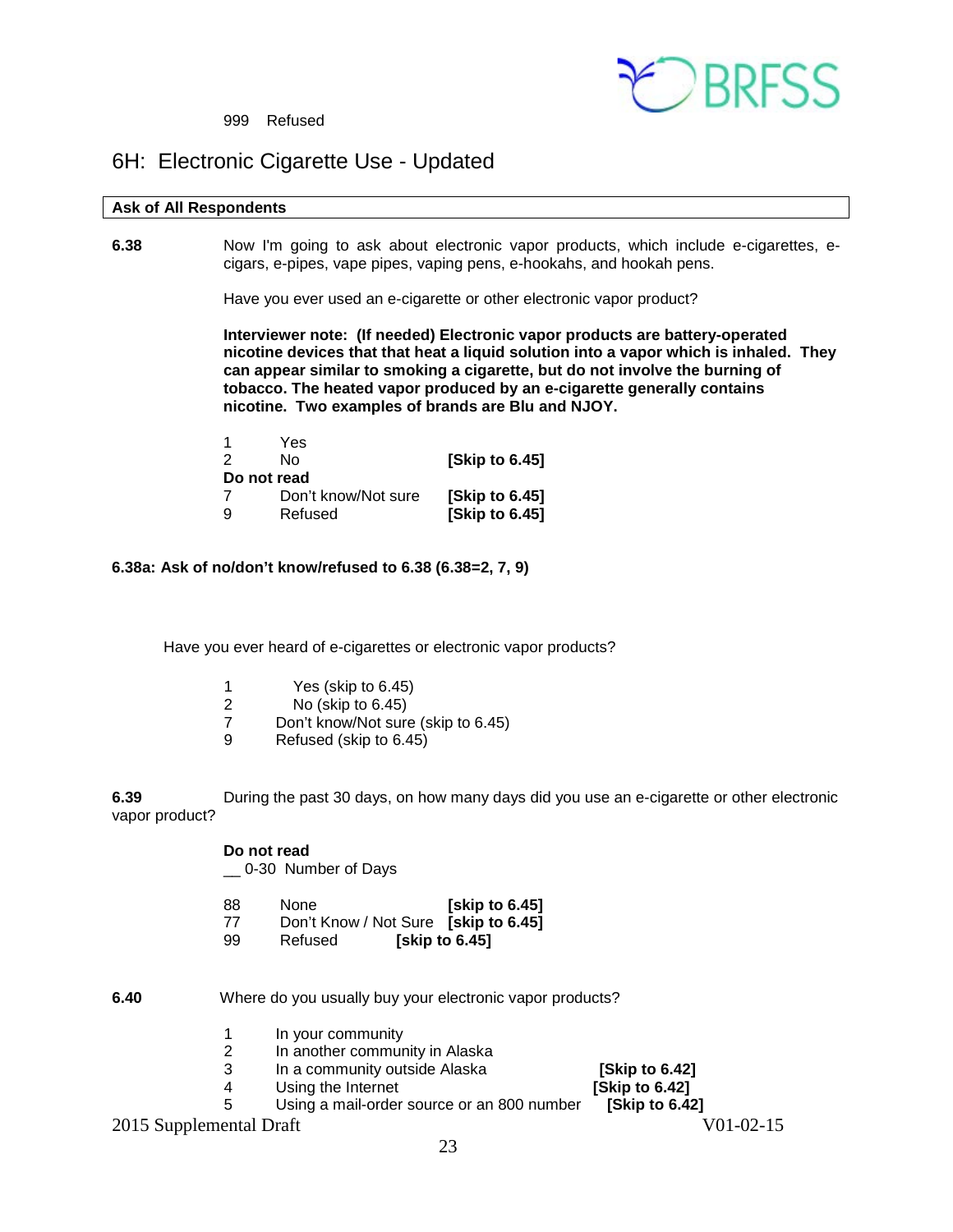

- 7 Don't Know / Not Sure **[Skip to 6.42]**
- 

**[Skip to 6.42]** 

#### **Ask 6.41 of those who usually buy in Alaska (6.40 = 1 or 2)**

**6.41** In what type of store do you usually buy electronic vapor products?

- 1 Convenience stores/gas stations<br>2 Supermarkets or discount stores
- 2 Supermarkets or discount stores such as Walmart<br>3 Drug stores or pharmacies
- 3 Drug stores or pharmacies<br>4 Liquor stores or tobacco sh
- Liquor stores or tobacco shops
- 5 Vape shops
- 6 Military commissaries<br>7 Other (specify)
- Other (specify) **TORVAPT**
- 77 Don't know<br>99 Refused
- Refused

#### **6.42** This question is about product choice. Do you usually use:

- 1 A refillable product with a reservoir or tank to fill<br>2 A rechargeable kit with replaceable cartridges
- 2 A rechargeable kit with replaceable cartridges<br>3 A disposable product
- A disposable product
- or

4 Something else (specify) \_\_\_\_\_\_\_\_\_\_\_\_\_\_\_\_\_\_\_\_ **[VAPECHCT]**

#### **Do not read**

- 7 Don't know<br>9 Refused
- **Refused**

#### **Ask only if respondent is a current smoker who also currently uses e-cigs (6.2 = 1-2 AND (6.39>=1 & <77)**

**6.43** Earlier you said that you also smoke cigarettes. Do you ever use e-cigarettes in situations where you can't smoke or would prefer not to smoke conventional cigarettes?

#### **Probe for which. DO NOT READ RESPONSES.**

- 1 Yes
- $No$
- 7 Don't know/Note sure<br>9 Refused
- **Refused**

#### **6.44** Do you currently use e-cigarettes because you are trying to quit smoking conventional cigarettes?

- 1 Yes<br>2 No
- $No$

- 7 Don't know / Not sure
- 9 Refused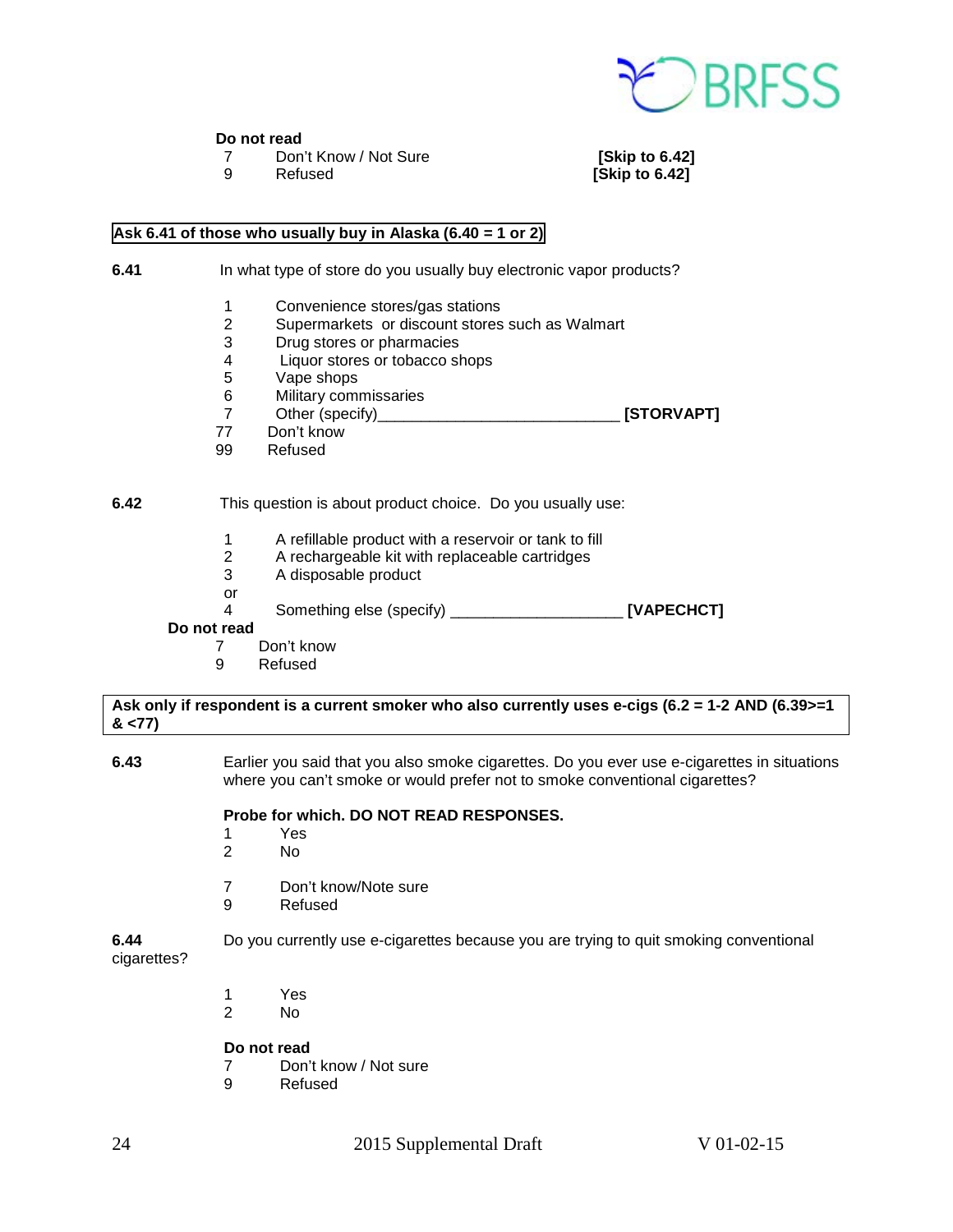

## <span id="page-24-0"></span>**6I: Smokeless Tobacco Use – all respondents**

### **Current SLT use (REVISED QUESTION FROM CORE)**

**6.45** Do you CURRENTLY use chewing tobacco, snuff, Snus, or Iq'mik every day, some days, or not at all?

- 1 Every day
- 2 Some days
- 3 Not at all **[Skip to 6.47a]**

#### **Do not read:**

7 Don't know / Not sure **[Skip to 6.47a] [Skip to 6.47a]** 

Additional Interviewer Notes: Snus (rhymes with 'goose')

**NOTE: Snus (Swedish for snuff) is a moist smokeless tobacco, usually sold in small pouches that are placed under the lip against the gum.** 

**NOTE ALSO: Iq'mik (also known as blackbull) is a form of smokeless tobacco that is chewed. It is made by mixing fire-cured tobacco leaves and "punk ash", which is the ash generated by burning a fungus that grows on birch trees.**

#### **Current SLT use Type (REVISED QUESTION) Ask if 6.45<3**

**6.46** Which smokeless tobacco products do you currently use? Chewing tobacco, snuff, Snus, or Iq'mik\* (also known as Blackbull)? [ Probe for which.]

CATI Note: All responses go to 6.47b

#### **Interviewer note: If R says "none" go back and ask previous question C06Q42.**

#### **Check all that apply**

- 1 Yes, chewing tobacco<br>2 Yes, snuff
- Yes, snuff
- 3 Yes, Iq'Mik or Blackbull
- 4 Yes, Snus<br>5 Yes, other
- Yes, other (specify)

#### **Do not read**

- 7 Don't know / Not sure
- 9 Refused

**NOTE: Iq'mik (also known as blackbull) is a form of smokeless tobacco that is chewed. It is made by mixing fire-cured tobacco leaves and "punk ash", which is the ash generated by burning a fungus that grows on birch trees.**

**INTERVIEWER NOTE: E-cigarettes are not included in "smokeless tobacco"; if this is the only product mentioned, go back to previous question C06Q42 and do recode=3.**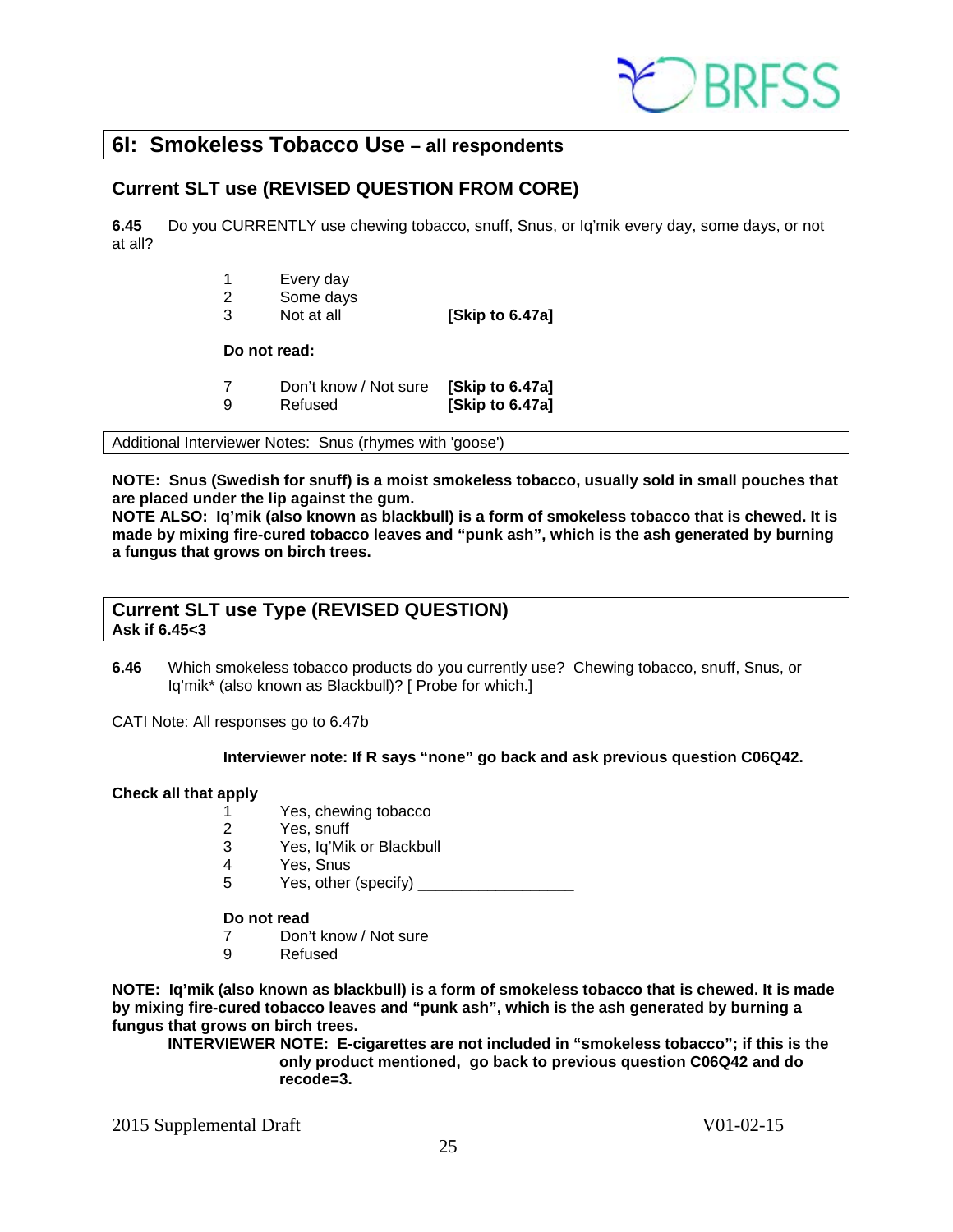

**Lifetime (former) SLT use Type (REVISED QUESTION) Ask of all respondents 6.47 A – Asked of non-current smokeless users 6.45 = 3,7,9 6.47 B - CATI NOTE: AUTOFILL SMOKELESS TYPES FROM 6.46=1-5? If so, then revise question for current users this way: Besides [types filled from 6.46]….? DO NOT MARK OUT "OTHER" For 6.46=7,9, Wording for 6.47b is: What types of smokeless tobacco products have you EVER used or tried?**

#### **6.47A** Have you EVER used or tried any smokeless tobacco products such as chewing tobacco, snuff, , Snus, or Iq'mik\* (also known as Blackbull)? **Probe for which.**

#### **Check all that apply**

- 1 Yes, chewing tobacco<br>2 Yes, snuff
	- Yes, snuff
- 3 Yes, Iq'mik or Blackbull
- 4 Yes, Snus<br>5 Yes other
- Yes, other (specify)
- 6 No, None **[Skip to 6.59]**
- **Do not read**
- 7 Don't know / Not sure
- 9 Refused

**NOTE: Snus (Swedish for snuff) is a moist smokeless tobacco, usually sold in small pouches that are placed under the lip against the gum.** 

**NOTE ALSO: Iq'mik (also known as blackbull) is a form of smokeless tobacco that is chewed. It is made by mixing fire-cured tobacco leaves and "punk ash", which is the ash generated by burning a fungus that grows on birch trees.**

**6.47 B - Besides [fill smokeless types named in 6.46], have you ever used or tried any other smokeless tobacco products? [Probe for which.]**

#### **Check all that apply**

- 1 Yes, chewing tobacco<br>2 Yes, snuff
- Yes, snuff
- 3 Yes, Iq'Mik or Blackbull
- 4 Yes, Snus<br>5 Yes other
- 5 Yes, other (specify) \_\_\_\_\_\_\_\_\_\_\_\_\_\_\_\_\_\_
- 6 No, None

#### **Do not read**

- 7 Don't know / Not sure
- 9 Refused

**NOTE: Snus (Swedish for snuff) is a moist smokeless tobacco, usually sold in small pouches that are placed under the lip against the gum.** 

**NOTE ALSO: Iq'mik (also known as blackbull) is a form of smokeless tobacco that is chewed. It is made by mixing fire-cured tobacco leaves and "punk ash", which is the ash generated by burning a fungus that grows on birch trees.**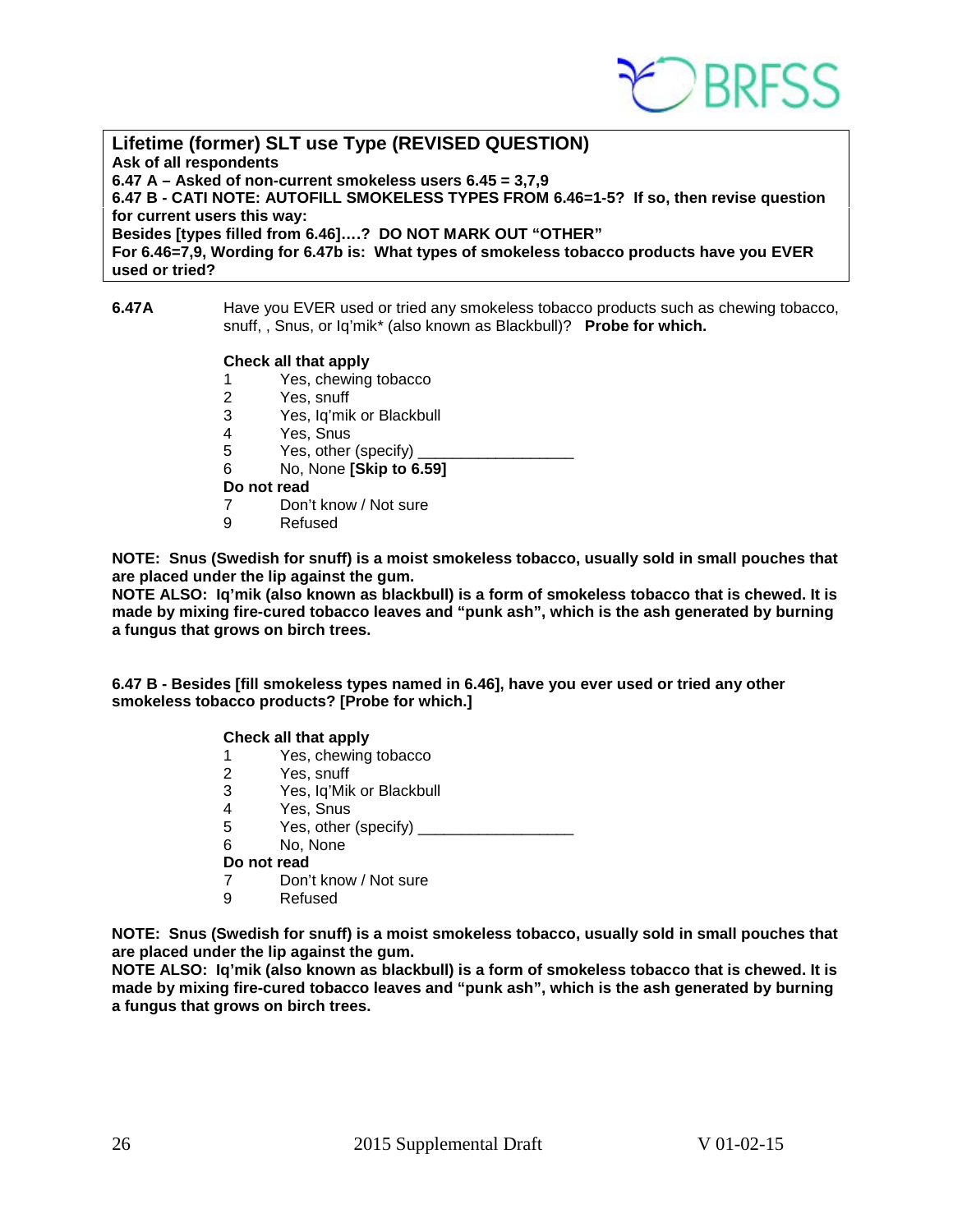

#### **Current SLT use –measure of Addiction Ask if 6.45<3**

**6.48** In how many of the past 30 days did you use smokeless tobacco products?

#### **Do not read**

- $\_\_\_\_\_$  Days
- 88 None
- 77 Don't know/not sure
- 99 Refused

**6.49** On the days that you use smokeless tobacco, how soon after you wake up do you usually use smokeless tobacco for the first time? Would you say .....

- **1 Within 30 minutes**
- **2 31 to 60 minutes**
- **3 More than 60 minutes**

**Do not read**

- **7 Don't know/ Not sure**
- **9 Refused**

#### **Age at Initiation – ask of Current and Former SLT users (Ask if 6.45<3 OR 6.46 <= 5, or 6.47a <=5)**

**6.50** How old were you when you first started using smokeless tobacco regularly?

- $\_\_$  Code age in years (1 100)
- 888 Never used smokeless tobacco regularly<br>777 Don't know/not sure
- 777 Don't know/not sure<br>999 Refused
- Refused

## <span id="page-26-0"></span>**6J: Smokeless Tobacco Cessation - Ask of Current SLT Users (6.45 < 3)**

**6.451** During the past 12 months have you stopped using smokeless tobacco for one day or longer because you were trying to quit?

|               | Yes                   |                      |
|---------------|-----------------------|----------------------|
| $\mathcal{P}$ | N٥                    | [Skip to 6.54]       |
| Do not read   |                       |                      |
|               | Don't know / Not sure | <b>Skip to 6.541</b> |
| ്റ            | Refused               | [Skip to 6.54]       |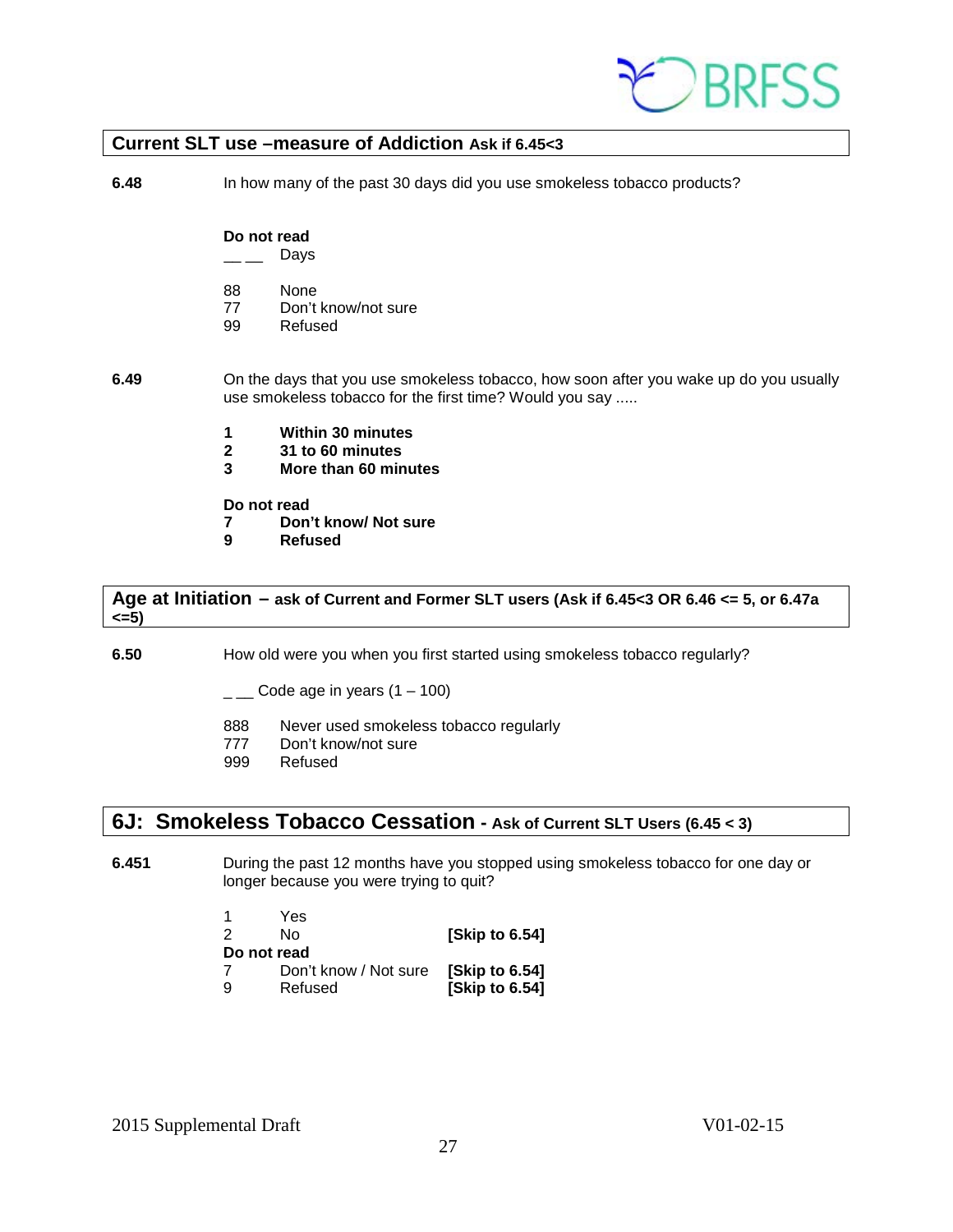

**6.52** How many times during the past 12 months have you stopped using smokeless tobacco because you were trying to quit?

**Interviewer note: If R says "none" go back and ask previous question 6.51.**

- $\frac{1}{777}$  1 -400 times
- Don't know/Not sure
- 999 Refused
- **6.53** During the past 12 months, what is the longest length of time you stopped using smokeless tobacco because you were trying to quit?

# **Do not read**<br>1 days

- 
- $\frac{1}{2}$  - $2_{-}$  weeks<br>3 months
- months
- 777 Don't know/Not sure
- 999 Refused

#### **6.54 [If 6.51=1]** Would you [still] like to quit using smokeless tobacco? **[If 6.51>1]** Would you like to quit using smokeless tobacco?

1 Yes<br>2 No 2 No **[Skip to 6.58]**

#### **Do not read**

|   | Don't know / Not sure [Skip to 6.58] |                |
|---|--------------------------------------|----------------|
| 9 | Refused                              | [Skip to 6.58] |

- **6.55** Are you seriously considering quitting smokeless tobacco products within the next 6 months?
	- 1 Yes<br>2 No 2 No **[Skip to 6.58]**

#### **Do not read**

- 7 Don't know / Not sure **[Skip to 6.58]** 9 Refused **[Skip to 6.58]**
- **6.56** Are you seriously considering quitting smokeless tobacco products within the next 30 days?
	- 1 Yes<br>2 No
	- N<sub>o</sub>

- 7 Don't know / Not sure<br>9 Refused
- **Refused**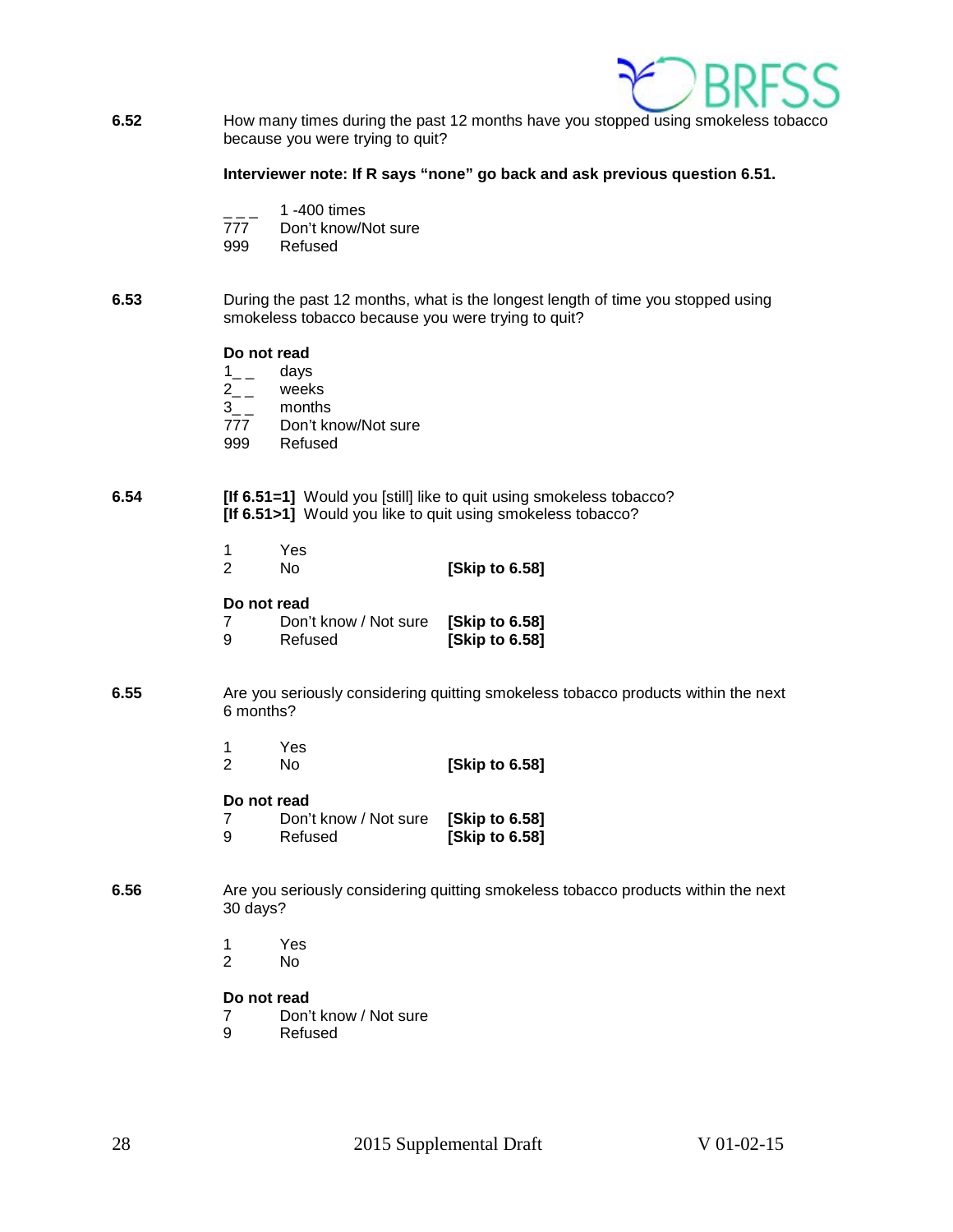

#### **If 6.50 = 888, AUTOFILL 6.57=1**

#### **Ask of Former Smokeless Tobacco Users (6.45 >= 3 and 6.47a <= 5)**

- **6.57** About how long has it been since you last used smokeless tobacco regularly?
	- 1 Never regularly used smokeless tobacco<br>2 Within the past month
	- Within the past month
	- 3 Within the past 3 months
	- 4 Within the past 6 months<br>5 Within the past vear
	- Within the past year
	- 6 Within the past 5 years
	- 7 Within 10 years
	- 8 10 or more years ago

#### **Do not read**

- 77 Don't know/Not sure
- 99 Refused

#### **Ask of Current ST Users (6.45<3)**

- **6.58** In the past 12 months, has any doctor, dentist or other health professional advised you to stop using smokeless tobacco?
	- 1 Yes **[Skip to 6.60]**
	- No.

#### **Do not read**

- 7 Don't know / Not sure<br>9 Refused
- **Refused**

#### **Ask of Never ST users (6.45 = 3, 7, or 9 and 6.47a=6), Former ST users (6.47a<=5), and Current ST users NOT advised to quit (6.58 = 2, 7, or 9)**

- **6.59** In the past 12 months, has any doctor, dentist or other health professional asked if you use smokeless tobacco products such as chewing tobacco, snuff, Snus, or Iq'mik?
	- 1 Yes<br>2 No
	- No.

#### **Do not read**

- 7 Don't know / Not sure
- 9 Refused

#### **Interviewer note: Can add that Blackbull is a form of Iq'mik, if needed**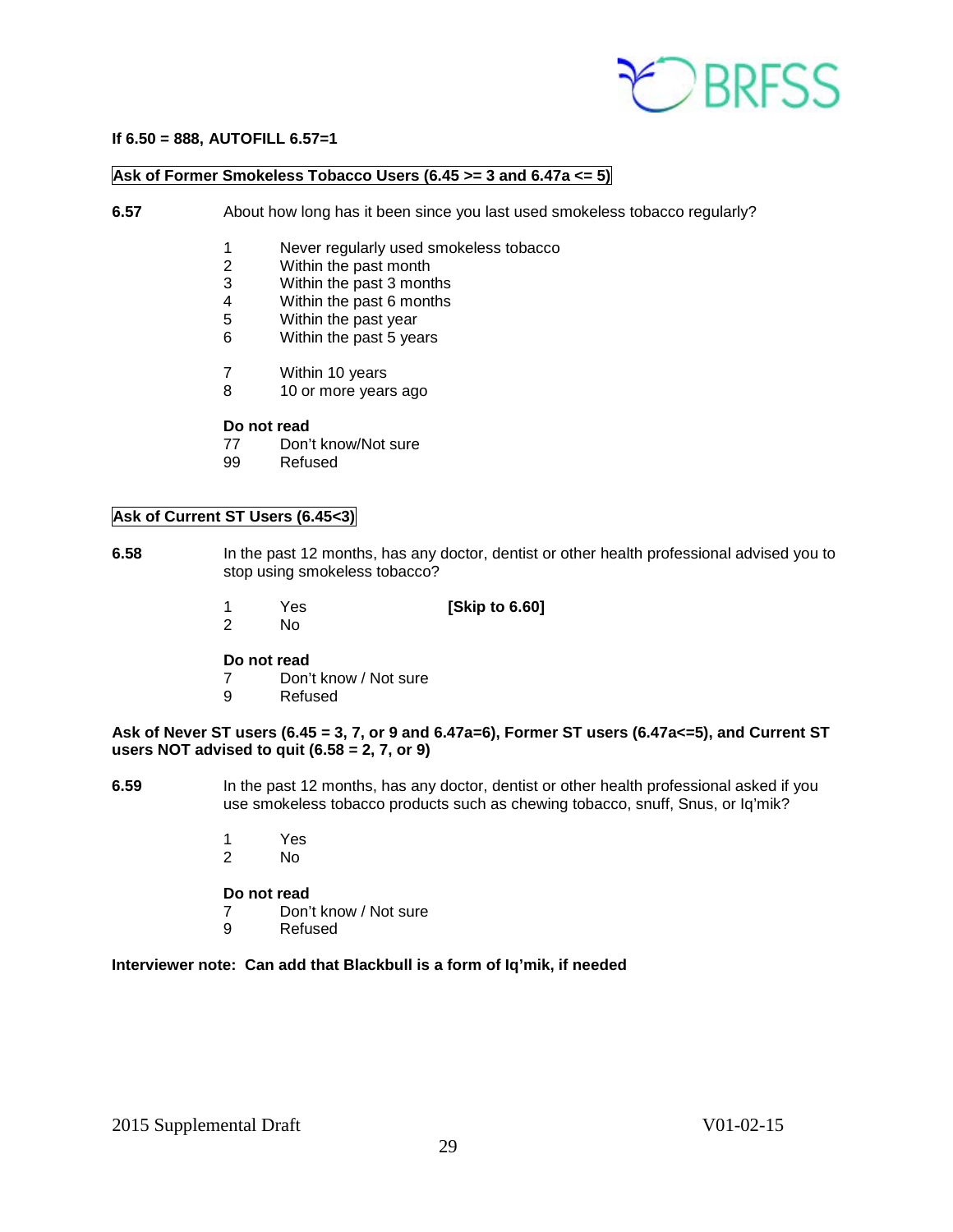

#### **Ask only if respondent is a current smoker who also currently uses smokeless (6.2 = 1-2 AND (6.45 <3)**

#### **6.60** How long have you used both cigarettes and smokeless tobacco?

- 1 For less than 1 month
- 2 For at least 1 month but less than 6 months
- $3$  For at least 6 months but less than 1 year<br>4 For about a year
- For about a year
- 5 For more than a year but less than 5 years
- 6 For 5 years or more

#### **Do not read**

- 77 Don't know/Not sure<br>99 Refused
- Refused

### <span id="page-29-0"></span>**6K: Recent Smokeless Tobacco Products and Dual Use**

[Revised/First asked in 2014]

#### **Ask of All Respondents**

**6.61** My next question is about dissolvable tobacco products that have recently become available and don't have to be smoked. Have you ever used dissolvable tobacco products like orbs, strips or sticks?

> **Interviewer note: (If needed) Examples of dissolvable tobacco brands include Camel orbs, sticks or strips. Do not include medications or nicotine replacement treatment items that you got from a doctor or from the tobacco quit line. INTERVIEWER NOTE: E-cigarettes are not included in "dissolvable tobacco".**

| 1<br><b>Paragona</b> |  |  |
|----------------------|--|--|
|                      |  |  |

| No | [Skip to 6.64] |
|----|----------------|
|----|----------------|

**Do not read**

| 7 | Don't know/Not sure | [Skip to 6.64] |
|---|---------------------|----------------|
| 9 | Refused             | [Skip to 6.61] |

#### **Ask if 6.61=1 (Respondent says they have ever used dissolvable tobacco products)**

**6.62** Do you currently use dissolvable tobacco products like orbs, strips or sticks every day, some days, or not at all?

- 1 Every day<br>2 Some days
- 2 Some days<br>3 Not at all
- **[Skip to 6.64]**

#### **Do not read:**

7 Don't know / Not sure **[Skip to 6.64] [Skip to 6.64]** 

#### **Interviewer note: If respondent says they use rarely or not very often, code as "some days".**

30 2015 Supplemental Draft V 01-02-15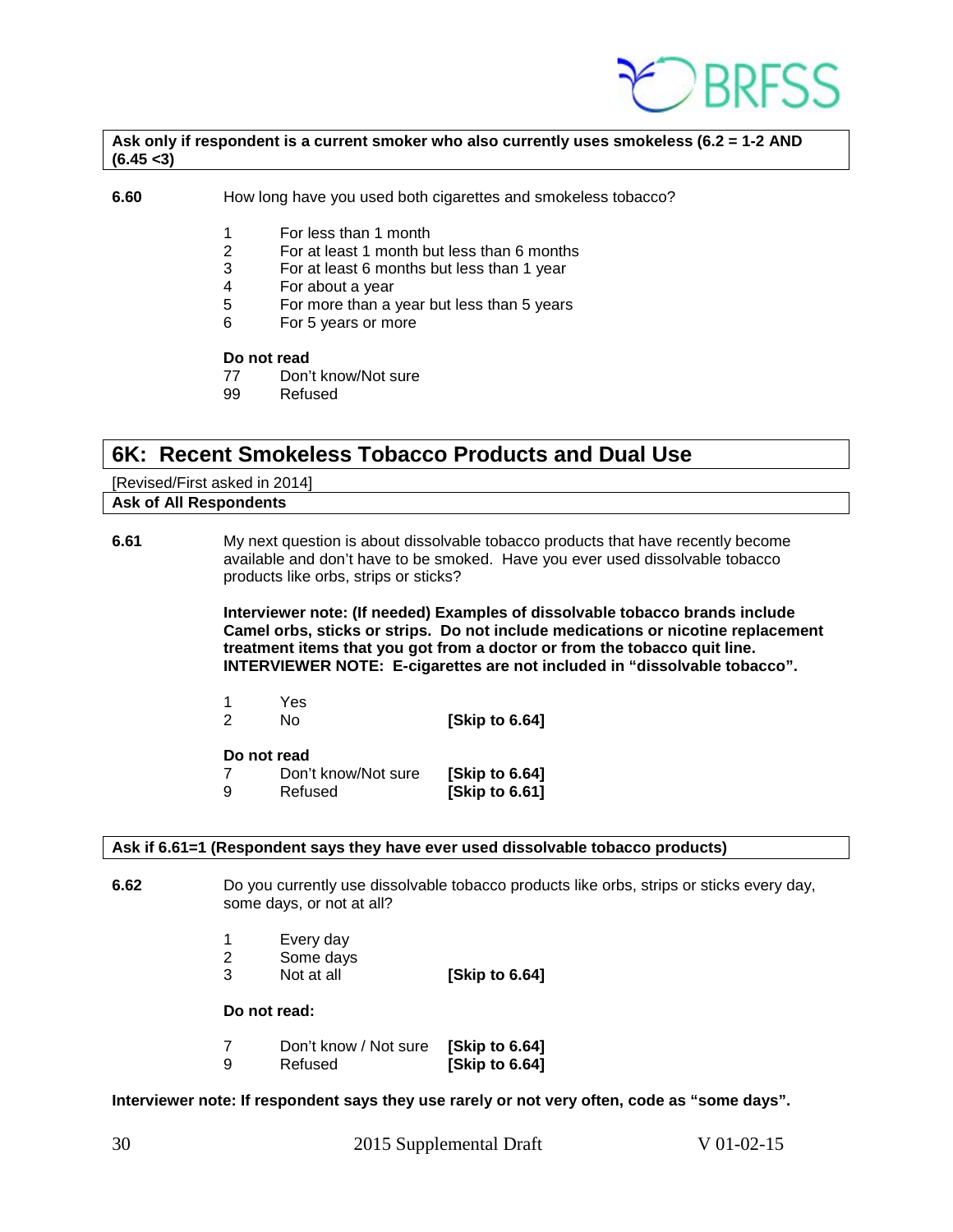

#### **Ask only if respondent is a current smoker who also currently uses dissolvable tobacco products (6.2 = 1-2 AND 6.62<3)**

- **6.63.** How long have you used both cigarettes and dissolvable tobacco products?
	- 1 For less than 1 month<br>2 For at least 1 month by
	- 2 For at least 1 month but less than 6 months
	- 3 For at least 6 months but less than 1 year
	- 4 For about a year<br>5 For more than a
	- 5 For more than a year but less than 5 years
	- 6 For 5 years or more

#### **Do not read**

- 77 Don't know/Not sure
- 99 Refused

**Ask only if respondent is a current smoker who also currently uses either smokeless or dissolvable tobacco products (6.2 = 1-2 AND (6.45 <3 or 6.62<3 ))**

**6.64** Do you ever use smokeless tobacco or dissolvable tobacco products instead of smoking conventional cigarettes?

#### **INTERVIEWER NOTE: E-cigarettes are not "smokeless tobacco" or "dissolvable tobacco".**

#### **Probe for which. DO NOT READ RESPONSES.**

- 1 Yes, smokeless
- 2 Yes, dissolvable tobacco products<br>3 Yes both
- 3 Yes, both<br>8 No **[skip t**
- 8 No **[skip to 6.66]**
- 7 Don't know/Note sure **[skip to 6.66]**
- 9 Refused **[skip to 6.66]**
- **6.65a-c** Here are some reasons people might give for using smokeless tobacco or dissolvable tobacco. Please tell me whether each of these reasons is true for you.

**Ask IF respondent is a dual user who said yes to 6.64 IF 6.64=1-3 AND 6.2 = 1-2 AND (6.45 <3 or 6.62<3 )**

a. I use [smokeless or dissolvable tobacco] in situations where smoking is not allowed.

|     |             | Yes                   |
|-----|-------------|-----------------------|
| -2  |             | N٥                    |
|     | Do not read |                       |
| - 7 |             | Don't know / Not sure |
| 9   |             | Refused               |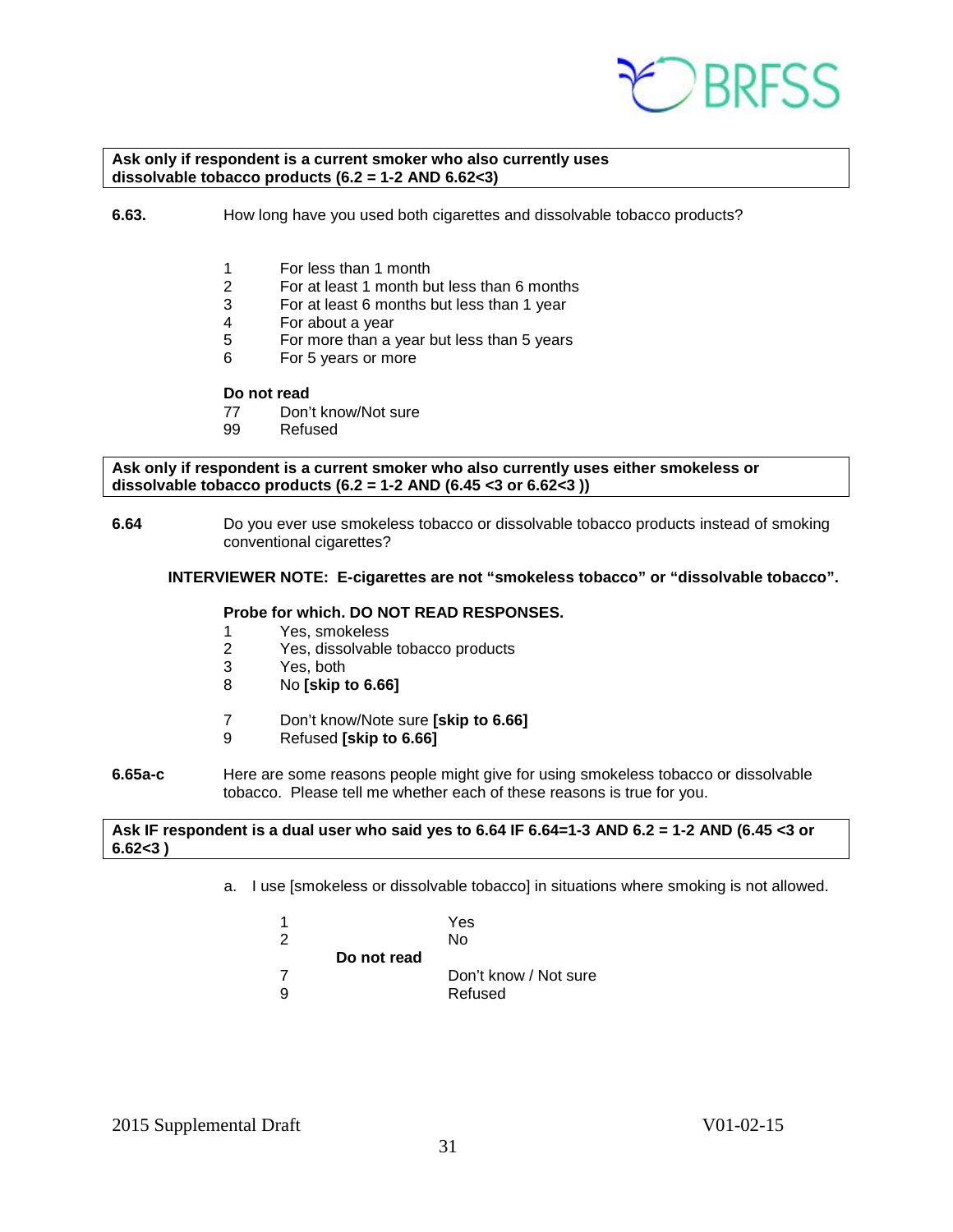

b. I use [smokeless or dissolvable tobacco] because I am trying to quit smoking cigarettes.

| 1<br>2 |             | Yes<br>No             |
|--------|-------------|-----------------------|
|        | Do not read |                       |
|        |             | Don't know / Not sure |
| a      |             | Refused               |

#### **Ask IF respondent is a dual user of SLT and dissolvable IF 6.64=1-3 AND 6.2 = 1-2 AND 6.45 <3 AND 6.62<3**

c. I use dissolvable tobacco because I am trying to quit smokeless tobacco.

| 1             |             | Yes                   |
|---------------|-------------|-----------------------|
| $\mathcal{P}$ |             | N٥                    |
|               | Do not read |                       |
|               |             | Don't know / Not sure |
| я             |             | Refused               |

## <span id="page-31-0"></span>*6L: Secondhand Smoke Exposure and Policies* **– Ask of All Respondents**

**6.66** How many people, including you, who live in your household currently smoke cigarettes, cigars, or pipes?

#### **Do not read**

- Number of current smokers in household
- 88 No current smokers in household
- 77 Don't know/not sure
- 99 Refused
- **6.67** In the past 30 days, has anyone, including yourself, smoked cigarettes, cigars, or pipes anywhere inside your home?
	- 1 Yes<br>2 No
	- No.

- 7 Don't know / Not sure
- 9 Refused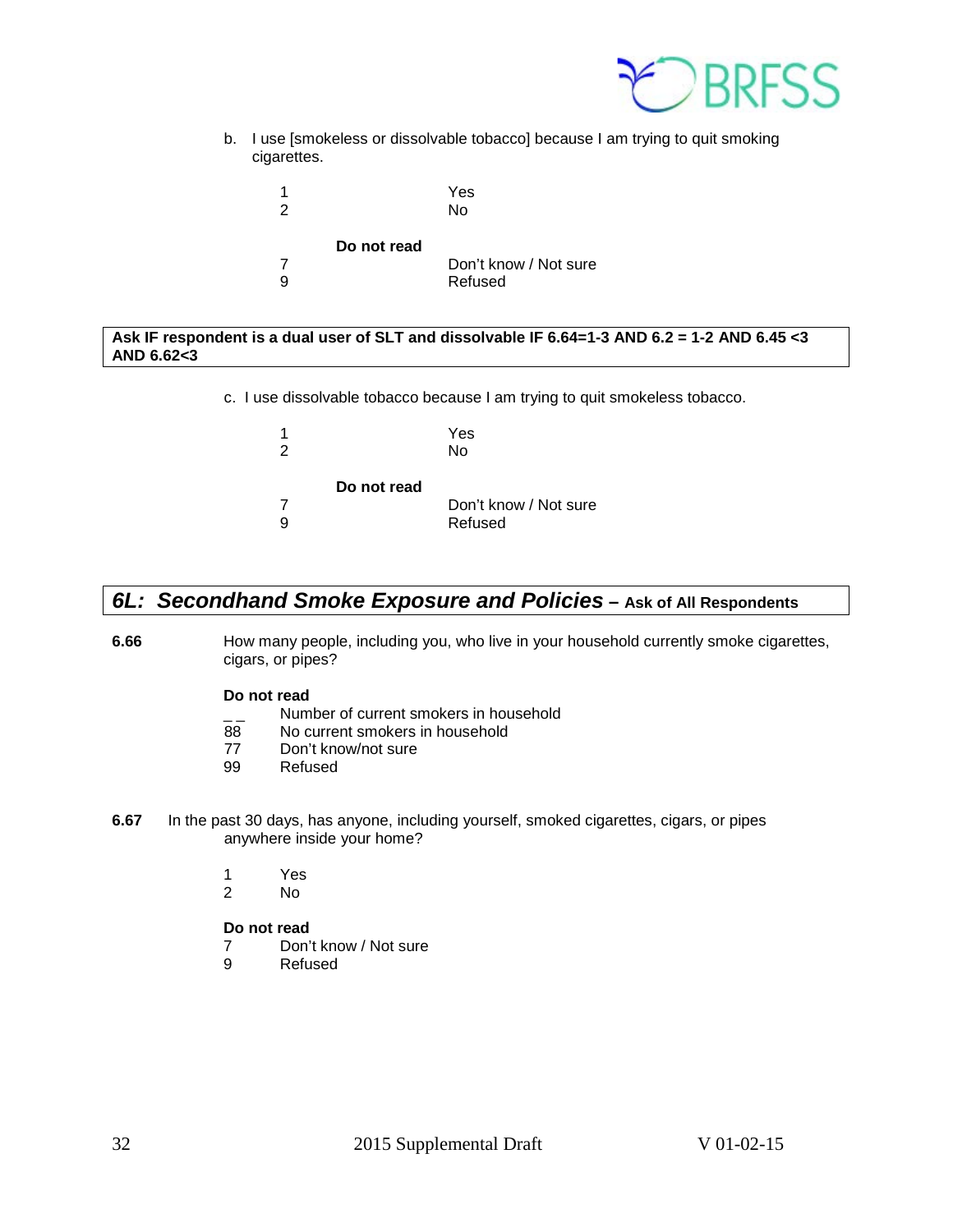

- **6.68** Which statement best describes the rules about smoking inside your home? Do not include decks, garages, or porches.
	- 1 Smoking is not allowed anywhere inside your home
	- 2 Smoking is allowed in some places or at some times<br>3 Smoking is allowed anywhere inside the home
	- 3 Smoking is allowed anywhere inside the home

- 7 Don't know / Not sure
- 9 Refused
- **6.69** Do you own or rent your home?
	- 1 Own
	- 2 Rent<br>3 Other
	- Other arrangement \_\_
	- 7 Don't know / Not sure<br>9 Refused
	- **Refused**

**INTERVIEWER NOTE: "Other arrangement" may include group home, staying with friends or family without paying rent.**

**NOTE: Home is defined as the place where you live most of the time/the majority of the year.** 

**INTERVIEWER NOTE [if needed]: We ask this question in order to compare health indicators among people with different housing situations.**

- **6.70** In what type of place do you currently live? Is it ...
	- 1 A single family home **[SKIP TO 6.73]**
	- 2 An apartment, condominium, or townhouse in which you share one or more walls with other units
	- 3 Room in shared house, or boarding house
	- 4 Other **[SKIP TO 6.73]**

#### **Do not read**

- 7 Don't know/Not sure **[SKIP TO 6.73]**
- 9 Refused **[SKIP TO 6.73]**

**6.71** Has your landlord, property manager, or board of directors set any rules regarding tobacco smoking on the property where you live?

- 1 Yes<br>2 No
- N<sub>o</sub>

#### **Do not read**

- 7 Don't know/Not sure
- 9 Refused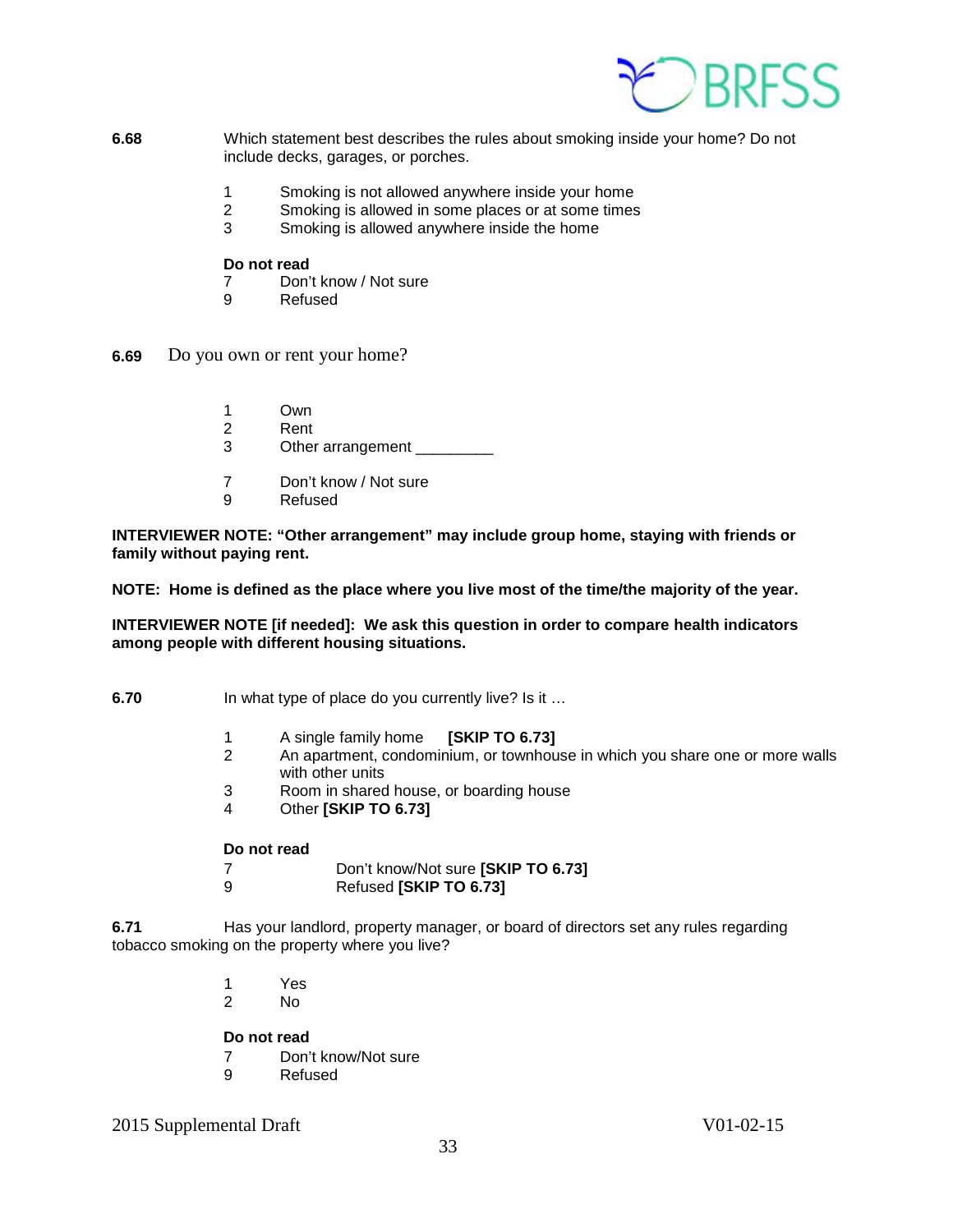

#### **[Ask of all who live in an apartment, condominium, or townhouse in which they share one or more walls with other units or shared housing (Q6.70=2 or 3), else skip to 6.73.]**

- **6.72** How often, if ever, have you experienced secondhand smoke drifting into your home or into common spaces from nearby apartments or from outside?
	- 1 Every day
	- 2 A few times a week
	- 3 A few times a month<br>4 Rarely
	- **Rarely**
	- 5 Never

#### **Do not read**

- 7 Don't know/Not sure
- 9 Refused

#### **Now I am going to ask you some questions about workplace policies**

- **6.73** While working at your job, are you indoors most of the time?
	-
	- 1 Yes<br>2 No 2 No<br>3 Not
	- Not employed **[Skip to 6.77]**

#### **Do not read**

7 Don't know / Not sure **[Skip to 6.76]**  9 Refused **[Skip to 6.76]**

#### **6.74** (If 6.73 = 2 add: Even though most of the time you do not work indoors), In the past 30 days, were you exposed to smoke from someone else's cigarettes, cigars, or pipes anywhere indoors at your workplace?

- 1 Yes<br>2 No
- No.
- 3 My workplace does not have any indoor area **[skip to 6.76]**

#### **Do not read**

- 7 Don't know / Not sure **[Skip to 6.76]**
- 9 Refused **[skip to 6.76]**

**6.75** In the past 30 days, were you exposed to smoke from someone else's cigarettes, cigars, or pipes outside, but NEAR the entrances or doorways to indoor areas of your workplace?

- 1 Yes
- 2 No
- 3 My workplace does not have any indoor area

- 7 Don't know / Not sure<br>9 Refused
- **Refused**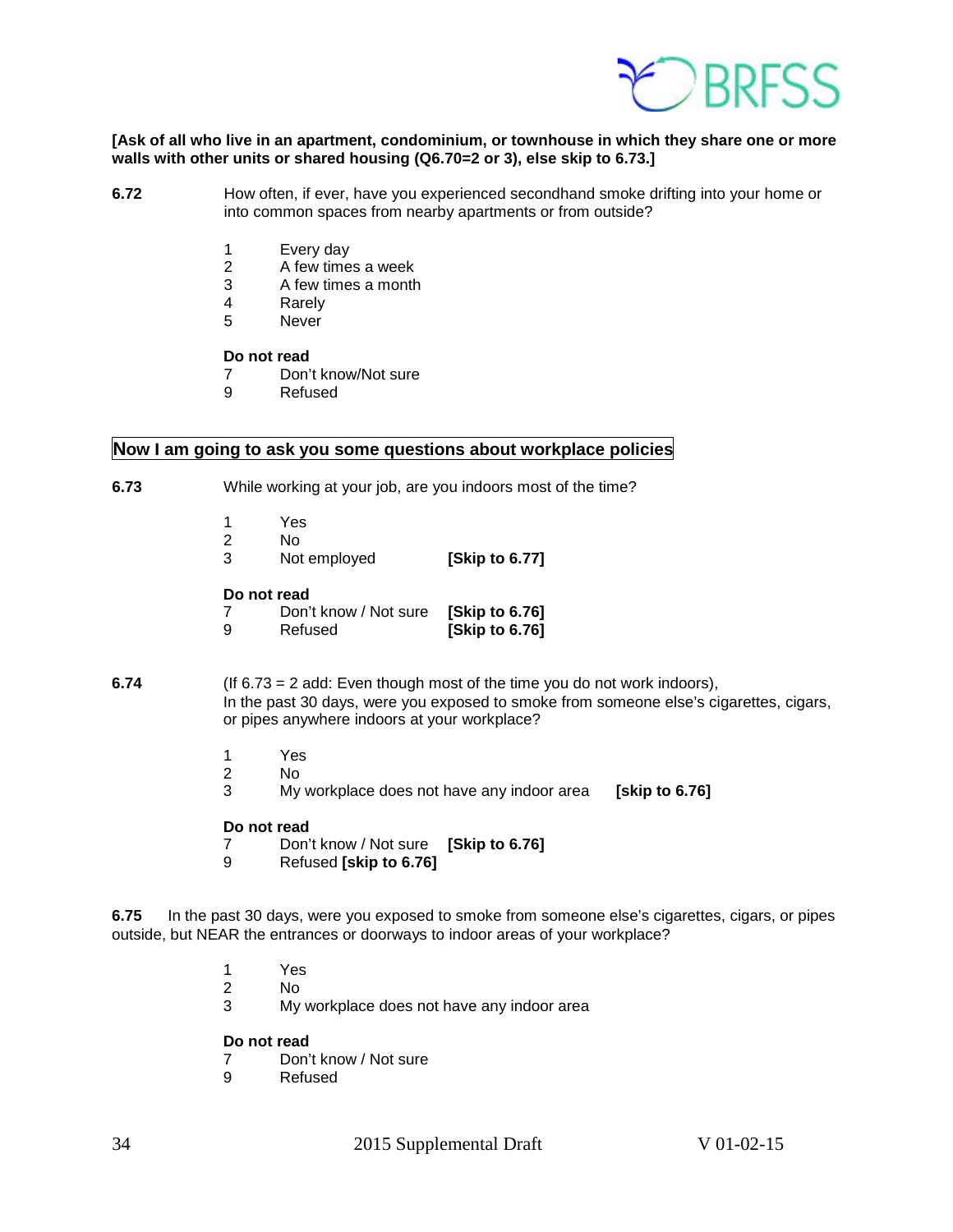

- **6.76** Which of the following best describes your place of work's official smoking policy for work areas?
	- 1 Smoking is not allowed in any work areas
	- 2 Smoking is allowed in some work areas<br>3 Smoking is allowed in all work areas
	- Smoking is allowed in all work areas

- 7 Don't know / Not sure
- 9 Refused
- **6.77** In indoor work areas, do you think that smoking should be allowed in all areas, some areas, or not allowed at all?
	- 1 All areas
	- 2 Some areas<br>3 Not allowed
	- Not allowed at all

#### **Do not read**

- 7 Don't know / Not sure (no opinion)
- 9 Refused

### <span id="page-34-0"></span>*6M: Exposure in Cars* **– Ask of All Respondents**

#### **Now I am going to ask you some questions about general smoking policies…**

- **6.78** In the past 30 days, has anyone, including yourself, smoked cigarettes, cigars, or pipes in a car you were in?
	- 1 Yes
	- 2 No

#### **Do not read**

- 7 Don't know / Not sure
- 9 Refused

## <span id="page-34-1"></span>*6N: Attitudes about Secondhand Smoke* **– Ask of All Respondents**

**6.79** In restaurants, do you think that smoking should be allowed in all areas, some areas, or not allowed at all?

- 1 All areas
- 2 Some areas
- 3 Not allowed at all

- 7 Don't know / Not sure (no opinion)<br>9 Refused
- **Refused**
- 2015 Supplemental Draft V01-02-15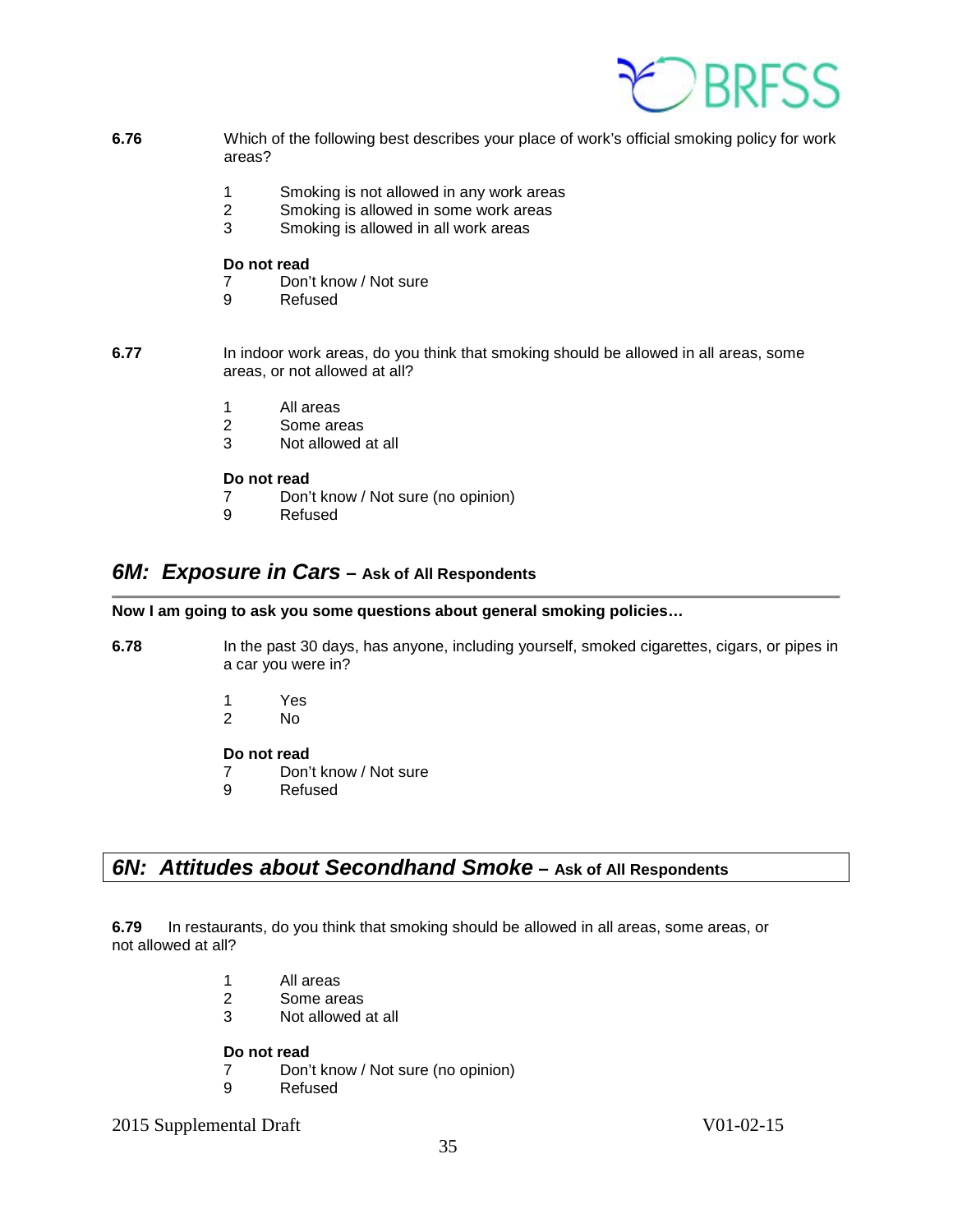

- **6.80** Is smoking currently allowed inside bars and cocktail lounges in your community?
	- 1 Yes
	- 2 No **[Skip to 6.82]**
		- No bars in community

- 7 Don't know / Not sure
- 9 Refused

#### **Ask of those who either (a) do not have an ordinance banning smoking in bars, or (b) do not know if they do or not, or (c) refused. (6.80 = 1, 7, or 9)**

**6.81 If** smoking were not allowed in bars and cocktail lounges, would you visit them more, less, or would it make no difference?

| -1 | More          | [Skip to 6.83] |
|----|---------------|----------------|
| 2  | <b>Less</b>   | [Skip to 6.83] |
| 3  | No Difference | [Skip to 6.83] |

**Do not read**

| 7 | Don't know / Not sure [Skip to 6.83] |                |  |  |
|---|--------------------------------------|----------------|--|--|
| 9 | Refused                              | [Skip to 6.83] |  |  |

#### **Ask of those who do have an ordinance banning smoking in bars (6.80= 2)**

**6.82 Since** smoking has not been allowed in bars and cocktail lounges, have you visited them more, less, or has it not made any difference?

- 1 More
- 2 Less
- 3 No Difference

#### **Do not read**

- 7 Don't know / Not sure<br>9 Refused
- **Refused**

#### **Ask of All Respondents**

**6.83** How strongly do you agree or disagree with the following statement?

#### **People should be protected from smoke from other people's cigarettes.**

- 1 Strongly Agree<br>2 Agree
- **Agree**
- 3 Disagree
- 4 Strongly Disagree

- 7 Don't know / Not sure<br>9 Refused
- **Refused**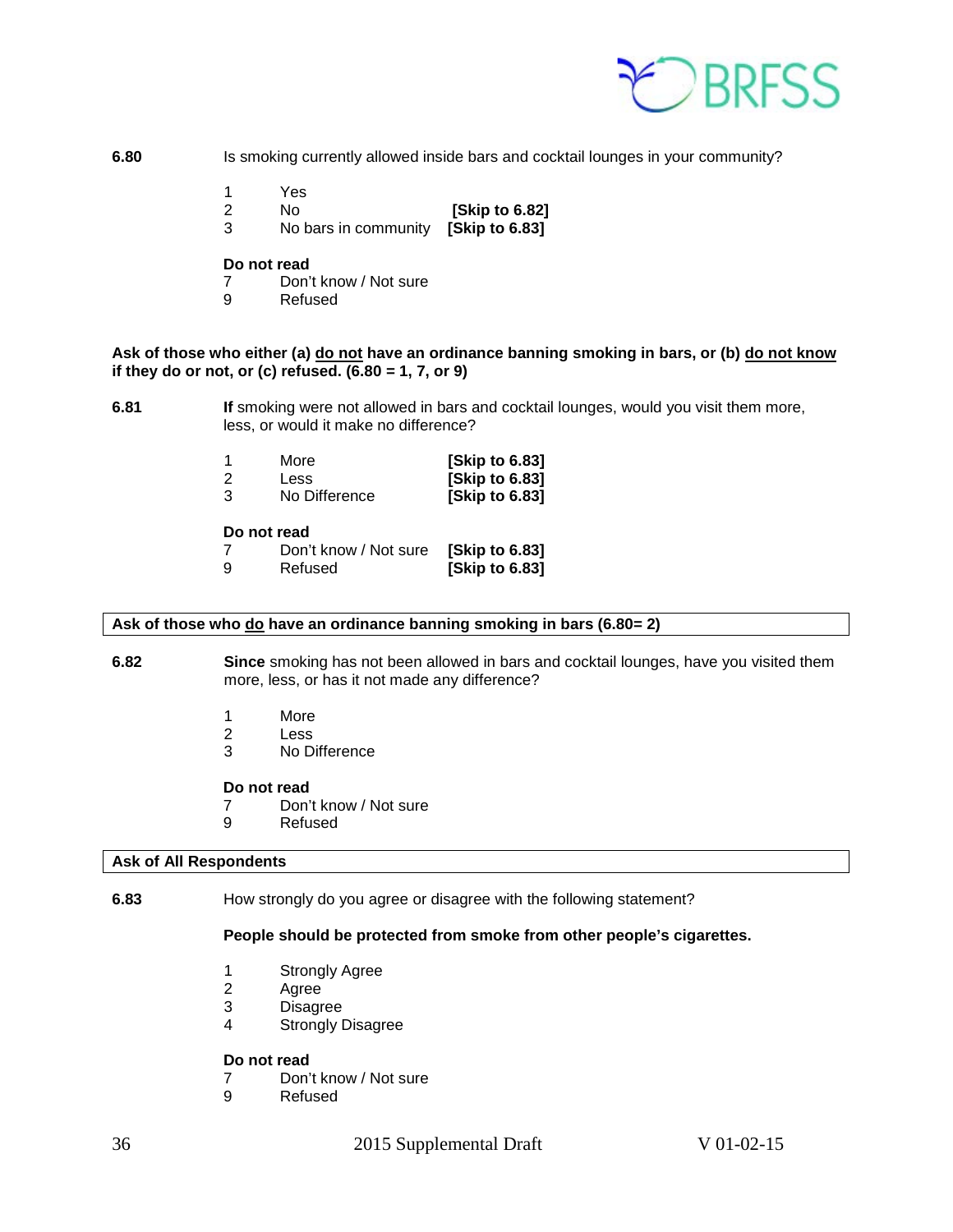

- **6.84** Do you think that breathing smoke from other people's cigarettes is:
	- 1 Very harmful to one's health
	- 2 Somewhat harmful to one's health<br>3 Not very harmful to one's health
	- Not very harmful to one's health
	- 4 Not harmful at all to one's health

- 7 Don't know / Not sure
- 9 Refuse

#### <span id="page-36-0"></span>*6O: Social Norms and Secondhand Smoke* **– Ask of All Respondents**

- **6.85** In the last year, have you visited a school in your community?
	-
	- 1 Yes<br>2 No 2 No **[Skip to 6.89]**

#### **Do not read**

- 7 Don't know / Not sure **[Skip to 6.89]**
- 9 Refused **[Skip to 6.89]**
- **6.86** In the last year, how often have you seen people (students, staff or visitors) smoking or using tobacco outside on school grounds, during school hours?
	- 1 All the time
	- 2 Sometimes<br>3 Never
	- **Never**

#### **Do not read**

- 7 Don't know / Not sure
- 9 Refused
- **6.87** In the last year, how often have you seen people (students, staff or visitors) smoking or using tobacco outside on school grounds, but after school hours?
	- 1 All the time
	- 2 Sometimes
	- 3 Never

# **Do not read**<br> **7** Don'

- Don't know / Not sure
- 9 Refused
- **6.88** In the last year, how often have you seen people (students, staff or visitors) smoking or using tobacco inside school buildings, but after school hours?
	- 1 All the time<br>2 Sometimes
	- 2 Sometimes<br>3 Never
	- **Never**

#### **Do not read**

7 Don't know / Not sure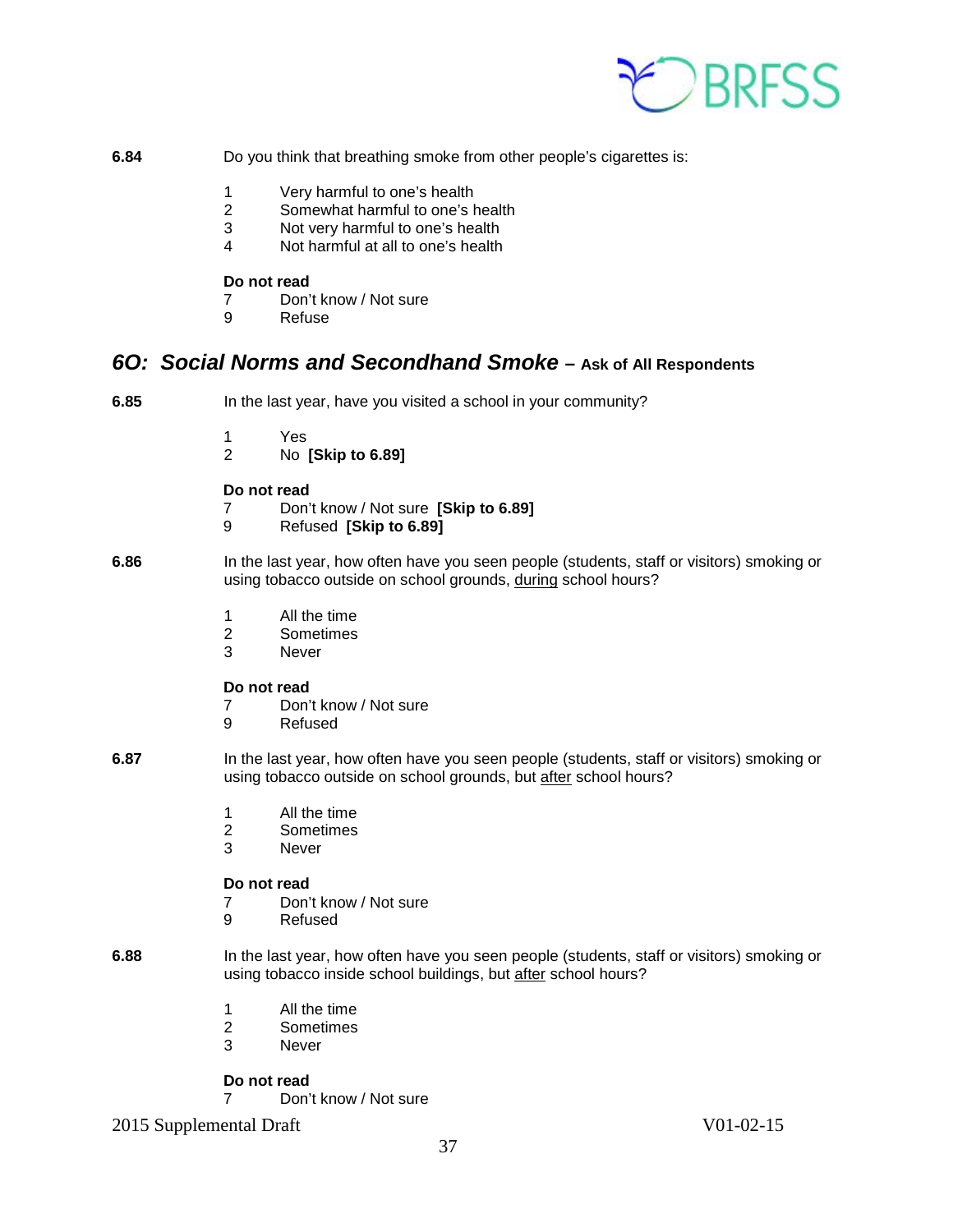

- 9 Refused
- **6.89** In the last year, how often have you seen people (students, staff or others) smoking or using tobacco at school sponsored events held off school grounds?
	- 1 All the time<br>2 Sometimes
	- **Sometimes**
	- 3 Never

- 7 Don't know / Not sure
- 9 Refused
- **6.90** In the last year, have you visited a hospital in your community?
	- 1 Yes 2 No **[Skip to 6.92]**

#### **Do not read**

- 7 Don't know / Not sure [**skip to 6.92] [skip to 6.92]**
- **6.91** In the last year, how often have you seen people smoking or using tobacco on hospital grounds, such as walkways or outside building entrances?
	- 1 All the time
	- 2 Sometimes<br>3 Never
	- **Never**

#### **Do not read**

- 7 Don't know / Not sure<br>9 Refused
	- **Refused**
- **6.92** In the last year, have you visited a health clinic in your community? (*If needed say, a health clinic is a medical facility where patients do not stay overnight*)
	- 1 Yes
	- 2 No **[Skip to 6.94]**

#### **Do not read**

- 7 Don't know / Not sure **[Skip to 6.94]**
- 9 Refused **[Skip to 6.94]**
- **6.93** In the last year, how often have you seen people smoking or using tobacco on clinic grounds, such as walkways or outside building entrances?
	- 1 All the time<br>2 Sometimes
	- **Sometimes**
	- 3 Never

#### **Do not read**

7 Don't know / Not sure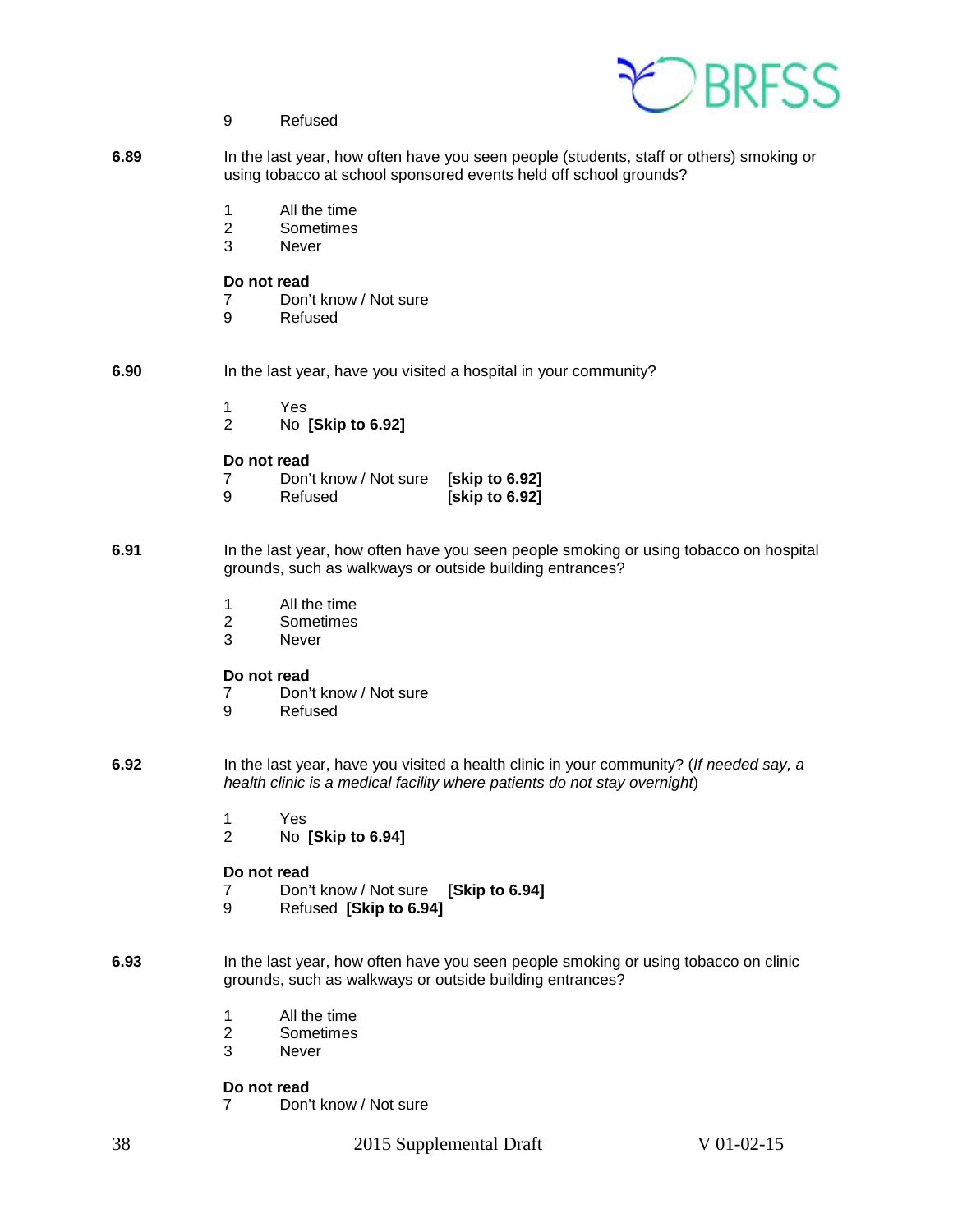

#### 9 Refused

#### **Ask of All Respondents—ATTITUDES ABOUT SMOKING IN AND AROUND SCHOOLS, HOSPITALS AND CLINICS, AND ESTIMATION OF COMMUNITY SMOKING**

Please tell me whether you strongly agree, agree, disagree, strongly disagree with the following statements:

- **6.94** Tobacco use should not be allowed on school grounds during school hours?
	- 1 Strongly Agree
	- 2 Agree<br>3 Disagr
	- 3 Disagree<br>4 Strongly I
	- Strongly Disagree

#### **Do not read**

- 7 Don't know / Not sure
- 9 Refused

#### **6.95** Tobacco use should not be allowed on school grounds after school hours, including evening or weekend events?

- 1 Strongly Agree<br>2 Agree
- 2 Agree<br>3 Disagr
- **Disagree**
- 4 Strongly Disagree

#### **Do not read**

- 7 Don't know / Not sure<br>9 Refused
- **Refused**
- **6.96** Tobacco use should not be allowed at any school sponsored event, even those held off school grounds?
	- 1 Strongly Agree<br>2 Agree
	- Agree
	- 3 Disagree<br>4 Strongly I
	- Strongly Disagree

# **Do not read**<br>7 Don'

- Don't know / Not sure
- 9 Refused

#### **6.97** Tobacco use should not be allowed on hospital grounds?

- 1 Strongly Agree
- 2 Agree
- 3 Disagree<br>4 Strongly I
- Strongly Disagree

#### **Do not read**

7 Don't know / Not sure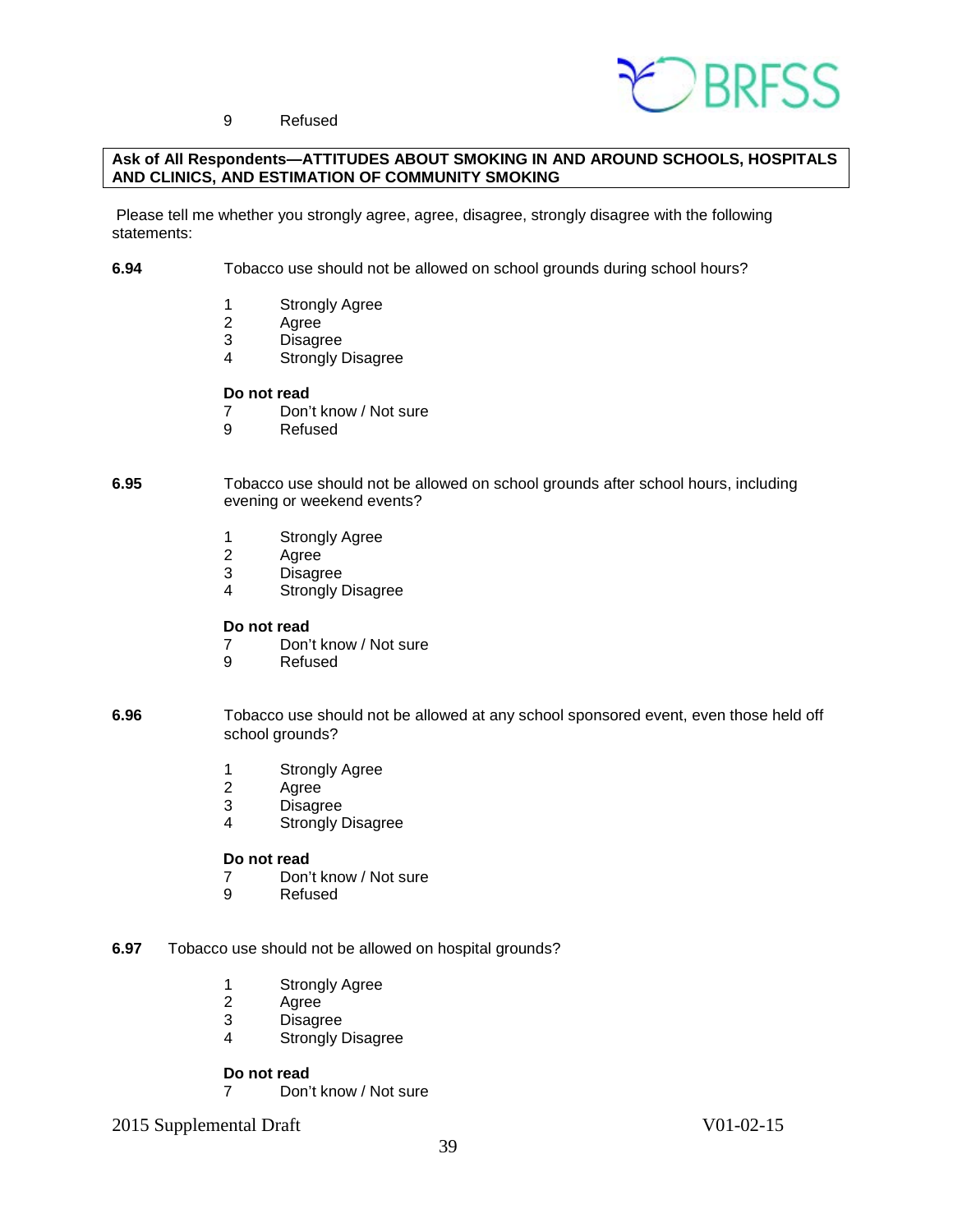

9 Refused

| 6.98 | Tobacco use should not be allowed on health clinic grounds? |  |
|------|-------------------------------------------------------------|--|
|------|-------------------------------------------------------------|--|

- 1 Strongly Agree<br>2 Agree
- 2 Agree<br>3 Disagr
- **Disagree**
- 4 Strongly Disagree

# **Do not read**<br> **7** Don'

- 7 Don't know / Not sure<br>9 Refused
- **Refused**
- **6.99** Do you agree or disagree with the following statement: I prefer to spend time where people are not smoking.
	- 1 Strongly Agree<br>2 Agree
	- 2 Agree<br>3 Disagr
	- 3 Disagree<br>4 Strongly I
	- Strongly Disagree

#### **Do not read**

- 7 Don't know / Not sure<br>9 Refused
- **Refused**
- **6.100** Some communities have local groups that work on tobacco prevention. To your knowledge, has there been a local group doing tobacco prevention work in your community over the past few years?
	- 1 Yes
	- No.

# **Do not read**<br> **7** Don'

- 7 Don't know / Not sure<br>9 Refused
- **Refused**
- **6.101** About how many adults in your community are smokers? Would you say…
	- 1 More than half **[Skip to 6.103]**
	- 2 About half **[Skip to 6.104]**
	- Less than half **[Skip to 6.102]**

# **Do not read**<br> **7** Don'

- 7 Don't know / Not sure **[Skip to 6.104]**
- 9 Refused **[Skip to 6.104]**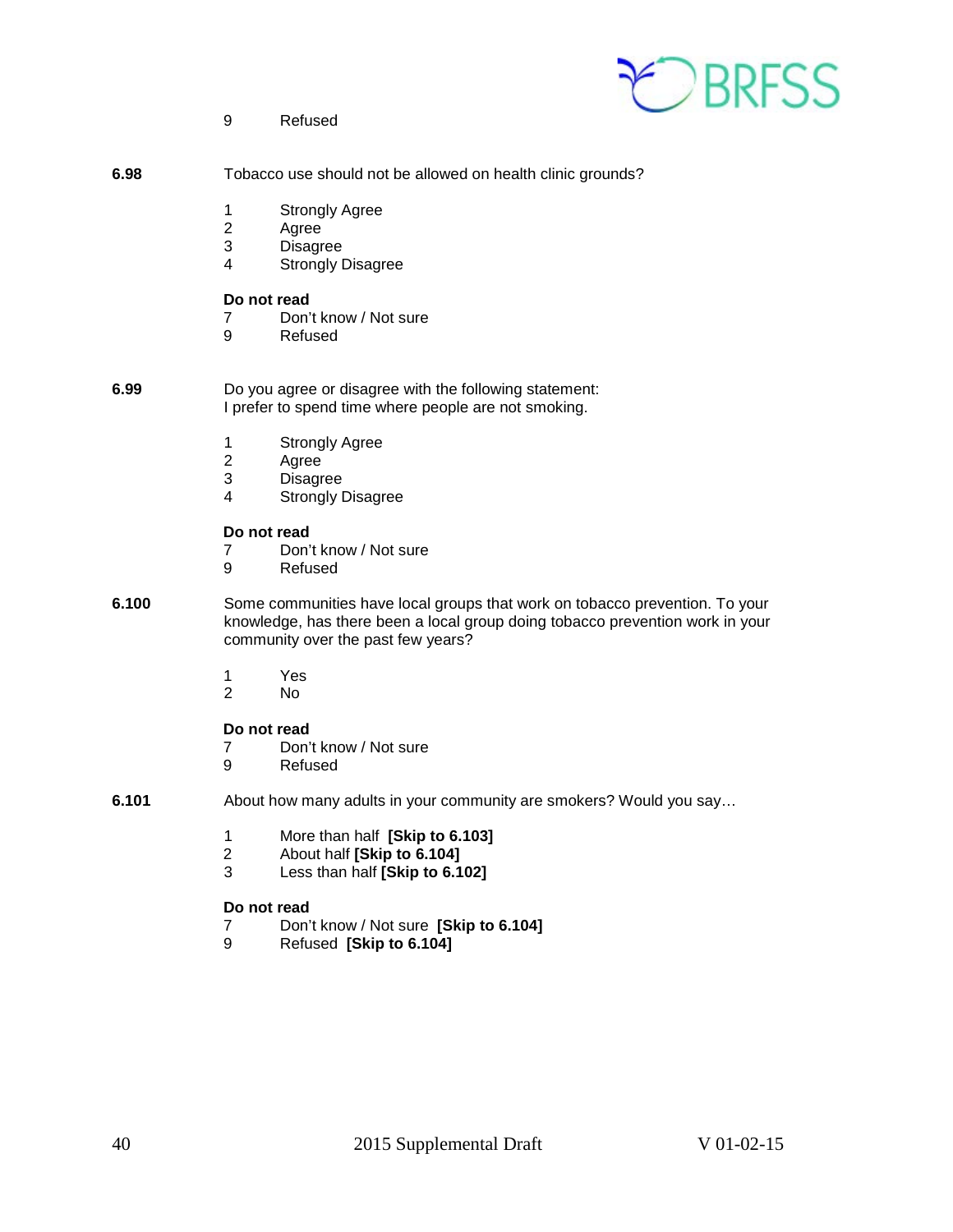

#### **[ask if 6.101=3]**

**6.102** Would you say the number who smoke is…

- 1 1 in 10, or about 10%
- 2 2 in 10, or about 20%
- 3 3 in 10, or about 30%<br>4 4 in 10, or about 40%
- 4 4 in 10, or about 40%
- 5 Other (specify)
- 6 less than 1 in 10

# **Do not read**<br> **7** Don'

- 7 Don't know / Not sure<br>9 Refused
- **Refused**

#### **[ask if 6.101=1]**

**6.103** Would you say the number who smoke is…

#### **[Interviewer note: If respondent says "50%", please go back to 6.98 and revise to 6.98 = "2"]**

- 1 6 in 10, or about 60%
- 2 7 in 10, or about 70%
- 3 8 in 10, or about 80%
- 4 9 in 10, or about 90%
- 5 Other (specify) \_\_\_\_\_\_\_\_\_\_\_\_\_\_\_\_\_\_\_\_\_\_\_ [SMOKHIT]
- 6 less than 6 in 10 but more than 5 in 10

# **Do not read**<br> **7** Don'

- 7 Don't know / Not sure<br>9 Refused
- **Refused**

## <span id="page-40-0"></span>*6P: Alaska Quit Line* **– Ask of All Respondents**

- **6.104** Are you aware of the Alaska Tobacco Quit Line, which is a telephone service that can help people quit smoking or using smokeless tobacco?
	- 1 Yes 2 No **Do not read** 7 Don't know / Not sure
	- 9 Refused
- 

## **6.105** Would you like the toll free number? 1-800-QUITNOW (784-8669)

#### **[Note for CATI Programmer – For non-smokers add "for a friend or family member that smokes"]**

- 1 Yes
- No.

- 7 Don't know / Not sure<br>9 Refused
- **Refused**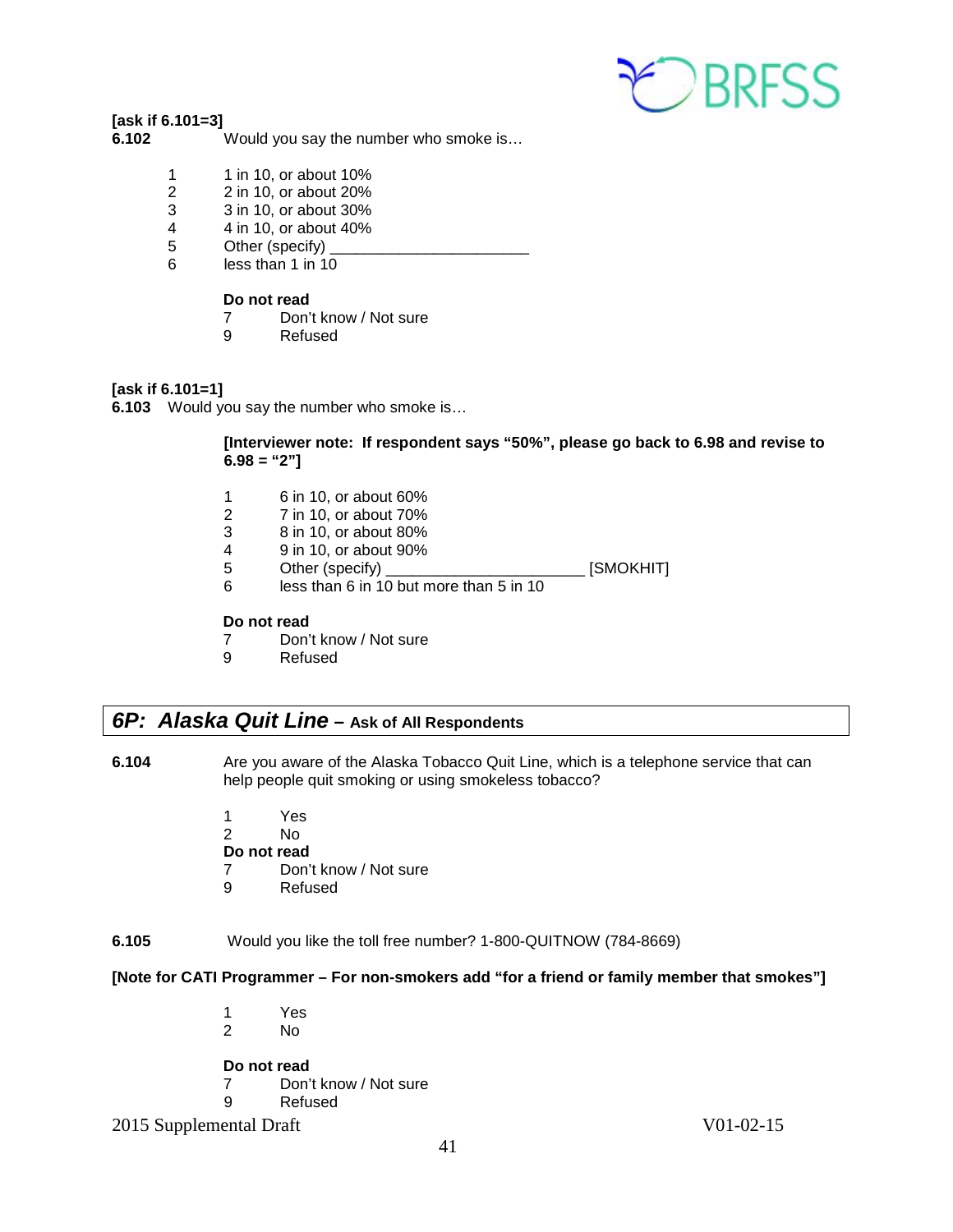

## <span id="page-41-0"></span>**Section 7A: Demographics**

[**NOTE:** Order of questions MAY NOT BE the same as core BRFSS, but CDC changes to order have been accommodated as much as possible. **NOTE** that the "own or rent" question has already been asked (Q6.66 in Tobacco section), so it is not in this section.

Additional **Note to CATI Programmer:** Changes to cell phone demographics should include additions below as well as cell phone items in Standard BRFSS survey.]

- **7.1** Indicate sex of respondent. **Ask only if necessary.**
	- 1 Male<br>2 Fema
		- **Female**
- **7.2** What is your age?
	- $\frac{1}{2}$  Code age in years<br>0 7 Don't know / Not su
	- 0 7 Don't know / Not sure<br>0 9 Refused
	- Refused
- **7.3** Are you Hispanic, Latino/a, or Spanish origin?

#### **If yes, ask: Are you…**

#### **Interviewer Note:** *One or more categories may be selected.*

- 1 Mexican, Mexican American, Chicano/a
- 2 Puerto Rican<br>3 Cuban
- 3 Cuban<br>4 Anothe
- 4 Another Hispanic, Latino/a, or Spanish origin

#### **Do not read:**

- 5 No<br>7 Dou
- Don't know / Not sure
- 9 Refused
- **7.4** Which one or more of the following would you say is your race?

**Interviewer Note: Select all that apply.**

**Interviewer Note: 40 (Asian) or 50 (Pacific Islander) is selected read and code subcategories underneath major heading.**

#### **Please read:**

- 
- **10 White 20 Black or African American**
- **30 American Indian or Alaska Native**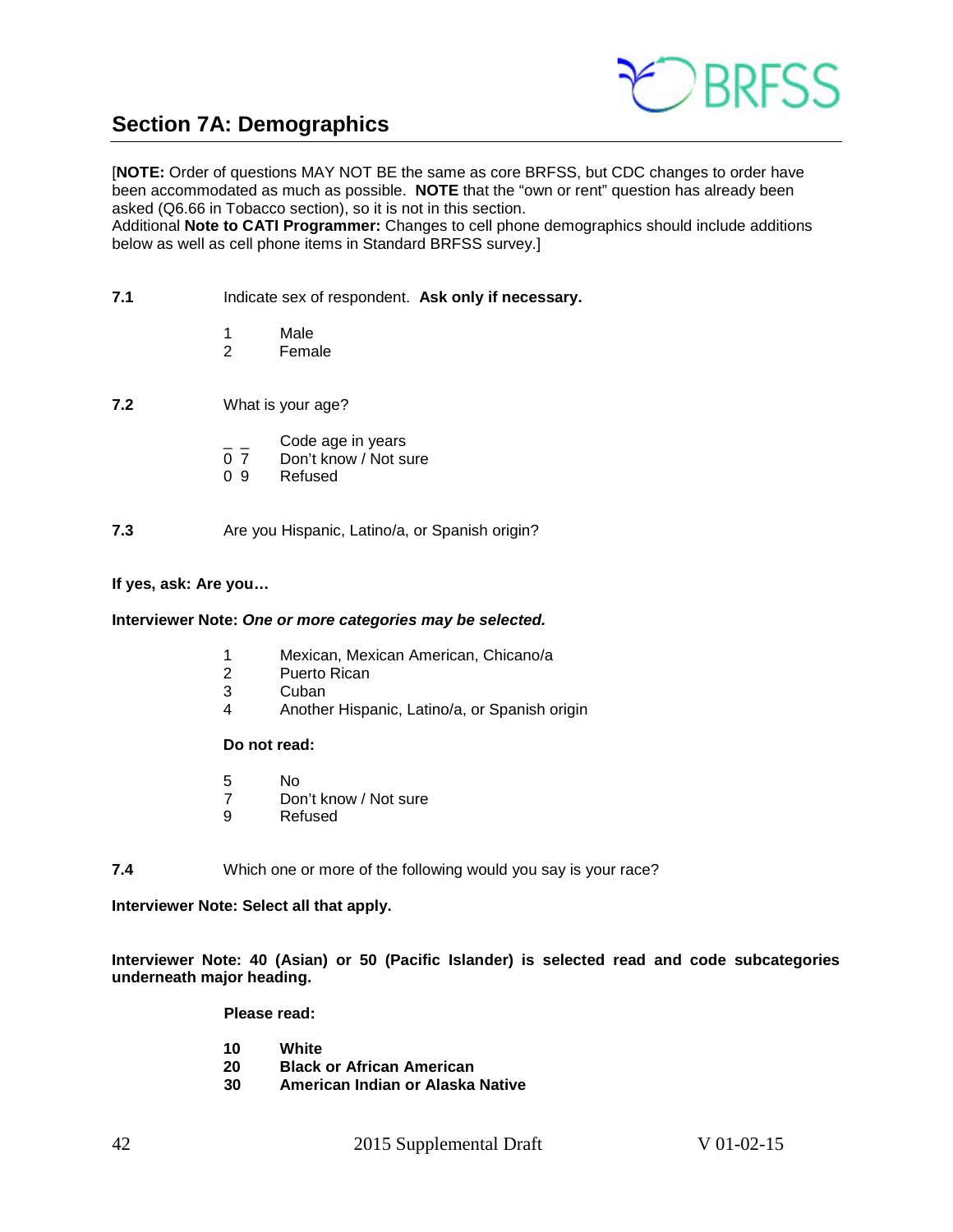

**40 Asian**

- 41 Asian Indian<br>42 Chinese
- **Chinese**
- 43 Filipino
- 44 Japanese<br>45 Korean
- **Korean**
- 46 Vietnamese
- 47 Other Asian

#### **50 Pacific Islander**

- 51 Native Hawaiian
- 52 Guamanian or Chamorro
- 53 Samoan<br>54 Other Pa
- **Other Pacific Islander**

#### **Do not read:**

- 60 Other<br>88 No ad
- No additional choices
- 77 Don't know / Not sure<br>99 Refused
- Refused

#### **CATI note: If more than one response to Q7.4; continue. Otherwise, go to Q7.6.**

**7.5** Which one of these groups would you say best represents your race?

#### **Interviewer Note: If 04 (Asian) or 05 (Pacific Islander) is selected read and code subcategory underneath major heading.**

- **Please read:**
- **10 White**
- **20 Black or African American**
- **30 American Indian or Alaska Native**
- **40 Asian**
	- 41 Asian Indian
	- 42 Chinese
	-
	- 43 Filipino<br>44 Japane **Japanese**
	- 45 Korean<br>46 Vietnam
	- **Vietnamese**
	- 47 Other Asian

#### **50 Pacific Islander**

- 51 Native Hawaiian<br>52 Guamanian or C
- Guamanian or Chamorro
- 53 Samoan
- 54 Other Pacific Islander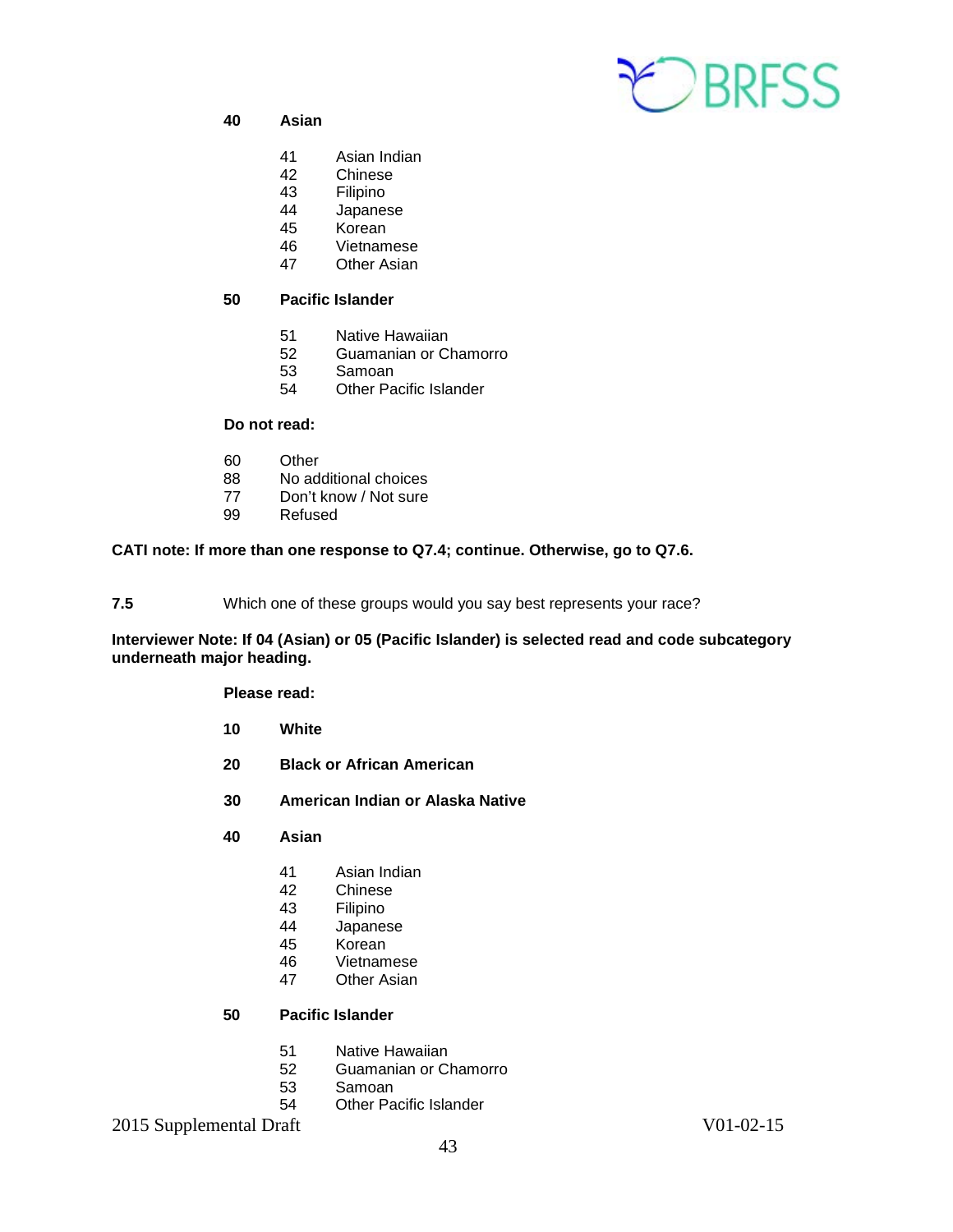

- 60 Other
- 77 Don't know / Not sure
- 99 Refused

**7.6** Are you…?

## **Please read:**

- **Married**
- 2 Divorced
- 3 Widowed<br>4 Separated
- **Separated**
- 5 Never married
- 6 A member of an unmarried couple

## **Do not read:**<br>a<br>Refus

**Refused** 

**7.7** Now I'm going to ask you a question about sexual orientation. Do you think of yourself as: A. Gay or lesbian, B. Straight, that is, not lesbian or gay, C. Bisexual, or D. something else?

 [**Interviewer Notes:** Please read the letters with the answer categories, so that respondent may use either the letter or words to give their answer. You may use the descriptions below if respondent asks for clarification.

IF NEEDED:

Gay or Lesbian—A person who is gay or lesbian is primarily attracted to people of the same sex. Straight—A person who is "straight" is primarily attracted to people of the opposite sex.

Bisexual—A person who is bisexual attracted to people of either sex.]

#### [**Interviewer Coding Note:**

If respondent replies that they are "homosexual," please code with "gay or lesbian". If respondent replies that they are "heterosexual," please code with "straight".]

- 2 Gay or Lesbian<br>1 Straight, that is,
- 1 Straight, that is, not lesbian or gay<br>3 Bisexual
- **Bisexual**
- 4 Something else? (specify?) \_\_\_\_\_\_\_\_\_\_\_\_\_
- 7 DON'T KNOW/NOT SURE
- 9 REFUSED

IF NEEDED: "Research has shown that some sexual minority community members have important health risk factors, such as smoking. We are collecting information about sexual orientation to learn whether this is true in Alaska. You don't have to answer any question if you don't want to."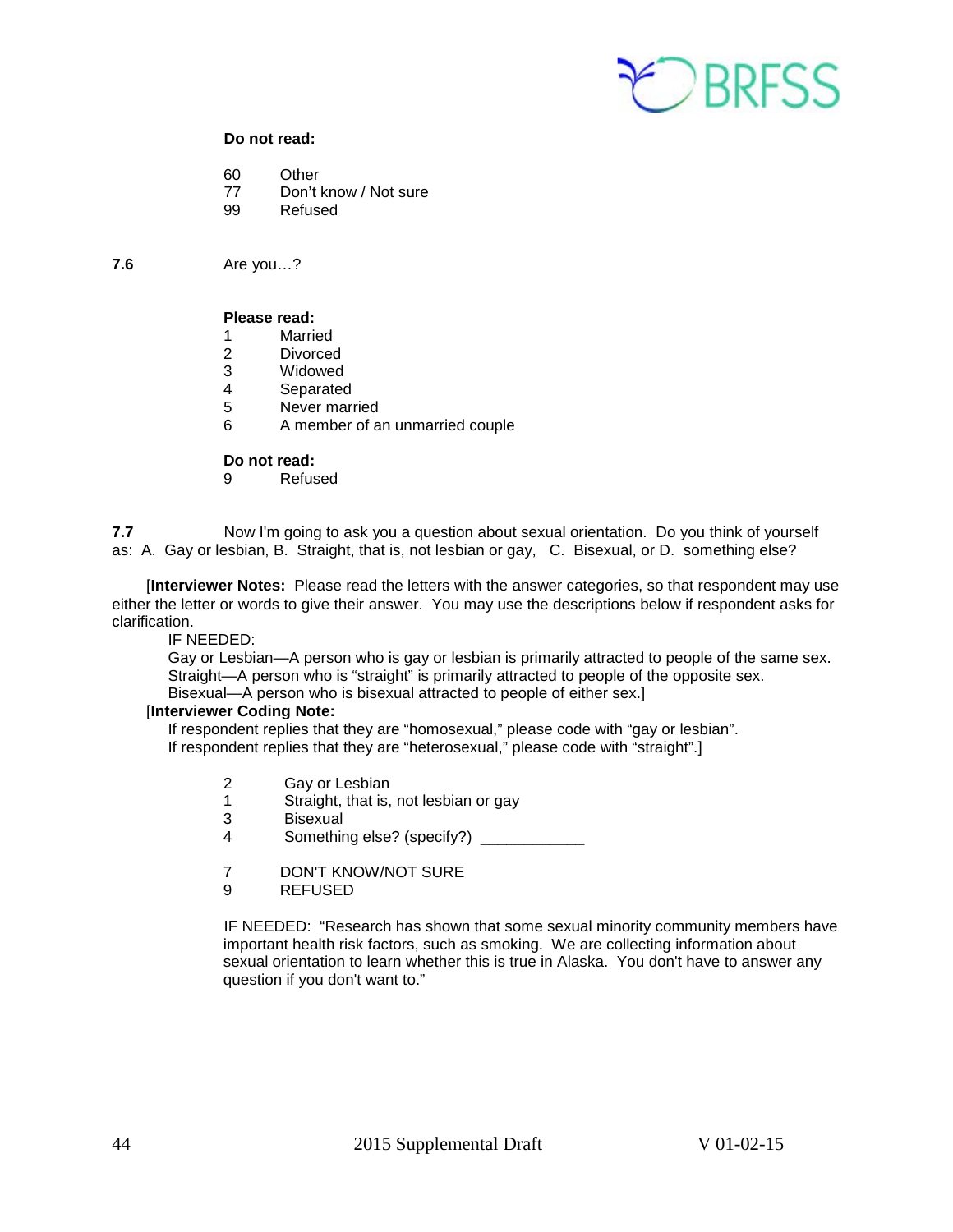

#### **7.8** What is the highest grade or year of school you completed? **Read only if necessary:**

- 1 Never attended school or only attended kindergarten
- 2 Grades 1 through 8 (Elementary)
- 3 Grades 9 through 11 (Some high school)<br>4 Grade 12 (High school graduate) Go to 7
- 4 Grade 12 (High school graduate**) Go to 7.9b**
- 5 College 1 year to 3 years (Some college or technical school)
- 6 College 4 years or more (College graduate)

# **Do not read:**<br>9 Refus

- **Refused**
- **7.8b** When you say that you completed the 12<sup>th</sup> grade, does that mean you graduated with a diploma from your high school or a correspondence school or home-school, or did you receive a GED?
	- 1 High School Graduate<br>2 GED (High school equi
	- 2 GED (High school equivalency Diploma)<br>3 Home-schooled with diploma or correspo
	- Home-schooled with diploma or correspondence school diploma

#### **Do not read:**

- 9 Refused
- **7.10** What is the ZIP Code where you live?

|       | ZIP Code              |
|-------|-----------------------|
| 77777 | Don't know / Not sure |
| 99999 | Refused               |

#### **CATI NOTE: If cellular telephone interview skip to 7.14 (QSTVER GE 20)**

**7.11** Do you have more than one telephone number in your household? Do not include cell phones or numbers that are only used by a computer or fax machine.

|    | Yes                   |               |
|----|-----------------------|---------------|
| 2  | N٥                    | [Go to Q7.13] |
| -7 | Don't know / Not sure | [Go to Q7.13] |
| ്യ | Refused               | [Go to Q7.13] |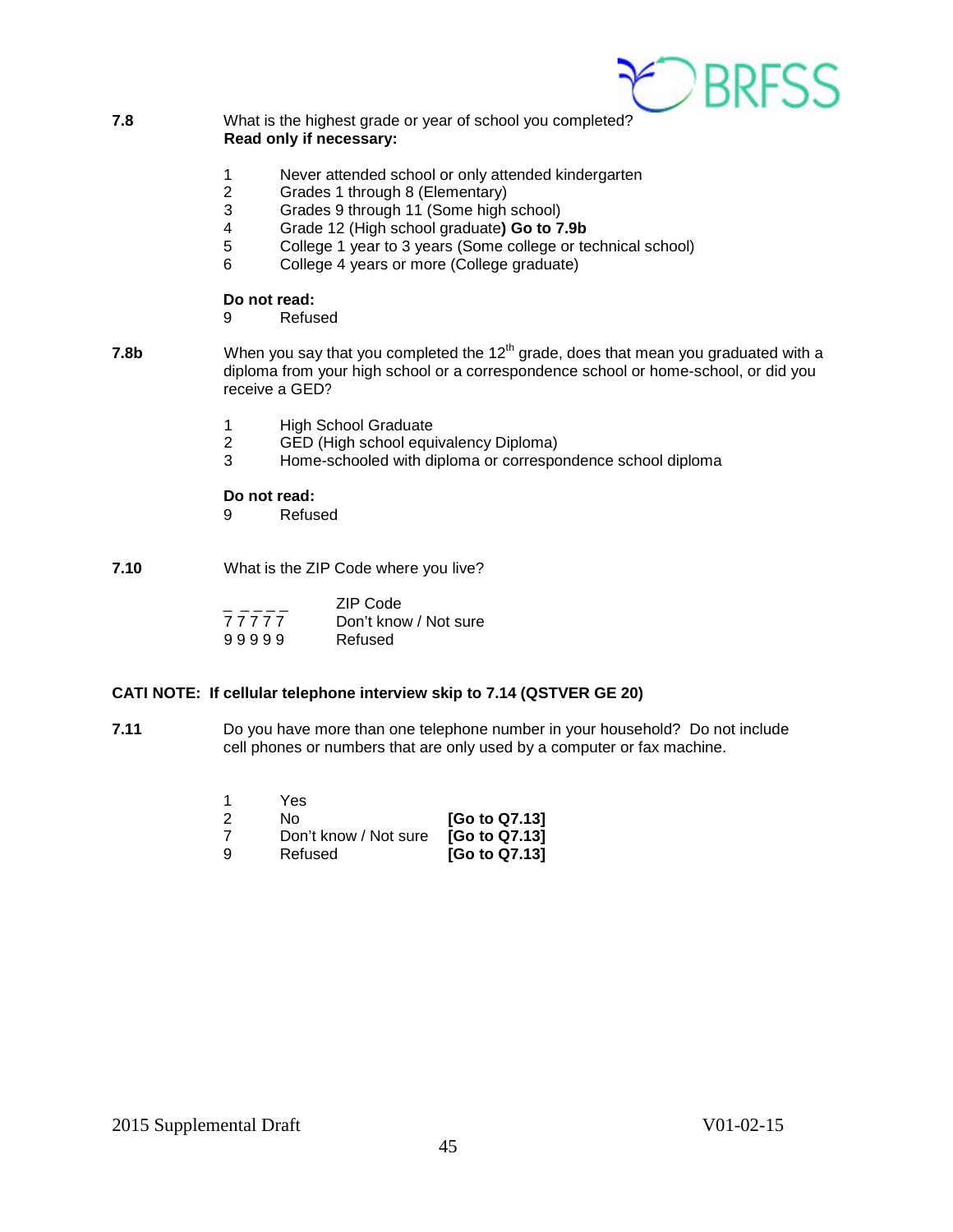

- **7.12** How many of these telephone numbers are residential numbers?
	- \_ Residential telephone numbers **[6 = 6 or more]**
	- Don't know / Not sure
	- 9 Refused
- **7.13** Do you have a cell phone for personal use? Please include cell phones used for both business and personal use.
	- 1 Yes<br>2 No
	- $N<sub>0</sub>$
	- 7 Don't know / Not sure
	- 9 Refused

#### **7.14** Do you follow a subsistence lifestyle?

- 1 Yes<br>2 No
- N<sub>o</sub>
- 7 Don't know / Not sure<br>9 Refused
- **Refused**
- **7.15** Have you ever served on active duty in the United States Armed Forces, either in the regular military or in a National Guard or military reserve unit?

#### **INTERVIEWER NOTE: Active duty does not include training for the Reserves or National Guard, but DOES include activation, for example, for the Persian Gulf War**.

- 1 Yes<br>2 No
- N<sub>o</sub>

- 7 Don't know / Not sure<br>9 Refused
- **Refused**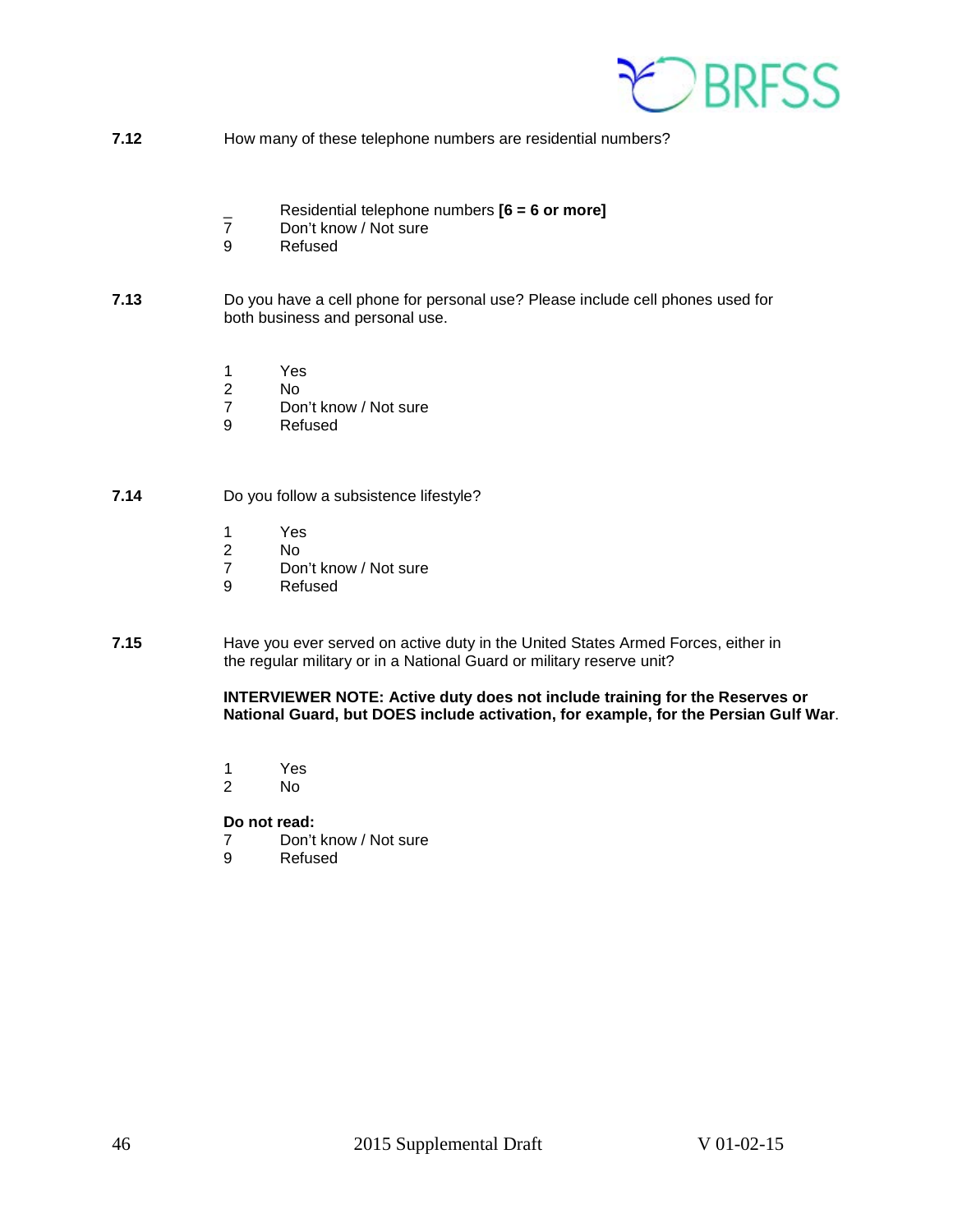

#### **7.16** Are you currently…?

#### **Please read:**

- 1 Employed for wages
- 2 Self-employed<br>3 Out of work for
- 3 Out of work for 1 year or more **[Skip to 7.19]**
- 4 Out of work for less than 1 year
- 5 A Homemaker **[Skip to 7.19]**
- 6 A Student **[Skip to 7.19]**
- 7 Retired **[Skip to 7.19]**
- 8 Unable to work **[Skip to 7.19]**

# **Do not read:**<br>9 Refus

**Refused** 

**If Q7.16 = 1 (Employed for wages) or 2 (Self-employed) or 4 (Out of work for less than 1 year), continue else go to next module.**

Now I am going to ask you about your work.

## <span id="page-46-0"></span>**Section 7B: Occupation and Industry (NIOSH)**

**7.17** What kind of work do you do? (for example, registered nurse, janitor, cashier, auto mechanic)

**INTERVIEWER NOTE: If respondent is unclear, ask "What is your job title?"**

**INTERVIEWER NOTE: If respondent has more than one job then ask, "What is your main job?"**

| [Record answer] |            |  |
|-----------------|------------|--|
|                 | 99 Refused |  |

**7.18.** What kind of business or industry do you work in? (for example, hospital, elementary school, clothing manufacturing, restaurant)

> [Record answer] \_\_\_\_\_\_\_\_\_\_\_\_\_\_\_\_\_\_\_\_\_\_\_\_\_\_\_\_\_\_\_\_\_ 99 Refused

**[Additional Interviewer Instructions for Industry and Occupation questions: Interviewer Note: If respondent says that they don't have a job right now follow-up with "If you are not currently working please answer based on the work you usually do or the work you did most recently."]**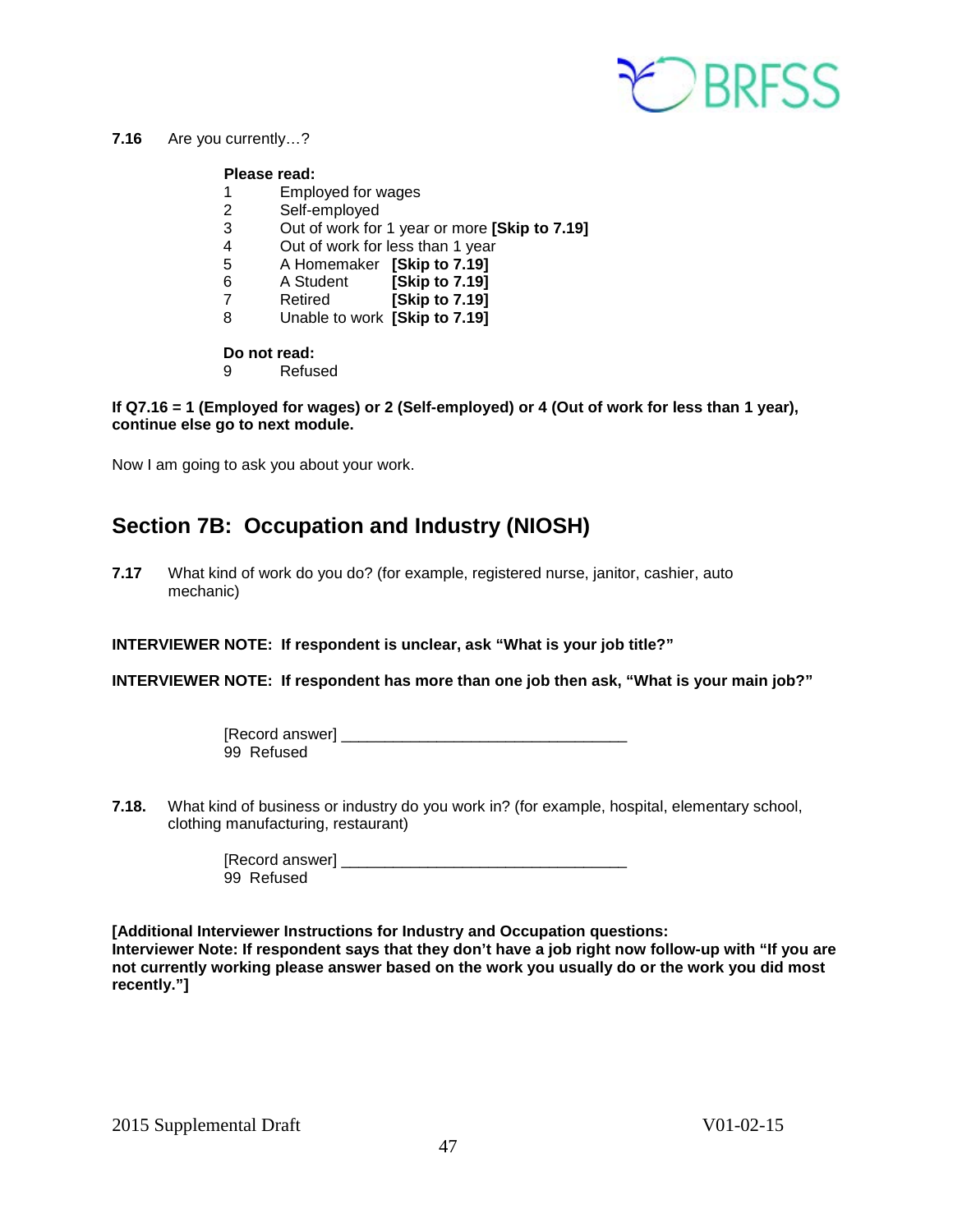

# <span id="page-47-0"></span>**Section 7C: Demographics (continued)**

| 7.19 | How many children live in your household who are |                                                                |                                    |  |
|------|--------------------------------------------------|----------------------------------------------------------------|------------------------------------|--|
|      | a.                                               | less than 5 years old?                                         | Code 1-7 ( $7 = 7$ or more)        |  |
|      | b.                                               | 5 through 12 years old?                                        | Code 1-7 ( $7 = 7$ or more)        |  |
|      | c.                                               | 13 through 17 years old?                                       | Code 1-7 ( $7 = 7$ or more)        |  |
|      | 8<br>9                                           | None<br>Refused                                                |                                    |  |
| 7.20 |                                                  | Is your annual household income from all sources—              |                                    |  |
|      |                                                  | If respondent refuses at ANY income level, code '99' (Refused) |                                    |  |
|      |                                                  | Read only if necessary:                                        |                                    |  |
|      | 04                                               | Less than \$25,000<br>(\$20,000 to less than \$25,000)         | If "no," ask 05; if "yes," ask 03  |  |
|      | 03                                               | Less than \$20,000<br>(\$15,000 to less than \$20,000)         | If "no," code 04; if "yes," ask 02 |  |
|      | 02                                               | Less than $$15,000$<br>(\$10,000 to less than \$15,000)        | If "no," code 03; if "yes," ask 01 |  |
|      | 01                                               | Less than $$10,000$                                            | If "no," code 02                   |  |
|      | 05                                               | Less than \$35,000<br>(\$25,000 to less than \$35,000)         | If "no," ask 06                    |  |
|      | 06                                               | Less than \$50,000<br>(\$35,000 to less than \$50,000)         | If "no," ask 07                    |  |
|      | 07                                               | Less than \$75,000<br>(\$50,000 to less than \$75,000)         | If "no," code 08                   |  |
|      | 08                                               | \$75,000 or more                                               |                                    |  |
|      | Do not read:                                     |                                                                |                                    |  |
|      | 77<br>99                                         | Don't know / Not sure<br>Refused                               |                                    |  |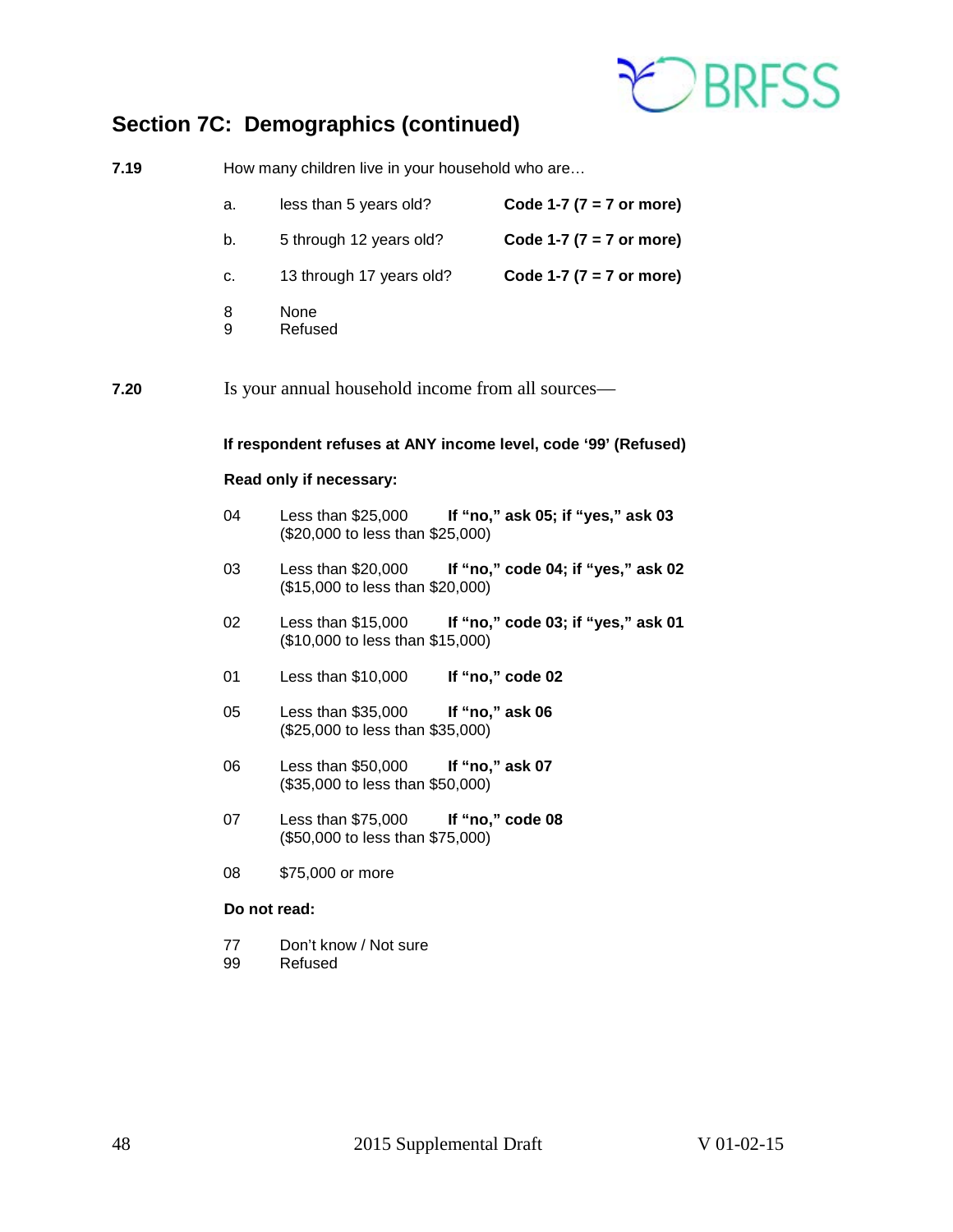

- **7.21** Have you used the internet in the past 30 days?
	- 1 Yes<br>2 No
	- 2 No
	- 7 Don't know/Not sure<br>9 Refused
	- **Refused**
- **7.22** About how much do you weigh without shoes? **[WEIGHT2]**

#### **Round fractions up**

| Weight |                    |  |  |                       |  |
|--------|--------------------|--|--|-----------------------|--|
|        | (pounds/kilograms) |  |  |                       |  |
|        | 7777               |  |  | Don't know / Not sure |  |
|        | 9999               |  |  | Refused               |  |

**7.23** About how tall are you without shoes?

#### **Round fractions down**

| Height<br>$\mathcal{L}$ and $\mathcal{L}$ |      |  |  |                       |  |  |
|-------------------------------------------|------|--|--|-----------------------|--|--|
| (f t / inches/meters/centimeters)         |      |  |  |                       |  |  |
|                                           | 7777 |  |  | Don't know / Not sure |  |  |
|                                           | 9999 |  |  | Refused               |  |  |

**7.24** To your knowledge, are you now pregnant?

- 1 Yes
- 2 No<br>7 Dor
- Don't know / Not sure
- 9 Refused

## <span id="page-48-0"></span>**Section 8: Alcohol Consumption**

The next questions are about alcohol.

**8.1** During the past 30 days, how many days per week or per month did you have at least one drink of any alcoholic beverage such as beer, wine, a malt beverage or liquor?

- $1_{--}$  Days per week<br> $2_{--}$  Days in past 30
- $2_{--}$  Days in past 30 days<br>888 No drinks in past 30 c
- 8 8 8 No drinks in past 30 days **[Go to next section]**<br>7 7 7 Don't know / Not sure **[Go to next section]**
- 777 Don't know / Not sure<br>999 Refused
- 

**[Go to next section]** 

**8.2** One drink is equivalent to a 12-ounce beer, a 5-ounce glass of wine, or a drink with one shot of liquor. During the past 30 days, on the days when you drank, about how many drinks did you drink on the average?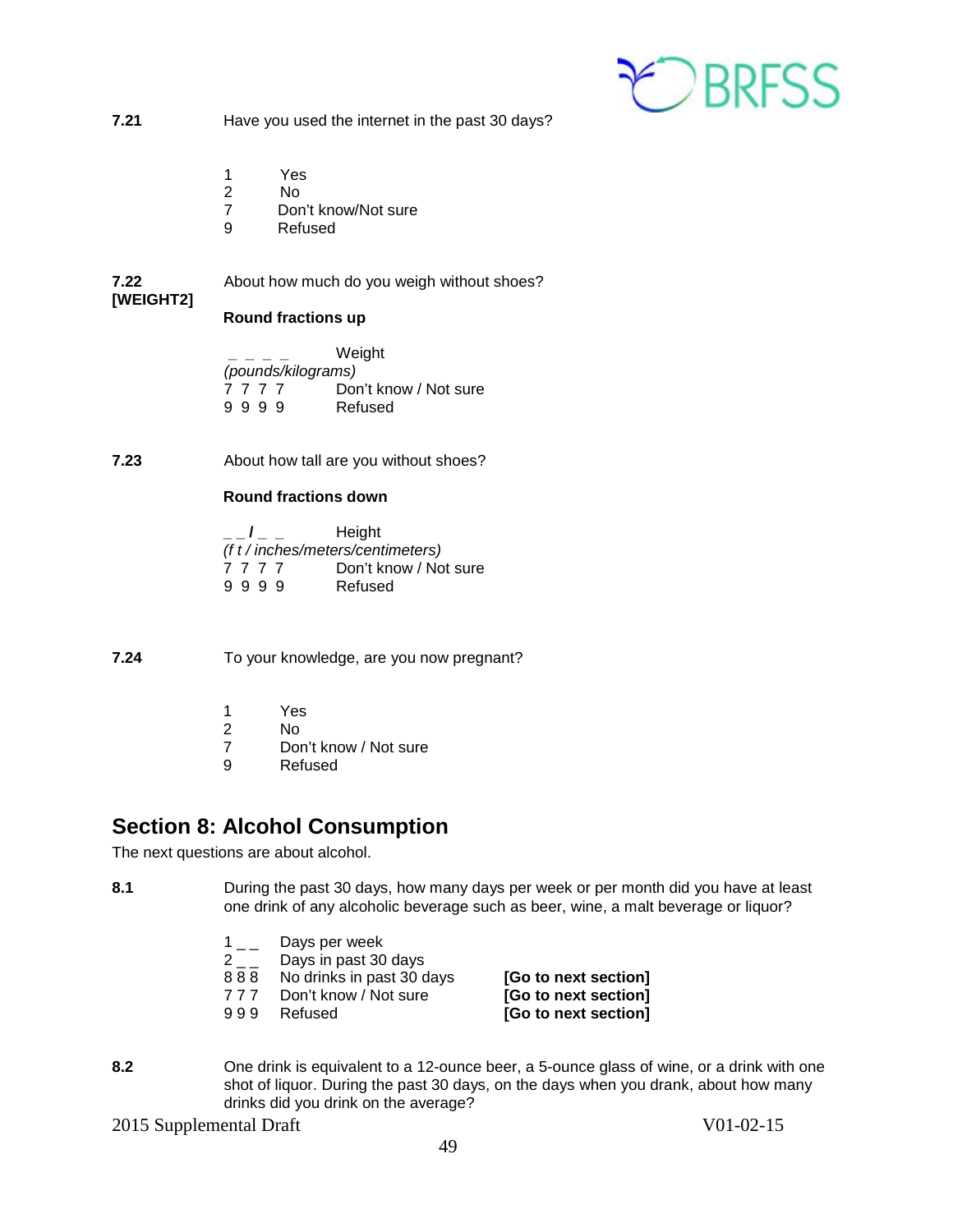

#### **NOTE: A 40 ounce beer would count as 3 drinks, or a cocktail drink with 2 shots would count as 2 drinks.**

- $\frac{1}{7}$  Number of drinks<br>77 Don't know / Not s
- 77 Don't know / Not sure<br>99 Refused
- **Refused**

#### **8.3** Considering all types of alcoholic beverages, how many times during the past 30 days did you have **X [CATI X = 5 for men, X = 4 for women]** or more drinks on an occasion?

- $\frac{1}{8}$  Number of times
- 88 None<br>77 Don't
- 77 Don't know / Not sure<br>99 Refused
- **Refused**
- **8.4** During the past 30 days, what is the largest number of drinks you had on any occasion?
	- $\frac{1}{7}$  Number of drinks<br>77 Don't know / Not
	- 77 Don't know / Not sure<br>99 Refused
	- **Refused**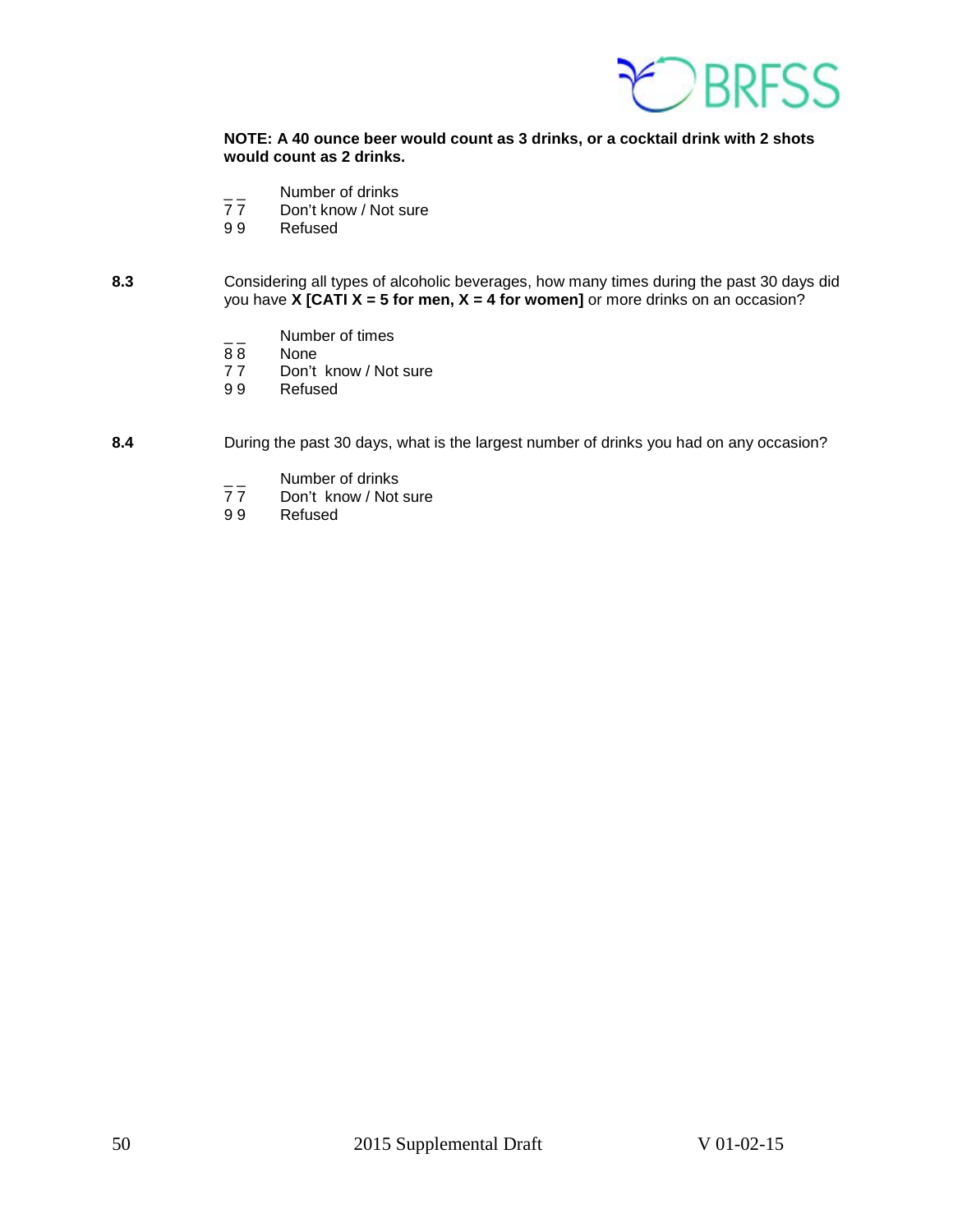

## <span id="page-50-0"></span>**Section 9: Marijuana and Other Drugs**

The next questions are about recent use of marijuana or other drugs. Your answers are strictly private and confidential and will only be used to help improve health services.

9.1 During the past 30 days, on how many days did you use marijuana or hashish?

#### **DO NOT READ**

- $\frac{1}{2}$  Number of days (1 thru 30)<br>88 Never/None **[Skip to 9.4]**
- 8 8 Never/None **[Skip to 9.4]**<br>7 7. Don't know / Not sure **[Sk**]
- 7 7. Don't know / Not sure **[Skip to 9,4]**
- 9 9. Refused **[Skip to 9.4]**

**[Interviewer Note: IF NEEDED—"Marijuana is also known as hash, grass, pot, or weed."] [Interviewer Note: Record days of use in Q9.1 even if respondent indicates that their only use is for medical treatment.]**

9.2 This second question is about medical marijuana use only. During the past 30 days, on how many days did you use medical marijuana as recommended by a doctor or other health care provider for treatment of a medical condition?

#### **DO NOT READ**

- Number of days (1 thru 30)
- 88 Never/None<br>77. Don't know /
- Don't know / Not sure
- 9 9. Refused

9.3 During the past 30 days, how did you use marijuana? For each of the following methods please say yes if it does apply or no if it does not apply:

(1 Yes; 2 No; 7 Don't know/Not sure; 9 Refused)

- a. It was Vaporized (e-cigarette-like vaporizer)
- b. It was smoked (in a joint, bong, pipe, blunt)
- c. It was eaten in food (in brownies, cakes, cookies, candy)
- d. It was consumed in a beverage (tea, cola, alcohol)
- e. It was dabbed
- f. It was used in some other way (**SPECIFY)** \_\_\_\_\_\_\_\_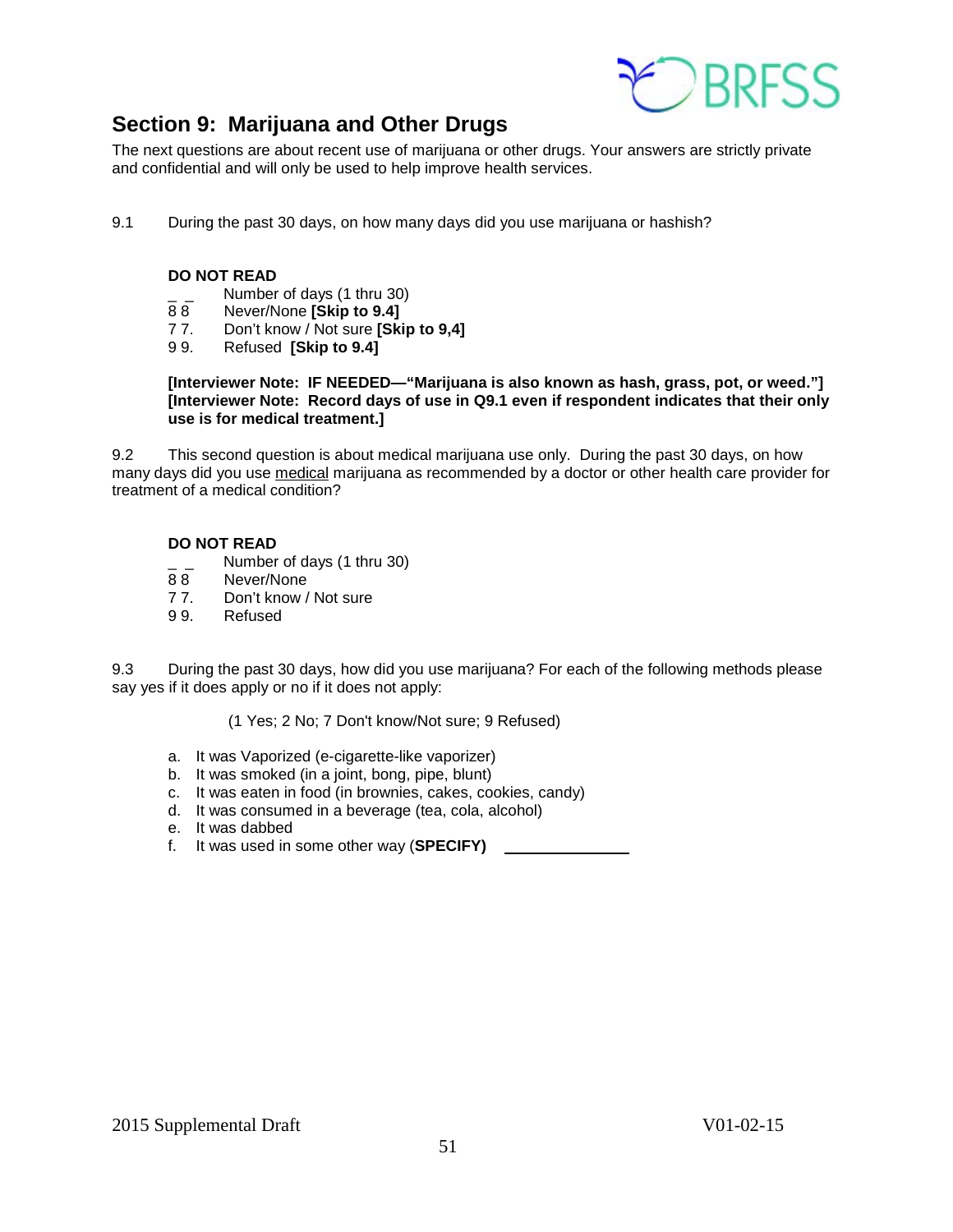

9.4 During the past 30 days, did you use methamphetamine (meth), heroin, cocaine, crack cocaine, or XTC (ecstasy)?

# **DO NOT READ**<br>1 Yes

- 1 Yes<br>2 No
- N<sub>o</sub>
- 7 Don't know/Not sure<br>9 Refused
- **Refused**

#### **INTERVIEWER NOTE: Method of use could INCLUDE SMOKING, SNORTING, INJECTING, TAKING PILLS, SNIFFING, ETC.**

9.5 During the past 30 days, did you use any prescription pain relievers – like OxyContin (ox-e-contin), Oxycodone (ox-e-CO-done), or Vicodin – that were **not** prescribed to you or that you took only for the feeling they caused?

#### **DO NOT READ**

- 1 Yes<br>2 No
- No.
- 7 Don't know/Not sure
- 9 Refused
- 9.6 During the past 30 days, did you use any other recreational drug?

#### **DO NOT READ**

- 1 Yes **(SPECIFY)**
- No.
- 7 Don't know/Not sure<br>9 Refused
- **Refused**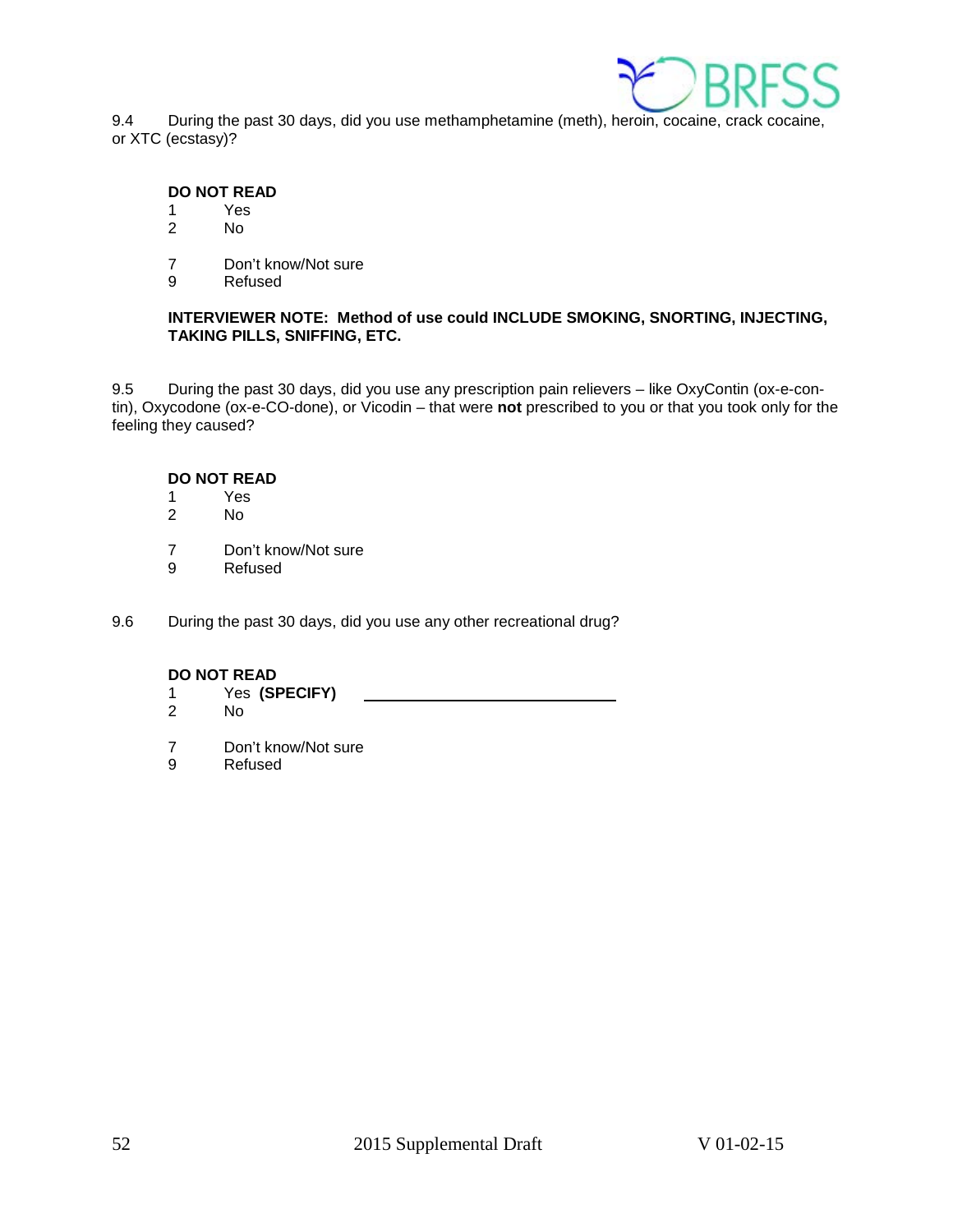

## <span id="page-52-0"></span>Section 10: Alcohol and Drug Treatment

The next question is about treatment or counseling designed to help you reduce or stop your alcohol or drug use. Please include treatment in a **self-help group** such as **Alcoholics Anonymous** or **Narcotics Anonymous,** but do **not** include treatment for use of cigarettes or other tobacco.

10.1 During the past 12 months, have you received treatment or counseling for your use of alcohol or any drug, not counting cigarettes or other tobacco?

#### **DO NOT READ**

- 1 Yes
- No.
- 7 Don't know/Not sure
- 9 Refused

10.2 During the past 12 months, did you need treatment or counseling for your use of alcohol or any drug excluding tobacco, but could not get treatment or counseling?

- 1 Yes<br>2 No
- 2 No **[skip to next section]**
- 7 Don't know/Not sure **[skip to next section]**
- 9 Refused **[skip to next section]**

10.3 Which of these statements explain why you did not get the treatment or counseling you needed? You can select more than one answer.

- 1 You had no health care coverage, and you couldn't afford the cost.
- 2 You did have health care coverage, but it didn't cover this treatment, or didn't cover the full cost.
- 3 You had no transportation to a program, or the programs were too far away.
- 4 You were not ready to stop using alcohol or drugs.
- 5 There were no openings in the programs.
- 6 You did not know where to go to get treatment.
- 7 Some other reason (SPECIFY)
- 77 Don't know/Not sure<br>99 Refused
- Refused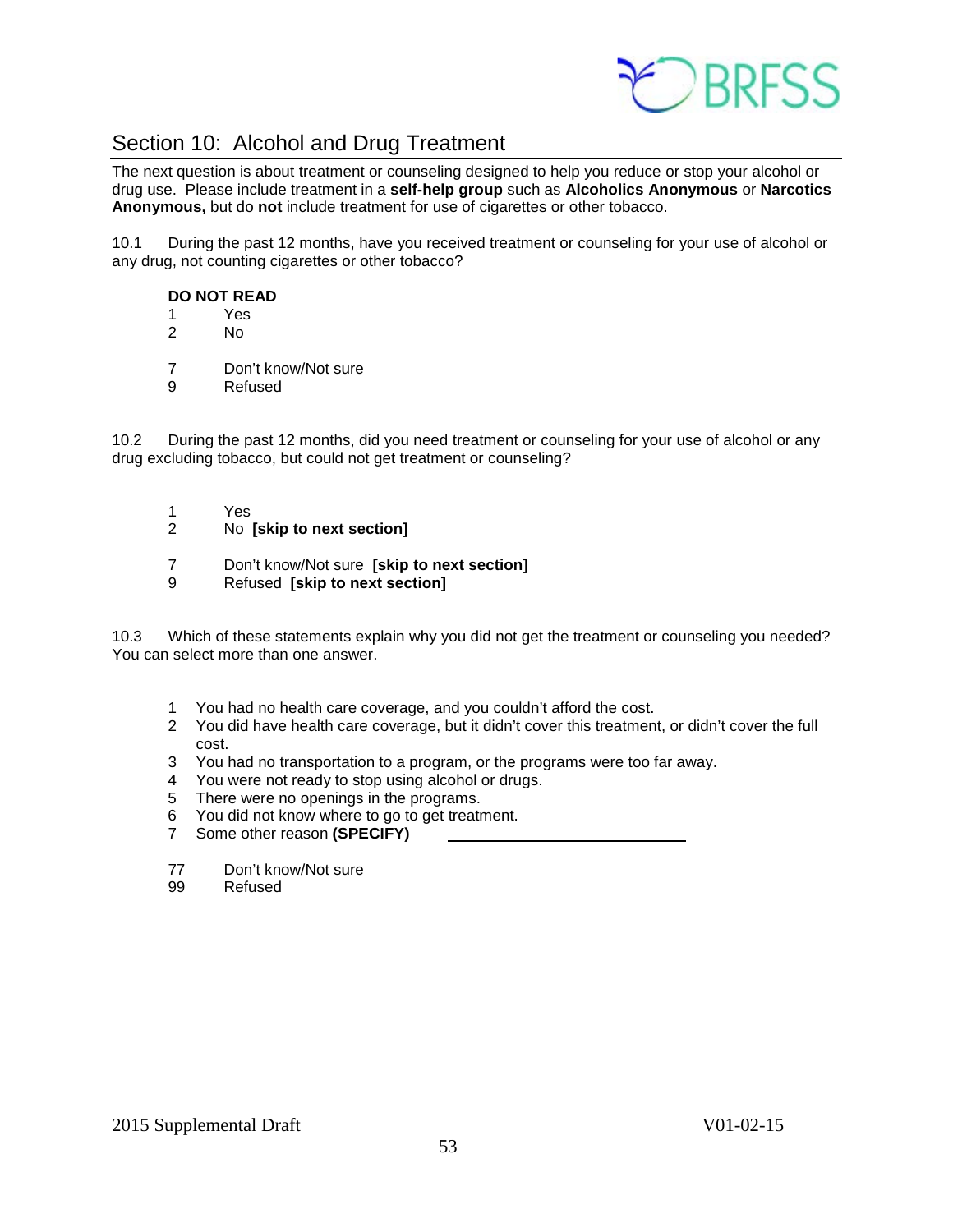

## <span id="page-53-0"></span>Section 11: Diabetes and Pre-Diabetes

| 11.1  | Have you ever been told by a doctor that you have diabetes?<br>If "Yes" and respondent is female, ask: "Was this only when you were pregnant?" |                                                                                                                                                                                                                                                       |  |  |  |
|-------|------------------------------------------------------------------------------------------------------------------------------------------------|-------------------------------------------------------------------------------------------------------------------------------------------------------------------------------------------------------------------------------------------------------|--|--|--|
|       | If "No" and respondent is female, ask: "Have you ever been told that you had<br>gestational diabetes or diabetes during your pregnancy?"       |                                                                                                                                                                                                                                                       |  |  |  |
|       | 1<br>$\overline{2}$<br>3<br>4<br>Do not read<br>$\overline{7}$<br>9                                                                            | Yes [Skip to 11.2, then to next module]<br>Yes, but female told only during pregnancy [Skip to 11.3]<br>No [Skip to 11.3]<br>No, pre-diabetes or borderline diabetes [Skip to 11.3]<br>Don't know / Not sure [Skip to 11.3]<br>Refused [Skip to 11.3] |  |  |  |
| 11.2. | How old were you when you were told you have diabetes?                                                                                         |                                                                                                                                                                                                                                                       |  |  |  |
|       | - -<br>98<br>99                                                                                                                                | Code age in years $[97 = 97$ and older]<br>Don't know / Not sure<br>Refused                                                                                                                                                                           |  |  |  |
| 11.3. | Have you had a test for high blood sugar or diabetes within the past three years?                                                              |                                                                                                                                                                                                                                                       |  |  |  |
|       | 1<br>$\overline{2}$<br>$\overline{7}$<br>9                                                                                                     | Yes<br><b>No</b><br>Don't know / Not sure<br>Refused                                                                                                                                                                                                  |  |  |  |

#### **CATI note: If 11.1 = 4(No, pre-diabetes or borderline diabetes); answer 11.4 "Yes" (code = 1).**

**11.4** Have you ever been told by a doctor or other health professional that you have pre-diabetes or borderline diabetes?

#### **If "Yes" and respondent is female, ask: "Was this only when you were pregnant?"**

- 1 Yes<br>2 Yes.
- 2 Yes, during pregnancy<br>3 No
- 3 No<br>7 Dor
- 7 Don't know / Not sure<br>9 Refused
- **Refused**